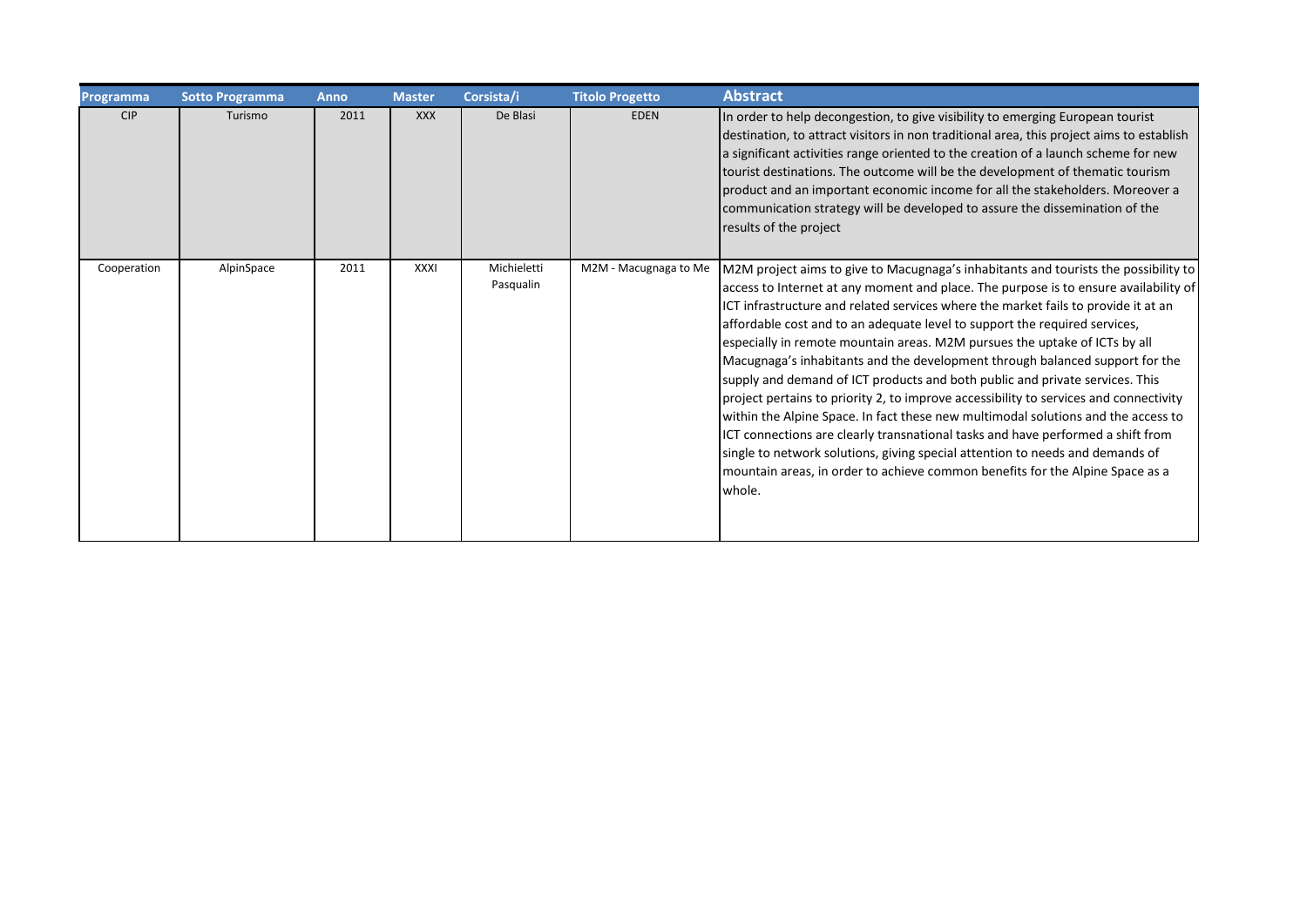| Cooperation | Central | 2011 | <b>XXX</b> | Cataudo Panariello | Gate to Europe | The project aims to spread the culture of European funds in areas and regions from   |
|-------------|---------|------|------------|--------------------|----------------|--------------------------------------------------------------------------------------|
|             |         |      |            |                    |                | where, for lack of skills and technical knowledge, the applications sent in order to |
|             |         |      |            |                    |                | take part of European calls for funds are few. By this project we want to impact the |
|             |         |      |            |                    |                | brain drain effect and the job market. The project area on which the project wants   |
|             |         |      |            |                    |                | to emphasize is the area of innovation. So the General objectives are:               |
|             |         |      |            |                    |                | 1) to spread an european funds' management culture; 2) to impact on job marteks      |
|             |         |      |            |                    |                | of the countries involved.                                                           |
|             |         |      |            |                    |                | 3) to improve higher education and to up-skill the workforce across Central Europe,  |
|             |         |      |            |                    |                | and build better links between training providers and industry to ensure that the    |
|             |         |      |            |                    |                | skills they teach match those that companies need, today and in the future.          |
|             |         |      |            |                    |                | The specific objectives are:                                                         |
|             |         |      |            |                    |                | 1) to get the basis for the contruction of a training pilot project implemented by   |
|             |         |      |            |                    |                | local public bodies internal human resources;                                        |
|             |         |      |            |                    |                | 2) to create a stable network among the partner, in particular among the public      |
|             |         |      |            |                    |                | bodies in order to give them other further opportunities to collaborate;             |
|             |         |      |            |                    |                | 3) to test a training model which could be implemented in other countries.           |
|             |         |      |            |                    |                | The need of the trasnational partnership is ()                                       |
|             |         |      |            |                    |                |                                                                                      |
|             |         |      |            |                    |                |                                                                                      |
|             |         |      |            |                    |                |                                                                                      |
|             |         |      |            |                    |                |                                                                                      |
|             |         |      |            |                    |                |                                                                                      |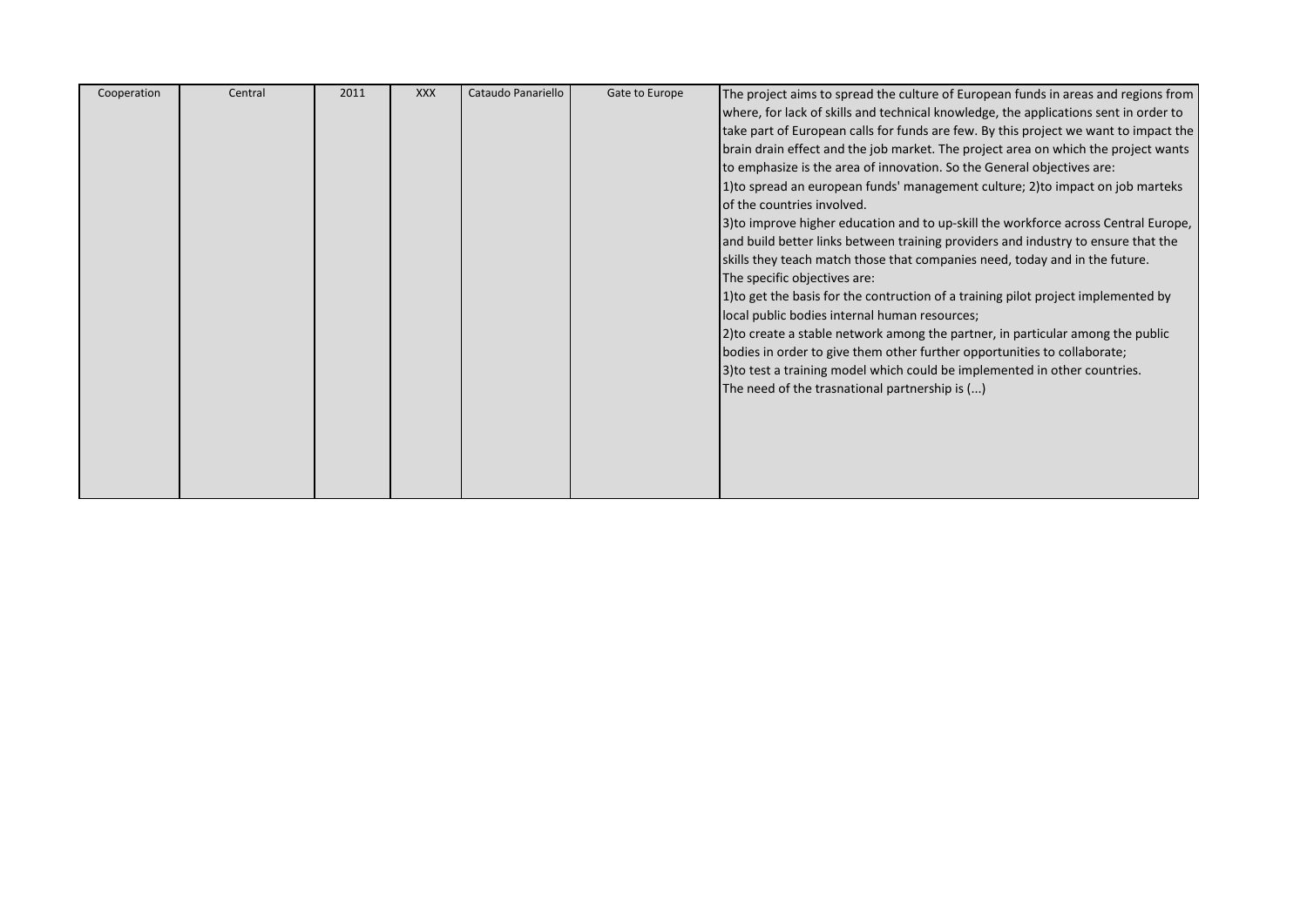| Cooperation | <b>ENPI CBC MED</b> | 2009 | <b>XXVIII</b> | <b>LITHOS</b> | L'ipotesi di progetto nato come esito di precedenti studi ed attività progettuali      |
|-------------|---------------------|------|---------------|---------------|----------------------------------------------------------------------------------------|
|             |                     |      |               |               | condotti nel periodo compreso tra il 2003 ed il 2006, si prefigge di attivare attorno  |
|             |                     |      |               |               | al tema del patrimonio dell'architettura rupestre una serie di interventi - alcuni su  |
|             |                     |      |               |               | beni recuperati durante il periodo di Programmazione Agenda 2000 por 2000 -2006        |
|             |                     |      |               |               | ovvero previsti e finanziati dal Ministero dei Beni Culturali nell'ambito del Piano di |
|             |                     |      |               |               | Gestione UNESCO, altri da finanziarsi attraverso una specifica attività di FUND        |
|             |                     |      |               |               | RISING - che riguardino il patrimonio culturale materiale ed immateriale che           |
|             |                     |      |               |               | attengano al recupero di identita' culturale e territoriale; IDENTITÀ (IDEM            |
|             |                     |      |               |               | ESSERE)che, in una declinazione europeista del termine, vada interpretata nella sua    |
|             |                     |      |               |               | accezione filologicamente più                                                          |
|             |                     |      |               |               | ortodossa di COMUNANZA. Al fine di ri - cementare la comunanza fra i territori del     |
|             |                     |      |               |               | mediterraneo il progetto LITHOS intende coinvolgere una serie di siti rupestri che     |
|             |                     |      |               |               | insistono nel bacino del Mediterraneo, relazionando in tal modo le best practices      |
|             |                     |      |               |               | per la tutela ed il recupero del patrimonio architettonico e paesaggistico e aspetti   |
|             |                     |      |               |               | della cultura immateriale che testimoniano quella matrice culturale comune a tutti i   |
|             |                     |      |               |               | territori euro mediterranei con pratiche ed attività del vivere contemporaneo          |
|             |                     |      |               |               | L'ipotesi di progetto nato come esito di precedenti studi ed attività progettuali      |
|             |                     |      |               |               | condotti nel periodo compreso tra il 2003 ed il 2006, si prefigge di attivare attorno  |
|             |                     |      |               |               | al tema del patrimonio dell'architettura rupestre una serie di interventi - alcuni su  |
|             |                     |      |               |               | beni recuperati durante il periodo di Programmazione Agenda 2000 por 2000 -2006        |
|             |                     |      |               |               | ovvero previsti e finanziati dal Ministero dei Beni Culturali nell'ambito del Piano di |
|             |                     |      |               |               | Gestione UNESCO, altri da finanziarsi attraverso una specifica attività di FUND        |
|             |                     |      |               |               | RISING - che riguardino il patrimonio culturale materiale ed immateriale che           |
|             |                     |      |               |               | attengano al recupero di identita' culturale e territoriale; IDENTITÀ (IDEM            |
|             |                     |      |               |               | ESSERE)che, in una declinazione europeista del termine, vada interpretata nella sua    |
|             |                     |      |               |               | accezione filologicamente più                                                          |
|             |                     |      |               |               | ortodossa di COMUNANZA. Al fine di ri - cementare la comunanza fra i territori del     |
|             |                     |      |               |               | mediterraneo il progetto LITHOS intende coinvolgere una serie di siti rupestri che     |
|             |                     |      |               |               | insistono nel bacino del Mediterraneo, relazionando in tal modo le best practices      |
|             |                     |      |               |               | per la tutela ed il recupero del patrimonio architettonico e paesaggistico e aspetti   |
|             |                     |      |               |               | della cultura immateriale che testimoniano quella matrice culturale comune a tutti i   |
|             |                     |      |               |               | territori euro mediterranei con pratiche ed attività del vivere contemporaneo          |
|             |                     |      |               |               |                                                                                        |
|             |                     |      |               |               |                                                                                        |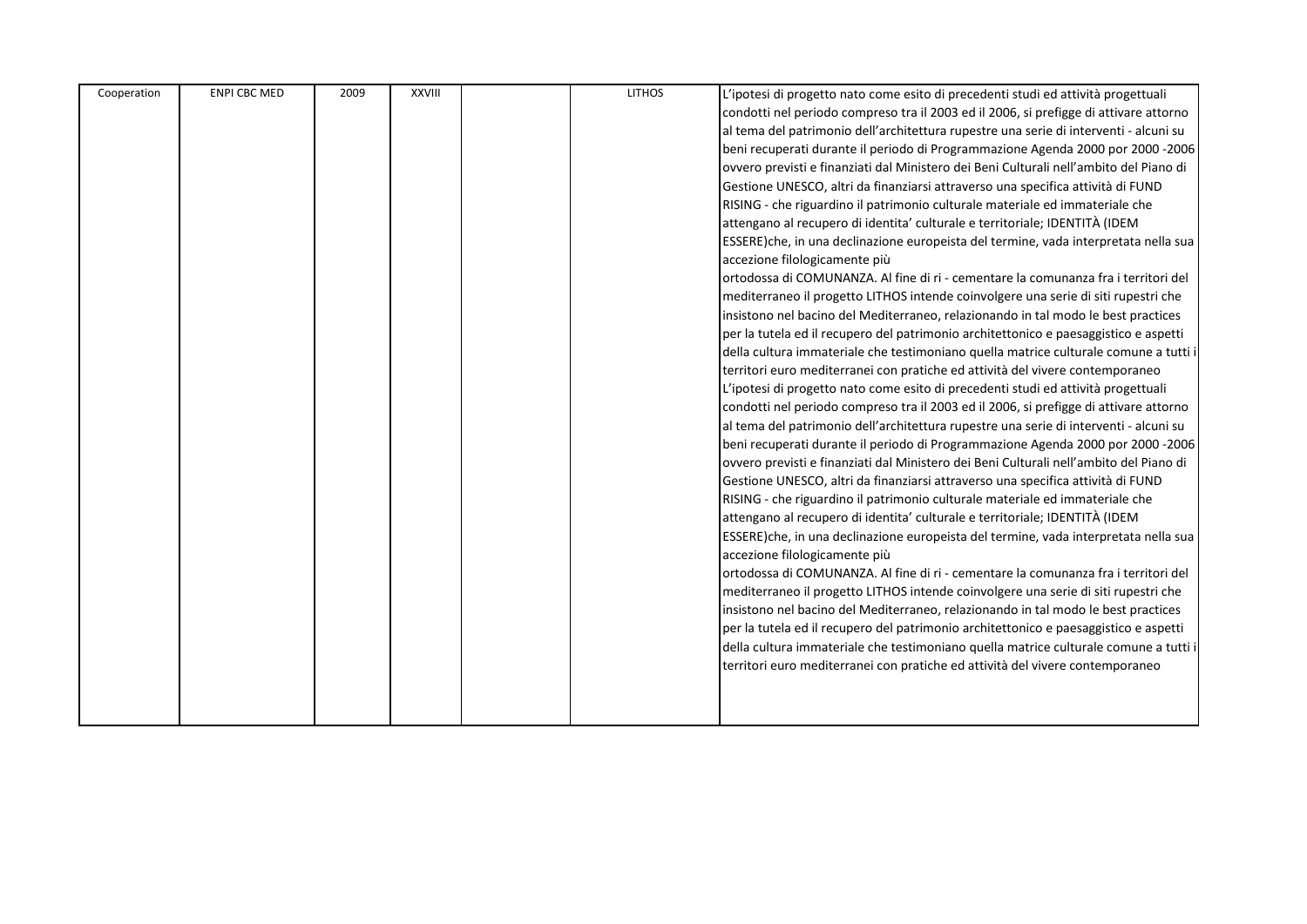| Cooperation | Italia - Slovenia | 2011 | <b>XXX</b> | <b>Belfiore</b>              | TREzze e CORalligeno<br>dell'ALto Adriatico:<br>valorizzazione e gestione<br>sostenibile nel Golfo di<br>Trieste | Lo scopo del progetto TRECORALA è quello di ampliare le conoscenze biologiche<br>sulle trezze e sui fondali a coralligeno del Golfo di Trieste e di individuare linee<br>guida per la gestione, tutela e valorizzazione di tale patrimonio naturale<br>rafforzando l'attrattività e la competitività dell'area e contribuendo alla<br>salvaguardia della biodiversità. Attraverso informazioni sullo sfruttamento alieutico<br>verranno effettuate proposte gestionali riguardanti alcune risorse di particolare<br>interesse commerciale. I risultati verranno diffusi effettuando appositi seminari<br>informativi, rivolti alle diverse figure coinvolte nella gestione della pesca e<br>nell'usufrutto turistico dei siti di interesse. Come prodotto finale il progetto si<br>propone di fornire gli strumenti necessari per la gestione transfrontaliera congiunta<br>delle aree marine sviluppando anche il comparto turistico.         |
|-------------|-------------------|------|------------|------------------------------|------------------------------------------------------------------------------------------------------------------|------------------------------------------------------------------------------------------------------------------------------------------------------------------------------------------------------------------------------------------------------------------------------------------------------------------------------------------------------------------------------------------------------------------------------------------------------------------------------------------------------------------------------------------------------------------------------------------------------------------------------------------------------------------------------------------------------------------------------------------------------------------------------------------------------------------------------------------------------------------------------------------------------------------------------------------------|
| Cooperation | IV C              | 2008 |            | Capuis                       | <b>COaSTal Atlas NETwork</b>                                                                                     | This project aims at the development and application of a methodology for the<br>implementation of local or regional Environmental Atlases. Environmental Atlases<br>are systems which allow easy access to environmental spatial data through the<br>web; they allow the visualisation, the overlapping and, where foreseen, the<br>download of thematic maps related to environmental issues (e.g. habitat,<br>biodiversity, climate, pollution, plans and project affecting Natura 2000 sites, etc.).<br>More specifically, the Environmental Atlases foreseen by this project: - provide<br>easy access to environmental data produced by local and regional authorities,<br>regional agencies and other data providers - are part of a network aimed at sharing<br>experience and data across Europe and demonstrating the tool's potential - allow<br>free overlapping of a variety of environmental thematic maps for cross-analysis () |
| Cooperation | <b>SEE</b>        | 2009 |            | Gallagio Calderan<br>Galesso | SatelliteTechnologies for<br>Land                                                                                | On the basis of one Italian region best practice, tested and successfully<br>implemented over seven years so far, the project aims to adopt a common<br>protocol for the identification and management of uncontrolled waste disposal<br>sites to be used by PAs in their institutional role of controllers. In the context of<br>waste disposal sites, because of the risk of water resources and soil contamination,<br>PAs are in charge of identifying sites (both known and unknown) that pose<br>contamination risks. The SATLAND project aims at developing a protocol that<br>provides a set of good practice rules for the determination of priority lists for<br>further on-site intervention based on several factors incorporating contamination<br>risk, site accessibility, economical variables, etc. Furthermore, the initiative<br>envisages some pilot initiatives to rehabilitate uncontrolled landfills.                   |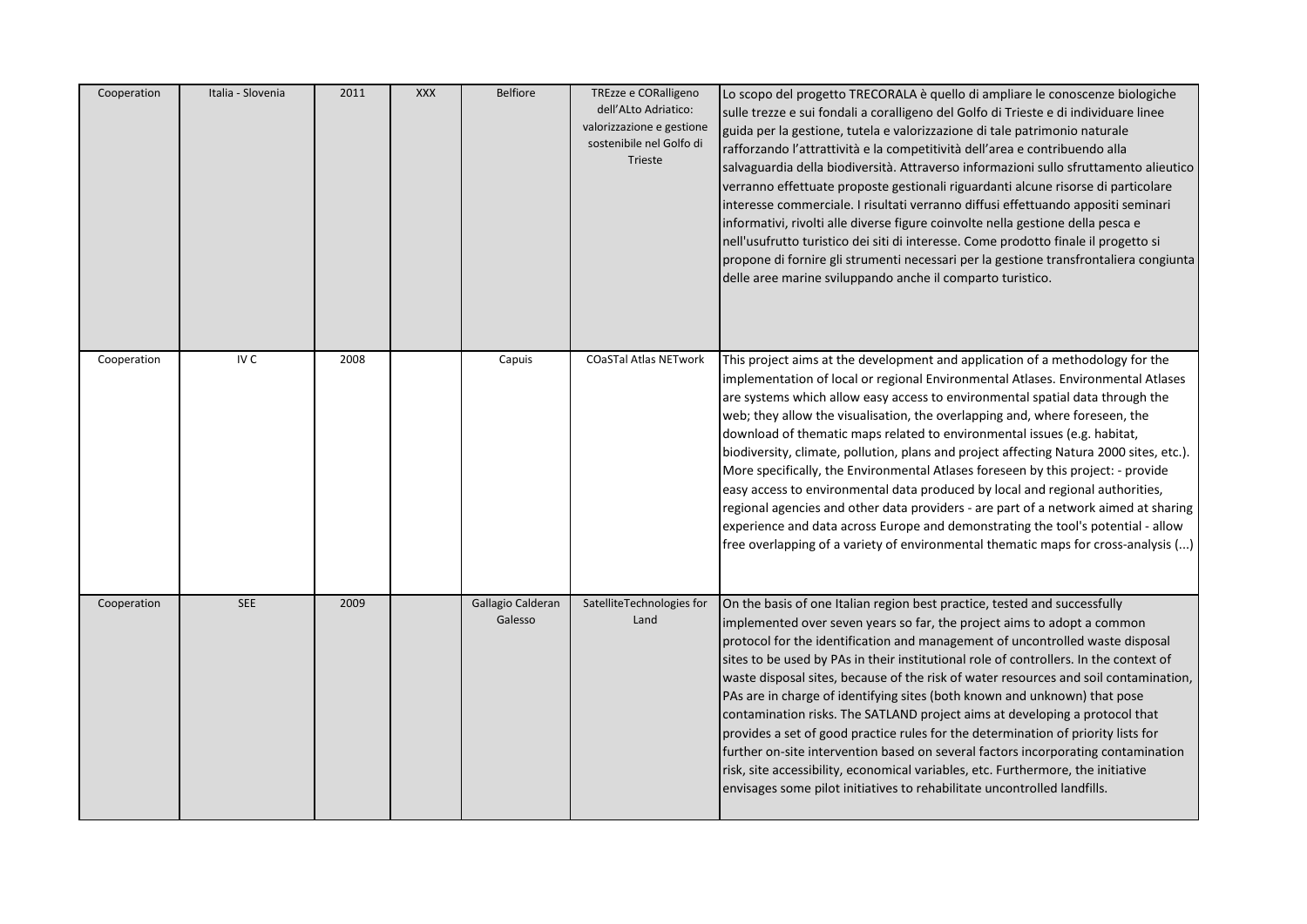| Cooperation | <b>SEE</b> | 2011 | XXX          | Napolitano               | Nautilus. J. Verne                                                          | Il Mediterraneo è stato per millenni via di comunicazione privilegiata per i popoli<br>che vivevano sulle sue sponde. Questo passaggio ha lasciato numerose tracce nei<br>fondali delle aree interessate dalle antiche rotte commerciali, e resti di strutture<br>dove esistevano approdi, porti o abitati prossimi alla costa. Questo potenziale<br>permette di proporre la valorizzazione culturale come punto di forza per lo sviluppo<br>del territorio finalizzato ad una sua riqualificazione economica. Il progetto intende<br>mettere a punto e applicare metodologie e tecnologie di ricerca/conoscenza e<br>valorizzazione/comunicazione di siti archeologici subacquei complessi e<br>pluristratificati. L'obiettivo è la trasformazione del sito in parchi archeologici<br>subacquei, attraverso metodologie e tecniche innovative e sperimentali, al fine di<br>garantire una positiva ricaduta economica derivante dalla promozione turistico-<br>culturale del background di riferimento.                                                                                                                                                                                                                                                                                                                                               |
|-------------|------------|------|--------------|--------------------------|-----------------------------------------------------------------------------|--------------------------------------------------------------------------------------------------------------------------------------------------------------------------------------------------------------------------------------------------------------------------------------------------------------------------------------------------------------------------------------------------------------------------------------------------------------------------------------------------------------------------------------------------------------------------------------------------------------------------------------------------------------------------------------------------------------------------------------------------------------------------------------------------------------------------------------------------------------------------------------------------------------------------------------------------------------------------------------------------------------------------------------------------------------------------------------------------------------------------------------------------------------------------------------------------------------------------------------------------------------------------------------------------------------------------------------------------------|
| Cooperation | <b>SEE</b> | 2011 | <b>XXXII</b> | Braghetto - De<br>Giorgi | isks" for"Evaluating" the'<br>Level"of"<br>Impact"of"Exceptional"<br>Flood" | Model"And"Prevention"of"R The local specific causes of floods can also be different, varying from insufficient<br>channel capacity to levee failure to debris flow obstruction. The definition of<br>standard shared criteria for the identification, evaluation and representation of the<br>main kinds of floods and related causes represents the fundamental for any activity<br>finalized to flood prevention and preparedness, and should be reachable through<br>wide collaboration between public authorities and all the concerned<br>stakeholders, also involving experts from scientific institutions in the fields of<br>hydrology, hydraulics and geology. For these reasons, the project aims at the<br>identification of a set of significative pilot studies for the involved Countries, basing<br>on threats and priorities; for each pilot case the specific flood causes and<br>associated risks will be assessed, and the relevant data will be collected. The project<br>will produced also shared guidelines of procedures for data collection,<br>standardization and harmonization and the creation of a library of existing data<br>concerning floods and related risks. Mathematical modelling of floods will be use<br>for disaster prevention and development of emergency response plans, through<br>the simulation of () |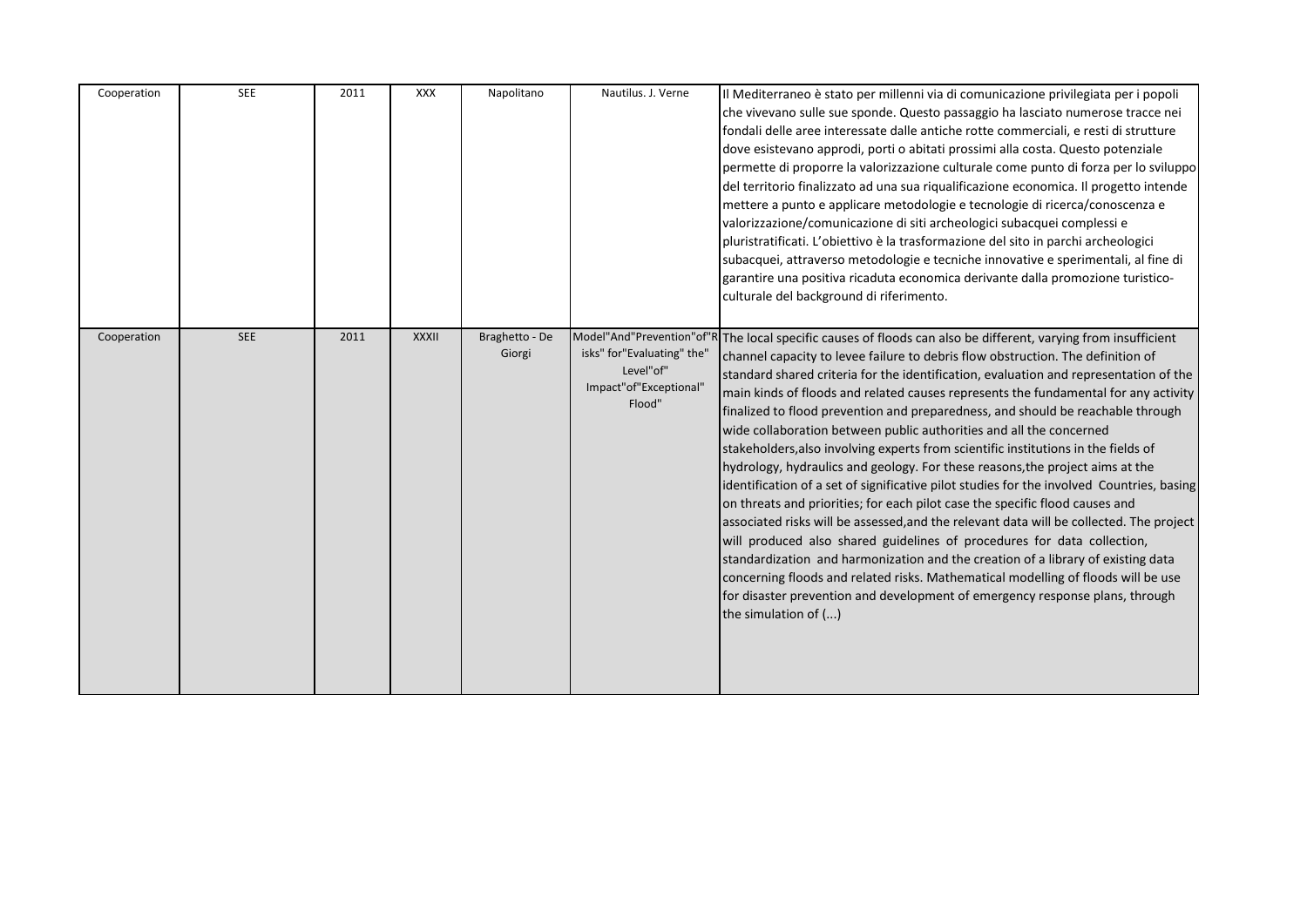| Creative Europe | Cultura 2000 | 2003 | Carrusci | MEIGAMA SUSTAINING     | This project brings together six organisations, each a pioneer and benchmark for        |
|-----------------|--------------|------|----------|------------------------|-----------------------------------------------------------------------------------------|
|                 |              |      |          | <b>EUROPEAN</b>        | excellence in its discipline. Specialist knowledge and leadership supporting local      |
|                 |              |      |          | <b>MUSICODIVERSITY</b> | classical musics is provided by the voluntary organisations most active sustaining      |
|                 |              |      |          |                        |                                                                                         |
|                 |              |      |          |                        | Scottish pibroch, Irish harp and Sardinian launeddas traditions. Innovation and         |
|                 |              |      |          |                        | experience developing e-learning resources are brought by our commercial                |
|                 |              |      |          |                        | partner, Scoiltrad Teo.                                                                 |
|                 |              |      |          |                        | While these musics have been heard across Europe for 500 years, 900 years, and          |
|                 |              |      |          |                        | 3,000 years respectively, they are now at a critical point. Continuing lack of          |
|                 |              |      |          |                        | education and patronage within the fabric of state institutions has yielded             |
|                 |              |      |          |                        | insufficient regeneration. All three traditions risk being submerged by the more        |
|                 |              |      |          |                        | invasive, global species of music taught in our schools and patronised by millions.     |
|                 |              |      |          |                        | Our common problem is that musical creativity on Highland bagpipe, Celtic harp or       |
|                 |              |      |          |                        | launeddas now stems from the keyboard-based, trans-national tradition, rather           |
|                 |              |      |          |                        | than the indigenous heritage so expansive and rich for these instruments. The           |
|                 |              |      |          |                        | result is accelerating dilution of three of Europe's most distinctive musical cultures, |
|                 |              |      |          |                        |                                                                                         |
|                 |              |      |          |                        | to the point where they are dissolving, increasingly homogenised. Cultural forces       |
|                 |              |      |          |                        | encourage our artists to speak the ()                                                   |
|                 |              |      |          |                        |                                                                                         |
|                 |              |      |          |                        |                                                                                         |
|                 |              |      |          |                        |                                                                                         |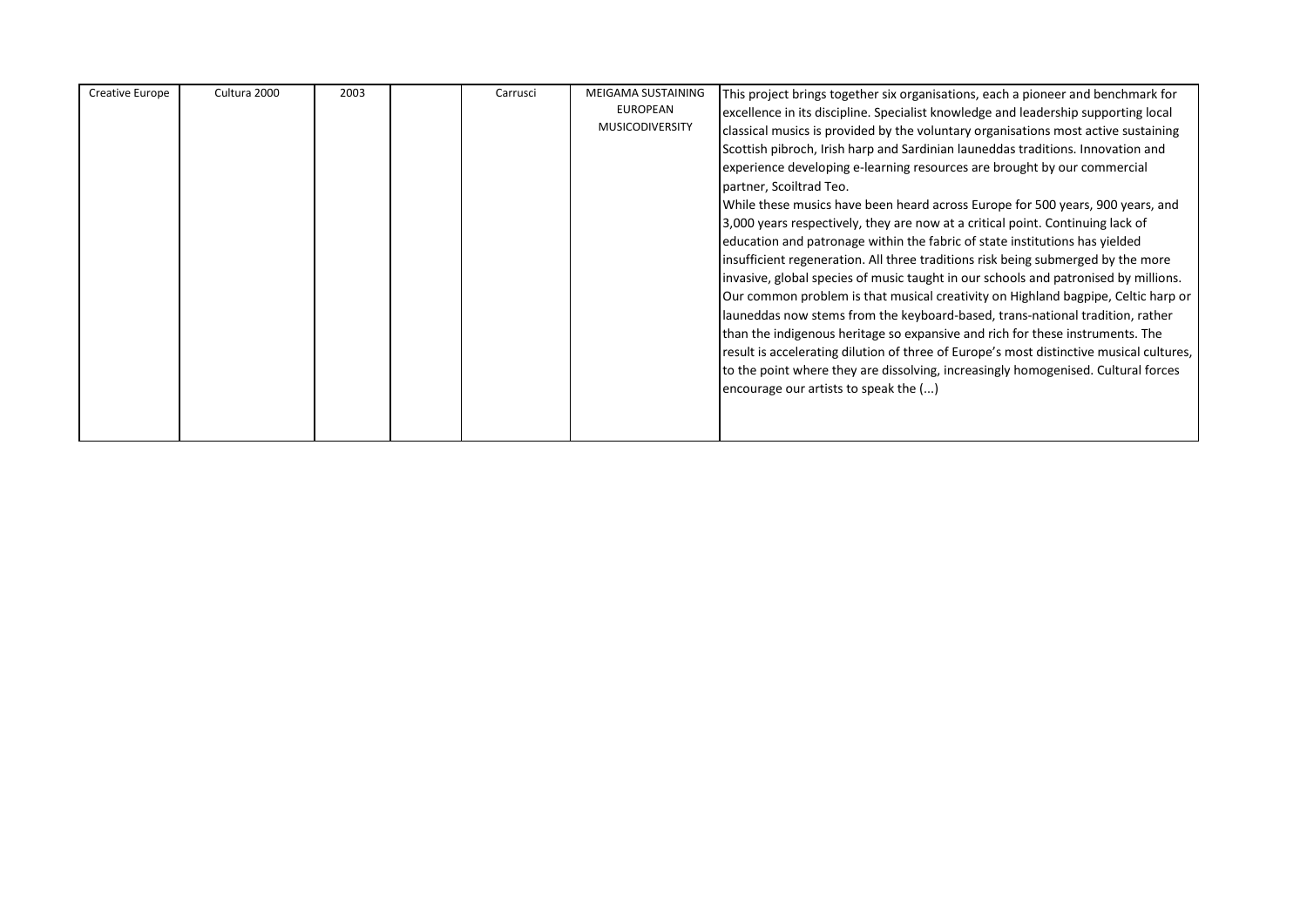| Creative Europe | Cultura 2007 | 2010 | <b>XXIX</b> | <b>Brunelli</b> | <b>CHIMERA - Cultural</b> | CHIMERA aims at creating a way of intercultural dialogue through singing. The           |
|-----------------|--------------|------|-------------|-----------------|---------------------------|-----------------------------------------------------------------------------------------|
|                 |              |      |             |                 | Highways for Integration  | priority of this social and artistic interaction consists in promoting common           |
|                 |              |      |             |                 | through Music to spread   | European values as integration, harmony and peace among youths. Music                   |
|                 |              |      |             |                 | European Roots between    | represents the project's thread, being the best international language for              |
|                 |              |      |             |                 | Adolescents               | overcoming verbal barriers and communicating emotions. Priority target of this          |
|                 |              |      |             |                 |                           | cooperation are youths with a common interest in musical culture. Choirs and            |
|                 |              |      |             |                 |                           | singing schools participate by offering qualified teachers and educators. 'Cultural     |
|                 |              |      |             |                 |                           | Highways' will be designed through initiatives of pupils exchange in order to inject    |
|                 |              |      |             |                 |                           | values as friendship and brotherhood into the youngest European citizens while          |
|                 |              |      |             |                 |                           | strengthening their European consciousness.                                             |
|                 |              |      |             |                 |                           | Training sessions shall accompany pupils towards human development, both moral          |
|                 |              |      |             |                 |                           | and social. For this reason one of the foreseen results is the creation of a 'European' |
|                 |              |      |             |                 |                           | School of Singing', which will provide to ensure a sound cooperation even after the     |
|                 |              |      |             |                 |                           | end of the project, spreading good practices exchange and innovative teaching           |
|                 |              |      |             |                 |                           | approaches to new subjects besides the partnership currently involved.                  |
|                 |              |      |             |                 |                           | European School of Singing will take place in a parallel and simultaneous path          |
|                 |              |      |             |                 |                           | across the European centers involved; methods will be investigated by teachers          |
|                 |              |      |             |                 |                           | during workshops to be held in the participating Countries and then transferred to      |
|                 |              |      |             |                 |                           | pupils during specific training lessons, where methods will be applied to topics /      |
|                 |              |      |             |                 |                           | repertoires expression of local and European cultural heritage.                         |
|                 |              |      |             |                 |                           | The different groups will pay particular attention to study deeply local and regional   |
|                 |              |      |             |                 |                           | cultures, proposing an educational and constructive dialogue between people. this       |
|                 |              |      |             |                 |                           | will be achieved in particular through Youth Exchanges that will involve all the        |
|                 |              |      |             |                 |                           | participating Choirs. At the end singers will perform as 'The European Youth Choir'     |
|                 |              |      |             |                 |                           | in a concert tour in Europe.                                                            |
|                 |              |      |             |                 |                           |                                                                                         |
|                 |              |      |             |                 |                           |                                                                                         |
|                 |              |      |             |                 |                           |                                                                                         |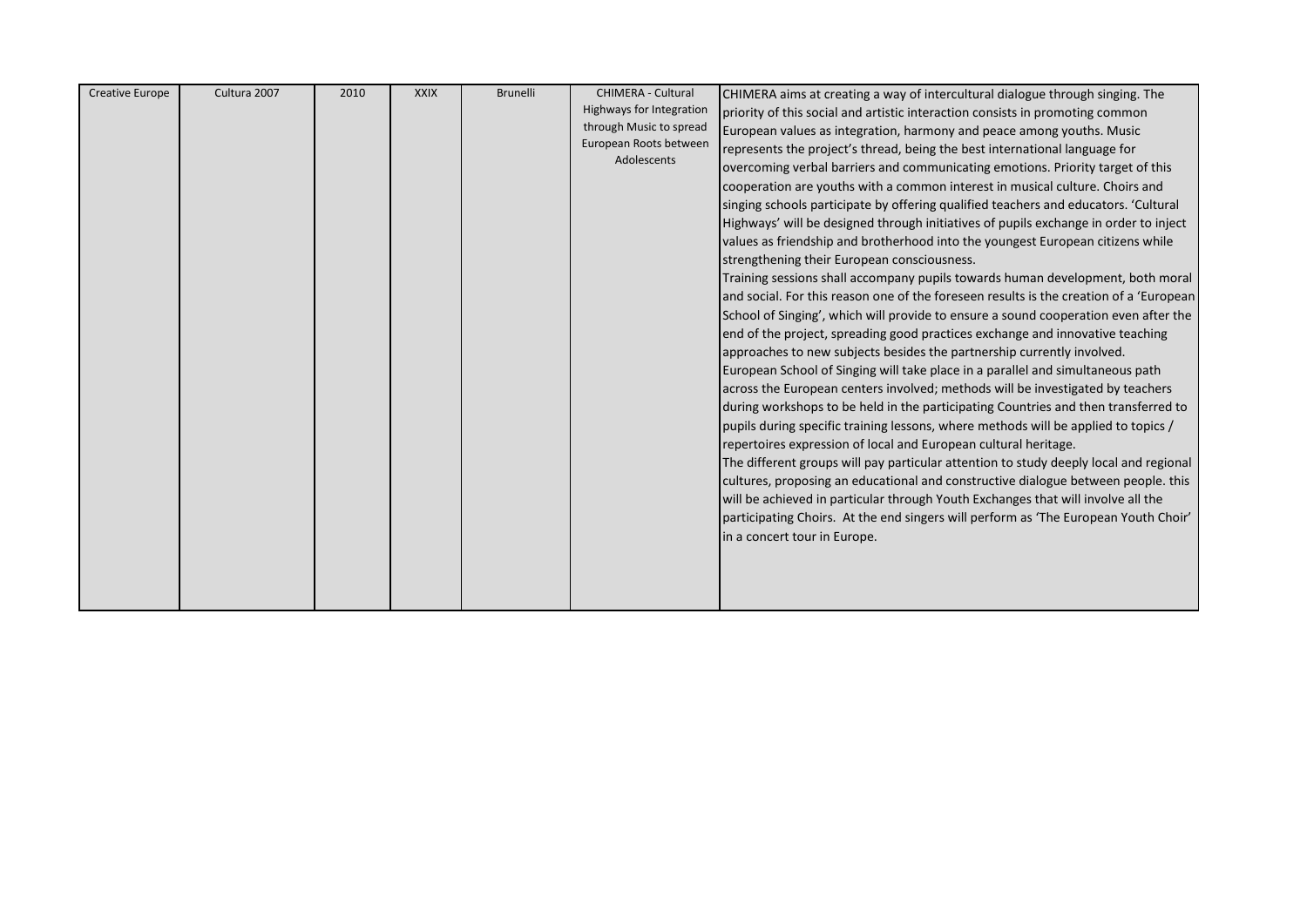| Creative Europe        | Cultura 2007 | 2012 | <b>XXXIV</b> | Guadalupi | EuroCOM | The COMIC project involves five European art schools and universities - so both<br>academic and non-academic institutions - and one museum, having comics and<br>illustration as its medium and European citizenship as its subject matter.<br>In fact, the five institutions, located in Bologna, Paris, Hamburg, Madrid and<br>Athens, will organise autonomously lectures based on EU's history and evolution<br>and then give to the students and assignment that will let them conceive a comic<br>artwork which will express their peculiar view on what it means to be a European<br>citizen. Then in each institution internal commissions made of professors will select<br>the top 10 works, that will be printed and exposed first in their exhibition spaces,<br>then moved to all the other partners' spaces.<br>Finally, all the works made by the 50 European students will be exposed in the<br>spaces of the Belgian Comic Strip Center, in Brussels []                                                                                                                                                                                               |
|------------------------|--------------|------|--------------|-----------|---------|------------------------------------------------------------------------------------------------------------------------------------------------------------------------------------------------------------------------------------------------------------------------------------------------------------------------------------------------------------------------------------------------------------------------------------------------------------------------------------------------------------------------------------------------------------------------------------------------------------------------------------------------------------------------------------------------------------------------------------------------------------------------------------------------------------------------------------------------------------------------------------------------------------------------------------------------------------------------------------------------------------------------------------------------------------------------------------------------------------------------------------------------------------------------|
| <b>Creative Europe</b> | Cultura 2007 | 2012 | <b>XXXIV</b> | Montanaro | LaceinU | Starting from the consideration that today many people think that lace-making art<br>is only a cultural heritage put away in museums, regarded only as a past tradition,<br>the LACEinU project proposes to present and to value lace-making art in an<br>European key by a traditional and at the same time innovative methodology in the<br>certainty that this art has accompanied many past generations' life and it's still<br>present and important for us. LACE in U puts together four partners from Italy,<br>Spain, Belgium and Slovenia that are involved in the fields of culture and lace<br>teaching.<br>The project aims to stimulate intercultural dialogue and trans-national mobility of<br>artists and works; and to create a 'model to follow' for other European cultural<br>actors.<br>The main activities and outcomes are:<br>-itinerant lace exhibition that lets to know and to appreciate European lace-making<br>art;<br>-organization of lace-making courses, to allow a large number of people to<br>approach lace in an active way;<br>-organization of four different workshops with young artists from the partners'<br>countries, [] |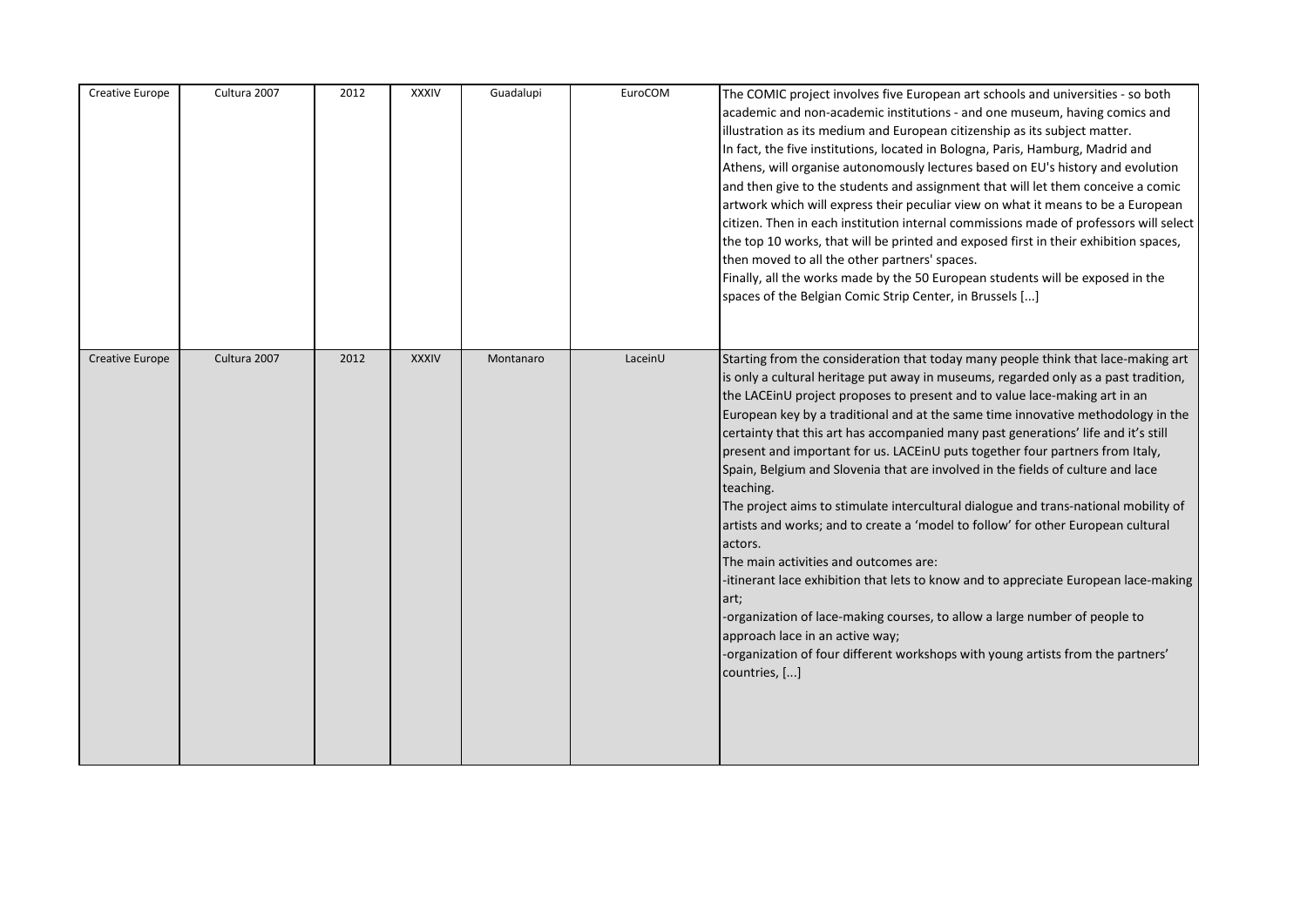| <b>EACEA</b> | Cittadinanza | 2009 | XXVIII     | Fregolent | Volpago for Integration in<br>the European Week        | The general objective of the project is to bring Europe closer to the citizens of<br>Volpago and Bree in order for them to feel they are actively participating in the<br>building of a united Europe. In order for this to occur the project plans to intervene<br>in four areas:<br>-in strengthening the commitment of the citizens towards European integration.<br>From this specific objective the following results are expected: the citizens will<br>have the opportunity to reflect on the basic ideas of the European Union and make<br>them real, the families will have the opportunity to improve communication with<br>families from another European country, schools will have the opportunity to<br>increase their awareness of Europe as a union.<br>-in the active involvment of the local community. From this specific objective the<br>following results are expected: ample participation on the part of the families and<br>citizens in the organization of the twinning, ample participation of families and<br>citizens during the European Week from August 12 to 16, active participation from<br>the schools and active participation from volonteer associations.<br>-in creating an exchange with elementary and middle school children. From this<br>specific objective the following results are expected: creation and deepening the<br>awareness of the daily life of children from another European country, developing<br>new ways of interaction between children who live in a different cultural context.<br>-in creating an exchange of experiences for developing sustainability. From this<br>specific objective the following results are expected: emphasizing and enhancing<br>the value of typical local products. |
|--------------|--------------|------|------------|-----------|--------------------------------------------------------|--------------------------------------------------------------------------------------------------------------------------------------------------------------------------------------------------------------------------------------------------------------------------------------------------------------------------------------------------------------------------------------------------------------------------------------------------------------------------------------------------------------------------------------------------------------------------------------------------------------------------------------------------------------------------------------------------------------------------------------------------------------------------------------------------------------------------------------------------------------------------------------------------------------------------------------------------------------------------------------------------------------------------------------------------------------------------------------------------------------------------------------------------------------------------------------------------------------------------------------------------------------------------------------------------------------------------------------------------------------------------------------------------------------------------------------------------------------------------------------------------------------------------------------------------------------------------------------------------------------------------------------------------------------------------------------------------------------------------------------------------------------------|
| <b>EACEA</b> | Cittadinanza | 2011 | <b>XXX</b> | Yscollari | Dalla conservazione alla<br>trasmissione della memoria | La memoria storica dell'Olocausto fa parte del nostro passato europeo, a cui non<br>appartiene solo il ricordo delle violenze, delle guerre, degli stermini legati<br>principalmente agli eventi della seconda guerra mondiale. E' una memoria che,<br>come tutte le altre memorie, ha bisogno, per essere attivata e poter essere<br>influente, di un'azione di formazione, divulgazione e di promozione da parte di tutti<br>i soggetti interessati come; scuole, università, istituti culturali, associazioni, e delle<br>autorità politiche.<br>La tematica del Olocausto che sarà al centro del progetto favorirà un ampio dialogo<br>intergenerazionale tra i cittadini europei di diverse fasce di età: partendo dalle<br>tragiche conseguenze del nazismo, verrà gradualmente stimolata un ampia<br>riflessione storica ed etica tra le generazioni, le quali, nel nome della comune<br>condivisione dei valori universali democratici ed umani, saranno in grado di<br>superare le differenze d'età in un processo circolare, attraverso il quale i più anziani                                                                                                                                                                                                                                                                                                                                                                                                                                                                                                                                                                                                                                                                                           |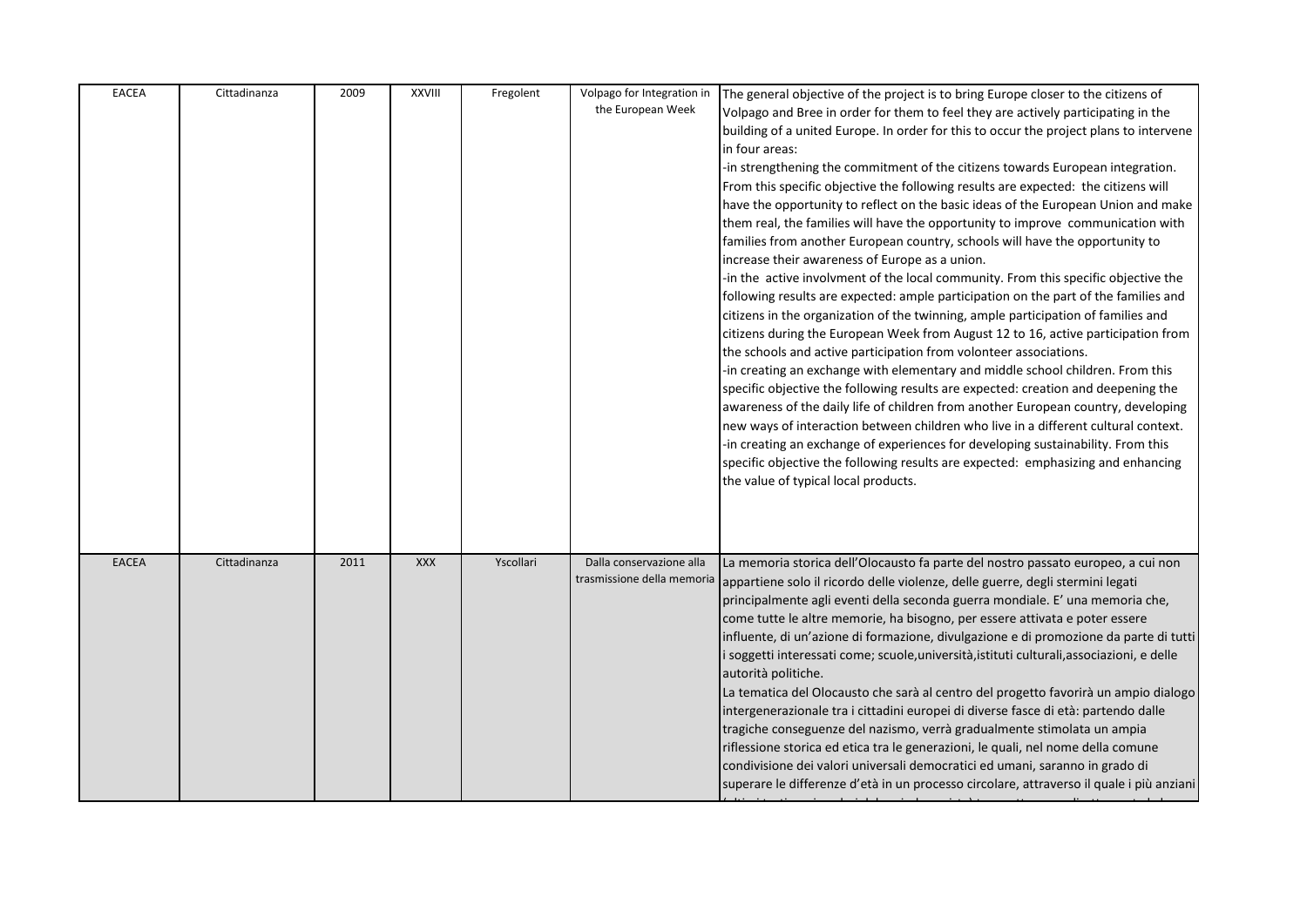| <b>EACEA</b> | Cittadinanza | 2012 | XXXIII       | Mana             | ELIXIRof long life (with | The aim of Project ELIXIR is to involve society (associations, local authorities and<br>culture, sport and solidarity) citizens) in the creation of a network between the associations and the towns of<br>the various partner countries, in order to allow the exchange of possible ways to<br>raise awareness among the elderly to preserving an "inner youth" (physical,<br>psychological and cultural improvement), securing a life of dignity and<br>independence (art. 25 of the Charter of Fundamental Rights of the European<br>Union), and in order to open a permanent table of discussion and elaboration of<br>proposals to Europe in such area of interest. ELIXIR thus intends to create a space<br>of dialogue with a European vision and to define common lines of action to handle<br>communication and active participation of the citizens. Such goal can be reached<br>through the exchange between the associations regarding procedures of work,<br>involvement of the elderly and promotion of the activities, and through the<br>stakeholders' knowledge of the role of Europe in this field []                                                                                                                                                                    |
|--------------|--------------|------|--------------|------------------|--------------------------|--------------------------------------------------------------------------------------------------------------------------------------------------------------------------------------------------------------------------------------------------------------------------------------------------------------------------------------------------------------------------------------------------------------------------------------------------------------------------------------------------------------------------------------------------------------------------------------------------------------------------------------------------------------------------------------------------------------------------------------------------------------------------------------------------------------------------------------------------------------------------------------------------------------------------------------------------------------------------------------------------------------------------------------------------------------------------------------------------------------------------------------------------------------------------------------------------------------------------------------------------------------------------------------------|
| <b>EACEA</b> | Cittadinanza | 2012 | <b>XXXIV</b> | Pison - Salvador | Sharing my skills        | Our idea is to bring two groups of people together from each country, 1 group over<br>60 years and the other younger than 60, though over 18 years old. 60 + participants<br>are a resource because they are the link from the past to the future of Europe. We<br>hope that participants 60 + will consider this experience as an opportunity to be<br>included despite of the age, active actors as carriers of actual values but matured in<br>the past. Their memory will teach the youngers to use hands and head to valorize<br>ancient works, works of craftsmen both feminine and masculine one. We hope<br>that 18 + will consider this experience as a true life project, to find new ideas and<br>sprouts for new professions, linked to the territory, using its bearable resources. On<br>the other hand the over 18 will teach new technologies and today's communicative<br>techniques with the double aim to include $60 +$ in the European society and use<br>them to the services of the ancient abilities. So we have chosen "Sharing my sk" as<br>the title of the project which wants to make to live sharing experiences,<br>overcoming tied up gap to the age, to the sex, to the religion, to the social<br>condition The project will also be realized through [] |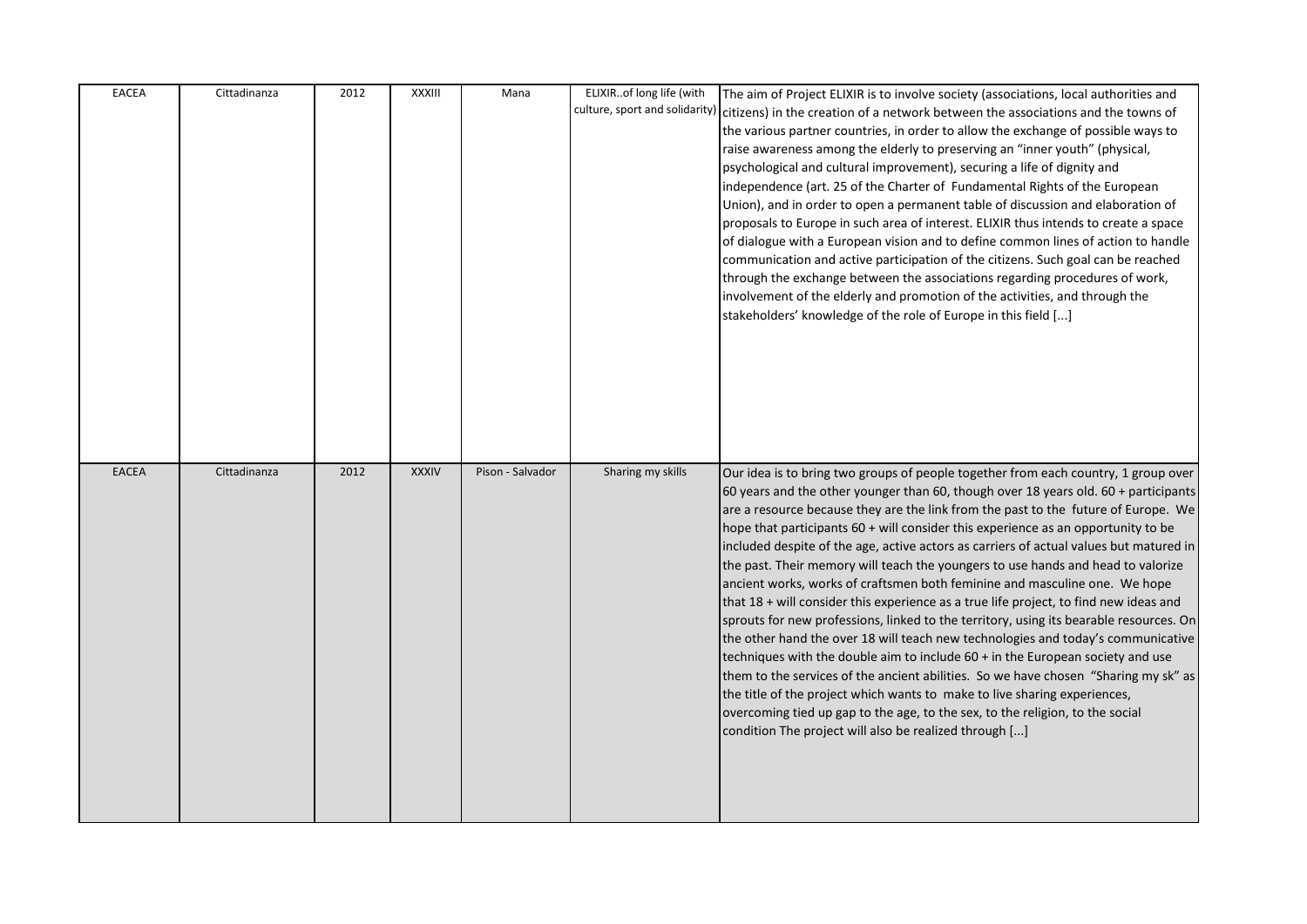| <b>EACEA</b> | E-Content             | 2008 |               | Di Falco                  | Internet european<br>DemoEthnoAnthropology<br>library | IDEA project wants to develop a network which links various EthnoAnthropology<br>Centres on the Web, giving more prominence to their activities and putting them in<br>a wider international context. It will contribute to improve conditions for accessing,<br>using, reusing and exploiting digital DemoEthnoAnthropology content, for<br>encouraging co-operation between European scientific and cultural institutions,<br>thus helping to improve the interoperability between different networks, organized<br>in common semantic system, across types of cultural organisation of oral tradition<br>and collection of ethnography finds of European countries partners. The use of a<br>common legacy system for describing cultural and scientific resources in the object<br>multimedia repository of the European DemoEthnoAnthropology Library will utilize<br>for pulling down existing barriers that block accessibility of data resources, making<br>it particularly hard the exploitation of the digital content potential. The Project<br>IDEA will facilitate the establishment of comprehensive geo-referential object (alias<br>ethno-finds) in multimedia repository, connecting European countries of the<br>Project in specific anthropology sector, by supporting |
|--------------|-----------------------|------|---------------|---------------------------|-------------------------------------------------------|-------------------------------------------------------------------------------------------------------------------------------------------------------------------------------------------------------------------------------------------------------------------------------------------------------------------------------------------------------------------------------------------------------------------------------------------------------------------------------------------------------------------------------------------------------------------------------------------------------------------------------------------------------------------------------------------------------------------------------------------------------------------------------------------------------------------------------------------------------------------------------------------------------------------------------------------------------------------------------------------------------------------------------------------------------------------------------------------------------------------------------------------------------------------------------------------------------------------------------------------------------------------------------------------|
| EACEA        | E-Learning            | 2001 |               | Perazzi                   | e-LIT: Learning Innovation<br>Tools                   | Il progetto si configura come azione di ricerca applicata, sviluppo, applicazione e<br>verifica di nuovi ambiti d'apprendimento, attraverso la combinazione di metodi<br>educativi innovativi, risorse digitali e la tecnologia della comunicazione, utilizzati da<br>scuole e centri di formazione nel campo della formazione continua degli adulti ed in<br>particolare degli occupati nelle PMI dove l'e-learning potrà essere praticato in<br>modo più esteso ed efficace, se sapientemente combinato con metodologie<br>didattiche realizzabili solo attraverso il rapporto diretto con formatori, tutors e<br>colleghi (es.: stages, work experiences, role playing etc.)                                                                                                                                                                                                                                                                                                                                                                                                                                                                                                                                                                                                           |
| <b>EACEA</b> | <b>Erasmus Mundus</b> | 2009 | <b>XXVIII</b> | Spiga Meloni<br>Zoccheddu | <b>EUROPE and AFRICA</b><br><b>SUPPORT YOUNGS</b>     | Questo Progetto nasce da una duplice esigenza: da una parte, standardizzare le<br>funzioni del personale coinvolto in un sistema e-learning dalla ideazione fino alla<br>realizzazione pratica; dall'altra, si riscontra la necessità di colmare il gap<br>promozionale dell'offerta formativa delle entità operanti in Europa. Si riscontra<br>inoltre la necessità di valorizzare la prerogativa principale del sistema della<br>formazione a distanza: la possibilità di poter fruire di un adeguato sistema<br>formativo senza affrontare i proibitivi costi di trasferimenti per ragioni di studio in<br>altre sedi; inoltre, in linea con gli obiettivi generali di "Europa 2020", con questa<br>tipologia di azione si intende agevolare il reintegro nel sistema formativo della<br>popolazione studentesca che per qualsivoglia motivo ha abbandonato gli studi<br>superiori ()                                                                                                                                                                                                                                                                                                                                                                                                  |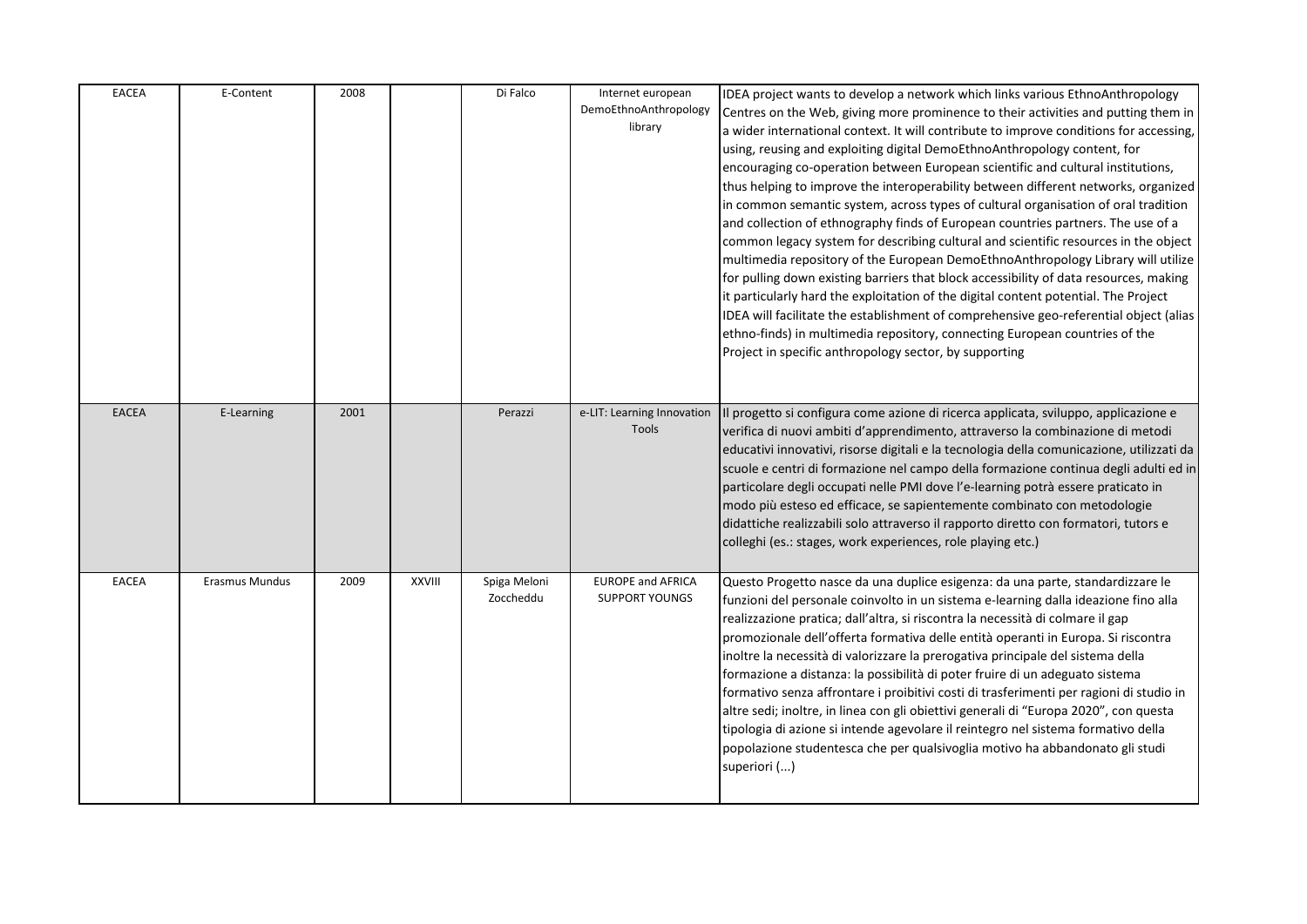| <b>EACEA</b> | Partnership | 2011 | <b>XXX</b> | Fara Celotto       | <b>StEP Student Enterprise</b><br>Platform                           | The challenges, characterizing the current economic and social background, require<br>to set up strategies for stimulating new job opportunities for young people. The<br>entrepreneurial system makes wealth and produces jobs only if it's competitive and<br>the ompetitiveness of a business is characterized by scientific research. Being<br>confident of this argument, aware of needs of young people and businesses, sure<br>that the small and medium enterprises invest too little in the research, we submit<br>the project StEP that wants to incline the business towards potentialities and<br>cleverness of youth. The web platform, result of the project StEP [Student<br>Enterprise Platform], wants to be a meeting point, in both ways, between the<br>needs of enterprises and the innovative, creative and technical resources of young |
|--------------|-------------|------|------------|--------------------|----------------------------------------------------------------------|----------------------------------------------------------------------------------------------------------------------------------------------------------------------------------------------------------------------------------------------------------------------------------------------------------------------------------------------------------------------------------------------------------------------------------------------------------------------------------------------------------------------------------------------------------------------------------------------------------------------------------------------------------------------------------------------------------------------------------------------------------------------------------------------------------------------------------------------------------------|
| <b>EACEA</b> | Twinning    | 2002 |            | Ferrari            | Gemellaggio Marsiglia<br>Cagliari                                    | Il Progetto di gemellaggio Cagliari - Marsiglia è voluto fortemente dalle due città in<br>questione per la stretta affinità che le contraddistingue. Entrambe città portuali del<br>Mar Mediterraneo, influenzate culturalmente da un forte flusso di immigrazione<br>dall'Africa Settentrionale, e interessate dal problema della globalizzazione dei<br>traffici delle merci, sono oggi alle prese con la necessità di affermare nell'ambito<br>dell'Unione Europea il proprio ruolo di città - ponte non solo verso le società nord<br>africane, ma anche balcaniche e dell'Asia Minore. L'avvento del futuro<br>allargamento dell'Unione fino a comprendere numerosi paesi dell'Est Europeo,<br>pone innegabilmente il problema del ruolo che le città dotate di infrastrutture di                                                                         |
| <b>EACEA</b> | Twinning    | 2011 | XXX        | Bonesso Brazzarola | TWIN T.E.AM. - Twinnings<br>and Education for Fair Play<br>Ambitions | Sport in the European Union is one of the most widespread human activities. It can<br>contribute to the moral, social, intellectual and ethical development of human<br>beings. However, the current image of sport has negative elements (violence<br>among young people, supporters, wrong behaviour of athletes, pressure of<br>business and media). In spite of threats of the culture of violence that could<br>become a custom in sport, the future offers good opportunities.<br>The TWIN T.E.AM. project wants to create a network to follow up an integrate<br>methodology to prevent and fight against violence and intolerance in sport events.<br>Its main objectives and activities include: improving the attitudes of young people<br>to prevent violence and to influence groups through positive leadership ()                                |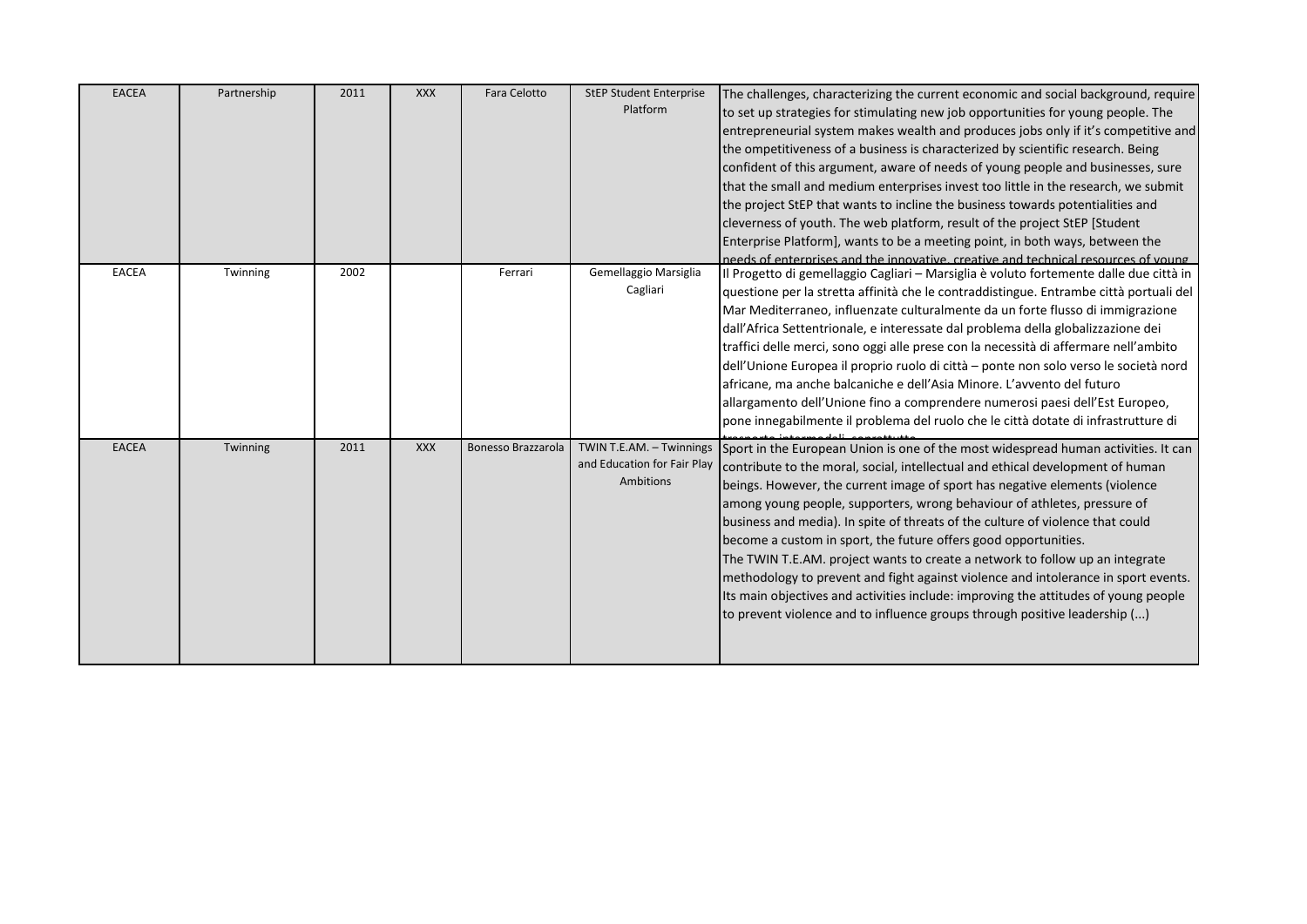| EIE         | EIE         | 2011 | XXX         | <b>Brancaccio Cascone</b><br>Giraud Pagano | Eco-Step                                                                                  | Lo scopo di questo progetto è quello di promuovere l'adozione di un nuovo<br>approccio all'eco-innovazione, incoraggiare l'adozione di una innovativa soluzione<br>ambientale, incrementandone il mercato e rimuovendo gli ostacoli che ne<br>impediscono l'accesso al mercato.<br>La tecnologia, già esistente a livello prototipale, che i partners di questo progetto<br>vogliono rendere commerciabile e diffondere sul mercato, ha come "materia"<br>prima" l'energia cinetica sviluppata dai movimenti del corpo, attività quest'ultima,<br>che non sfrutta nessuna risorsa naturale (petrolio e in generale combustibile) e non<br>produce nessuna emissione di anidride carbonica nell'atmosfera. Produce, invece,<br>grazie alla notevole mole di "materia prima", grandi quantitativi di energia () |
|-------------|-------------|------|-------------|--------------------------------------------|-------------------------------------------------------------------------------------------|---------------------------------------------------------------------------------------------------------------------------------------------------------------------------------------------------------------------------------------------------------------------------------------------------------------------------------------------------------------------------------------------------------------------------------------------------------------------------------------------------------------------------------------------------------------------------------------------------------------------------------------------------------------------------------------------------------------------------------------------------------------------------------------------------------------|
| EIE         | <b>EIE</b>  | 2011 |             | Pradella                                   | Sustainable Energy in<br>Historic Urban non<br><b>Residential Buildings</b><br>(SEEHURBS) | L'obiettivo del progetto è quello di creare una maggiore consapevolezza nella<br>necessità di applicare le direttive europee sul risparmio energetico anche agli edifici<br>storici. Sebbene la direttiva europea 2002/91/EC non si applichi agli edifici storici,<br>affrontare il recupero e la valorizzazione di quest'ultimi secondo le direttive del<br>risparmio energetico può essere un importate veicolo<br>di sensibilizzazione per la comunità e può agire da sprone affinché si possa creare<br>una normativa sul risparmio energetico anche per gli edifici storici.                                                                                                                                                                                                                             |
| <b>EMPL</b> | <b>EMPL</b> | 2010 | <b>XXIX</b> | Bassi                                      | <b>Skill Pass</b>                                                                         | Promuovere l'ASL rivolta a giovani di età compresa tra i 16 e 25 anni a bassa e<br>media qualifica frequentanti gli istituti di scuola superiore di Il grado e corsi di<br>qualifica professionale di prima formazione<br>professionale, attraverso esperienze in aziende di nazionalità diversa da quella<br>dello studente;<br>Costruire una rete organizzativa territoriale tra le Organizzazioni per la<br>progettazione e gestione dell'ASL;<br>Rafforzare la cooperazione tra Paesi;<br>Potenziare la mobilità europea.                                                                                                                                                                                                                                                                                 |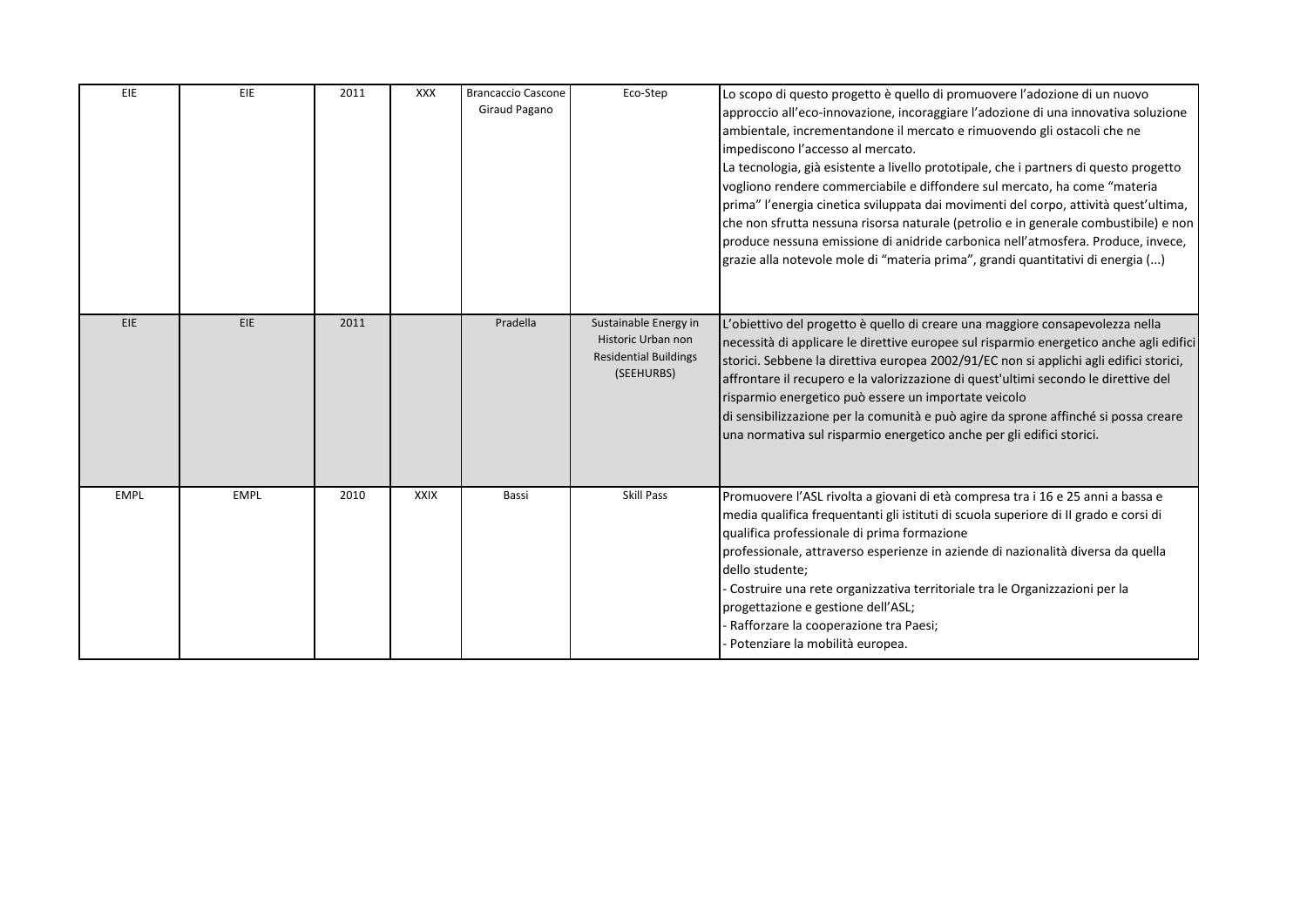| <b>EMPL</b> | <b>EMPL</b>                                      | 2010 | <b>XXIX</b> | Bielloni   | <b>Promotion of Housing</b><br>Inclusion of Young - adult<br>with mental health<br>problems  | The project should contribute to developing innovative approach to policy of<br>housing inclusion of young people with mental health problems. With it will be<br>possible to promote, in respect this young people, the transition from institutional<br>care community- based to other alternatives (deistitutionalisation). The relevant<br>transnational projects will include partnerships between stakeholders that are<br>involved in the process of social experimentation (public bodies, local authorities,<br>no-profit organizations), in prospective of networking activities, developing of<br>public policies, transferability process or inventory of achievements in a context of<br>social inclusion within European Union.                                                                                                                                                                                                                                                              |
|-------------|--------------------------------------------------|------|-------------|------------|----------------------------------------------------------------------------------------------|------------------------------------------------------------------------------------------------------------------------------------------------------------------------------------------------------------------------------------------------------------------------------------------------------------------------------------------------------------------------------------------------------------------------------------------------------------------------------------------------------------------------------------------------------------------------------------------------------------------------------------------------------------------------------------------------------------------------------------------------------------------------------------------------------------------------------------------------------------------------------------------------------------------------------------------------------------------------------------------------------------|
| <b>EMPL</b> | Programma Quadro Lotta<br>all'Esclusione Sociale | 2001 |             | Garavaglia | I.W.I: Immigrated Women<br>Integration - The european<br>network against social<br>esclusion | Poiché il processo di piena acquisizione dei diritti di cittadinanza delle donne<br>immigrate da paesi extracomunitari "non ricchi"2, sole o che si ricongiungono ai<br>familiari, è particolarmente impegnativo e poco considerato nella specificità di<br>genere il progetto I.W.I: Immigrated Women Integration - The european network<br>against social esclusion intende creare una rete europea per promuovere scambi di<br>esperienze, confronto su metodologie di intervento e definizione di modalità<br>comuni di azione.<br>Allo scopo saranno utilizzate le possibilità offerte dall'uso delle nuove tecnologie di<br>comunicazione multimediale. Il processo di integrazione viene da un lato rallentato<br>da alcuni meccanismi culturali, economici e sociali che tendono ad aumentare la<br>marginalità delle donne immigrate extracomunitarie; dall'altro le Istituzioni<br>pubbliche faticano a dare risposte integrate ed operative a questi emergenti<br>bisogni.<br>In particolare () |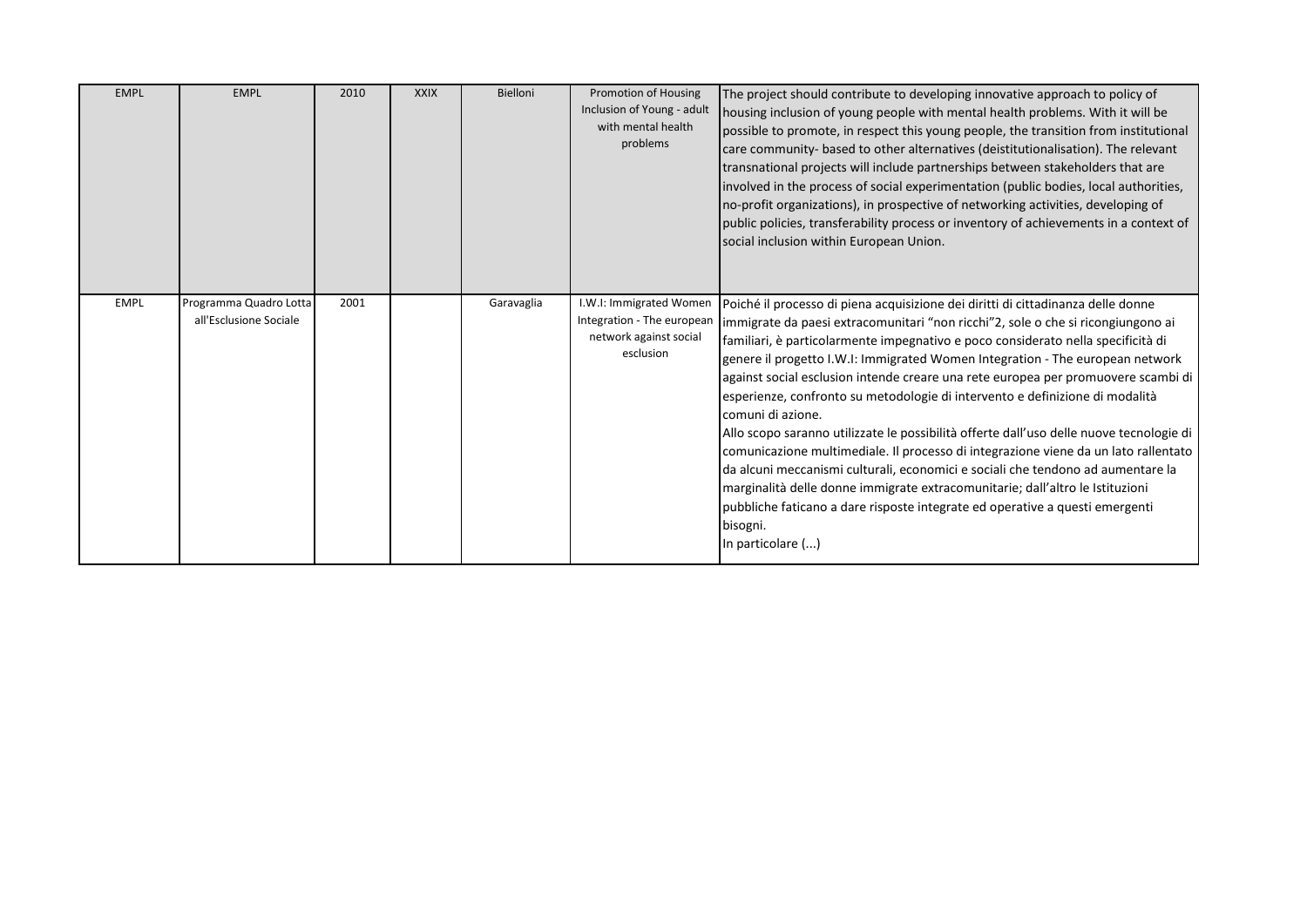| Equal | Equal | 2001 | Bordini | <b>RESET- REte SErvizi</b>             | Il progetto si pone sull'asse occupabilità e si rivolge, prevalentemente, alle giovani e                       |
|-------|-------|------|---------|----------------------------------------|----------------------------------------------------------------------------------------------------------------|
|       |       |      |         | Territoriali                           | ai giovani tra i 18 e i 25 anni, in particolar modo a quelli in condizione di disagio.                         |
|       |       |      |         |                                        | Rispetto al problema occupazione e al target individuato, le regioni coinvolte                                 |
|       |       |      |         |                                        | presentano significative differenze. Bologna e Lucca hanno una domanda di lavoro                               |
|       |       |      |         |                                        | che sarebbe in grado di sostenere l'offerta, se solo i giovani non avanzassero                                 |
|       |       |      |         |                                        | richieste non realistiche rispetto al loro inserimento. Rimane, tuttavia, difficile                            |
|       |       |      |         |                                        | l'inserimento lavorativo e sociale di fasce giovanili in condizioni di maggior disagio.                        |
|       |       |      |         |                                        | Nelle province meridionali, invece, il mercato del lavoro è assolutamente                                      |
|       |       |      |         |                                        | inadeguato rispetto alla consistenza dell'offerta di lavoro, in particolar modo di                             |
|       |       |      |         |                                        | quella giovanile. Qui la formazione, il miglioramento delle proprie competenze, la                             |
|       |       |      |         |                                        | capacità di muoversi nelle reti sociali appare ancor più decisiva. Senza contare le                            |
|       |       |      |         |                                        | situazioni più "a rischio". Il territorio di residenza appare uno dei fattori più                              |
|       |       |      |         |                                        | importanti per spiegare le dinamiche dell'inoccupazione/disoccupazione giovanile.                              |
|       |       |      |         |                                        | Una conferma viene dai dati contenuti nell'Indagine sulle forze di lavoro dell'Istat                           |
|       |       |      |         |                                        | relativa al 1999 – classe di età 15-24 anni – limitatamente al genere maschile e alle                          |
|       |       |      |         |                                        | cinque regioni che saranno interessate dal progetto: ()                                                        |
|       |       |      |         |                                        |                                                                                                                |
|       |       |      |         |                                        |                                                                                                                |
|       |       |      |         |                                        |                                                                                                                |
|       |       |      |         |                                        |                                                                                                                |
|       |       |      |         |                                        |                                                                                                                |
| Equal | Equal | 2001 | Moledda | caratteri) :<br>For.Tu.Sa. (Formazione | L'area dell'intervento (la Provincia di Nuoro) è rappresentata dall'intero territorio                          |
|       |       |      |         | Turismo Sardegna)                      | provinciale, individuato con analisi shift-share e da dati forniti dalla Camera di                             |
|       |       |      |         |                                        | Commercio. L'analisi struttura delle aree che si configurano come poli secondari di                            |
|       |       |      |         |                                        | attrazione rispetto al capoluogo.                                                                              |
|       |       |      |         |                                        | A) Il polo primario di attrazione: l'area urbana di Nuoro - Il Centro residenziale e dei                       |
|       |       |      |         |                                        | servizi (comuni della 1° corona) Campi problematici: desocializzazione,                                        |
|       |       |      |         |                                        | disoccupazione, disagio giovanile, difficoltà di accesso ad alcuni servizi, soprattutto                        |
|       |       |      |         |                                        | quelli rari concentrati nel capoluogo, sia in termini di congestione di alcuni tratti                          |
|       |       |      |         |                                        | principali in ingresso e in uscita, che di inadeguatezza del sistema di trasporto<br>pubblico, disoccupazione, |
|       |       |      |         |                                        | mancanza di mentalità imprenditoriale, infrastrutturazione.                                                    |
|       |       |      |         |                                        | B) Le direttrici esterne di specializzazione funzionale ()                                                     |
|       |       |      |         |                                        |                                                                                                                |
|       |       |      |         |                                        |                                                                                                                |
|       |       |      |         |                                        |                                                                                                                |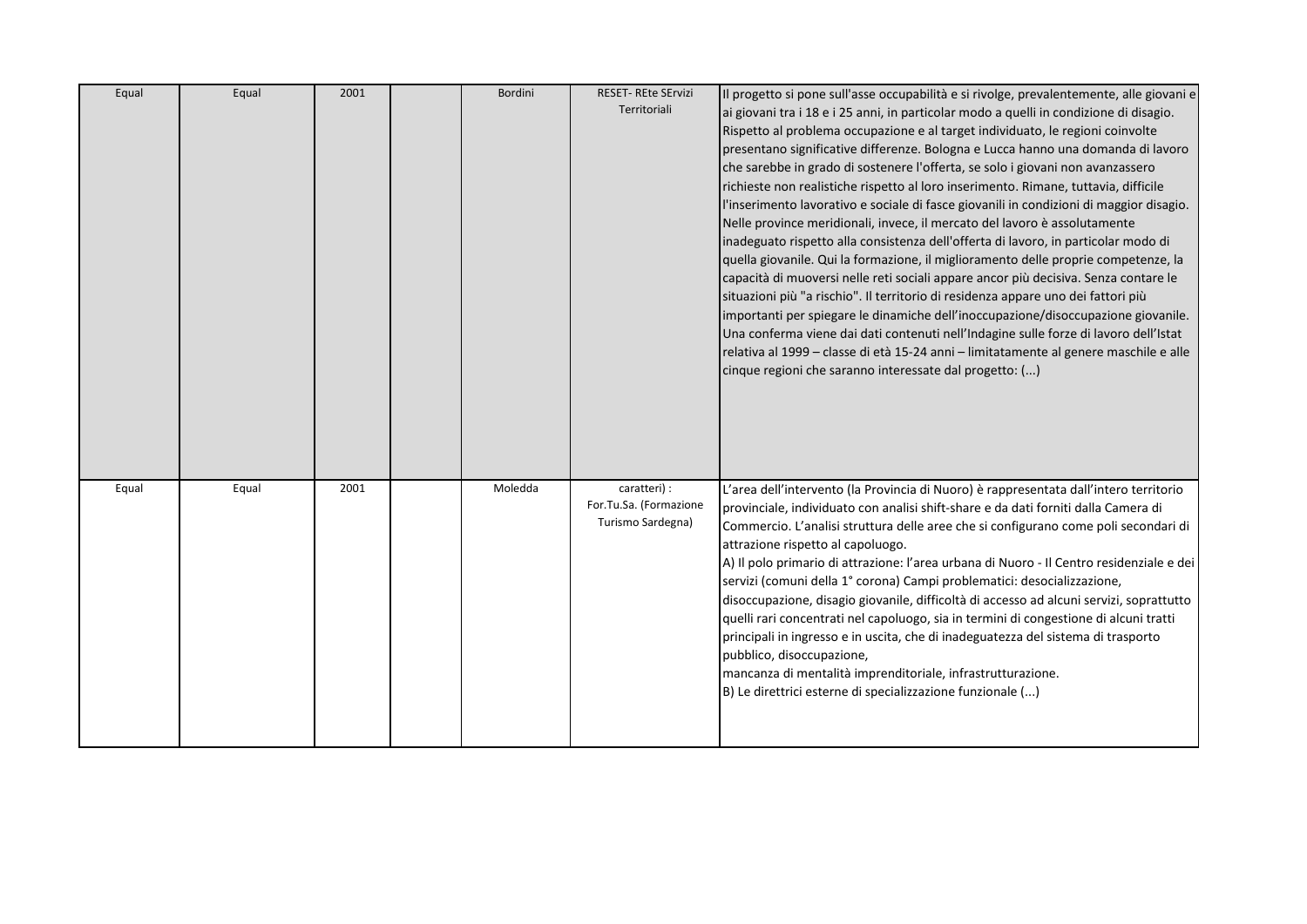| Equal     | Equal     | 2002 |             | Sgrosso            | Progetto LASA - Lavoratori<br>Atipici in Serie A.                                            | Una parte di lavoratori, senza un contratto di lavoro a tempo indeterminato, che<br>chiameremo atipici, è soddisfatto del proprio stato, quindi è tutt'altro che 'di serie<br>B'. "Da una ricerca condotta dalla Cisl Lombardia emerge che il 37% degli interinali<br>intervistati parla di autentica scelta professionale nonché di vita".<br>Il progetto LASA intende rispondere al problema della formazione continua dei<br>lavoratori atipici e si rivolge, in particolar modo, a quei lavoratori atipici (il 63% in<br>Lombardia) che desiderano passare in 'serie A. Agli atipici di 'serie B', lavoratori<br>precari, il progetto LASA, tramite Centri per l'Elaborazione, l'Apprendimento ed il<br>Telelavoro (CEAT), offre servizi, strumenti ed opportunità per rinnovare<br>continuamente la propria professionalità e per diventare più competitivi sul<br>mercato del lavoro. I servizi offerti dai CEAT aiutano i lavoratori atipici ad essere<br>soddisfatti del proprio stato o a cambiare stato, come i delfini quando saltano fuori<br>dall'acqua, per diventare imprenditori o lavoratori dipendenti. () |
|-----------|-----------|------|-------------|--------------------|----------------------------------------------------------------------------------------------|------------------------------------------------------------------------------------------------------------------------------------------------------------------------------------------------------------------------------------------------------------------------------------------------------------------------------------------------------------------------------------------------------------------------------------------------------------------------------------------------------------------------------------------------------------------------------------------------------------------------------------------------------------------------------------------------------------------------------------------------------------------------------------------------------------------------------------------------------------------------------------------------------------------------------------------------------------------------------------------------------------------------------------------------------------------------------------------------------------------------------|
| Equal     | Equal     | 2011 | <b>XXXI</b> | Pantanelli Falzone | Studio e sperimentazione di<br>modelli integrati di servizi<br>sociosanitari<br>territoriali | Macroarea 1: ANALISI E DIAGNOSI<br>Questa macroarea prevede le seguenti fasi:<br>· La Ricerca con i seguenti obiettivi:<br>· avere un quadro di insieme analitico che fornirà la necessaria base scientifica per<br>l'elaborazione delle successive fasi di lavoro;<br>· analizzare i servizi esistenti in termini di efficienza, efficacia, economicità e<br>gradimento;<br>· individuare nuove aree di mercato, nuovi servizi, nuove modalità di approccio<br>nella gestione dei servizi medesimi:                                                                                                                                                                                                                                                                                                                                                                                                                                                                                                                                                                                                                         |
| EuropeAid | Asia Urbs | 2002 |             | Rossi Nardin       | Planning of Sa Pa urban<br>tourism development                                               | a) The aim of the project:<br>. To upgrade and update Sa Pa Local Government skills in urban management,<br>socio-economic development, urban environment and urban infrastructure;<br>. To provide Sa Pa with an effective urban planning and sustainable tourism<br>development through a Master plan and a Detailed plan with detailed section for<br>tourism activities development in the period 2003 - 2030;<br>. To upgrade and update local skills in tourism management of disposable<br>resources, both natural and cultural/traditional;<br>. To contribute to set up a more attractive environment for the presence of                                                                                                                                                                                                                                                                                                                                                                                                                                                                                           |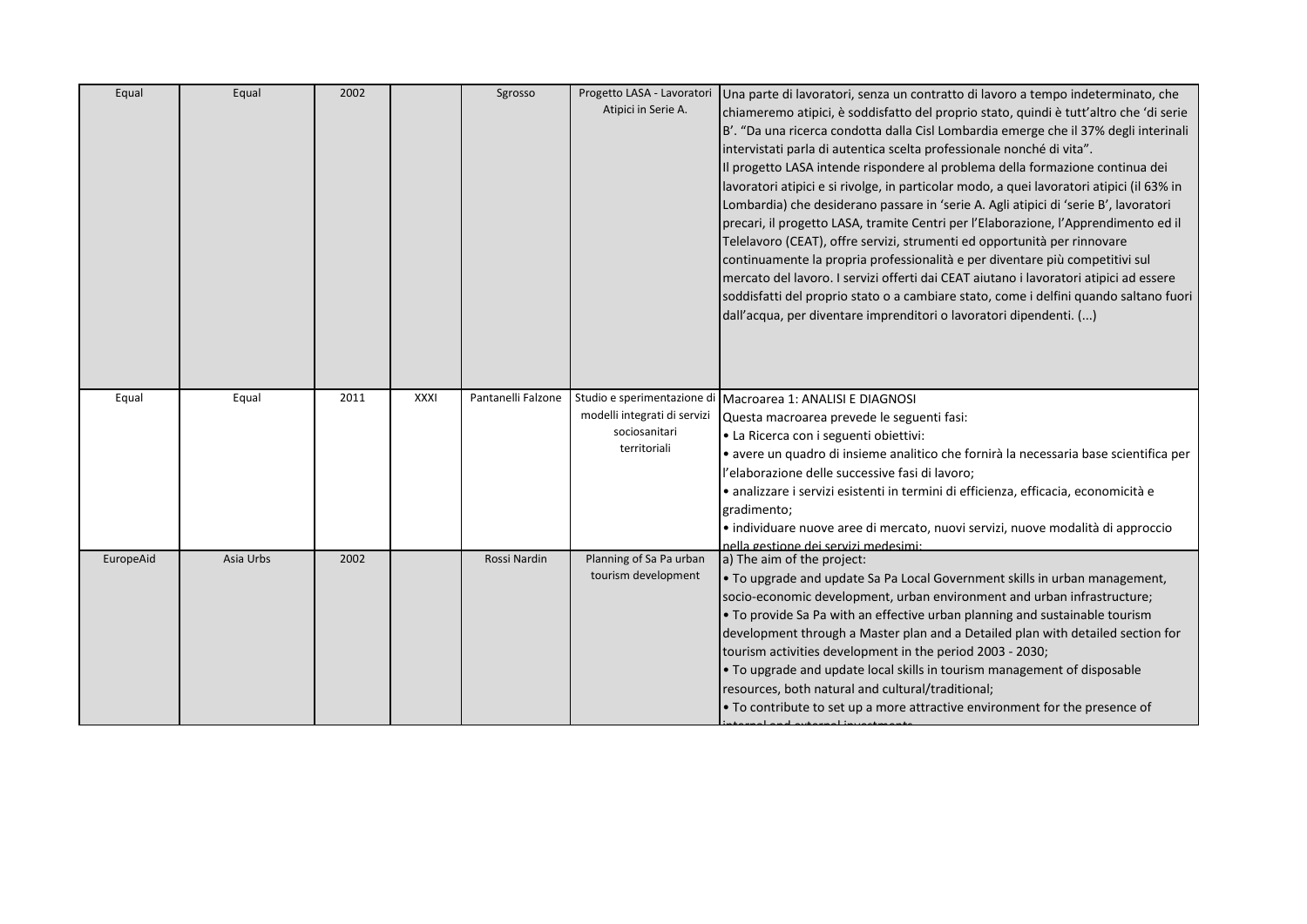| EuropeAid | <b>Capacity Building</b> | 2009 | <b>XXVIII</b> | <b>Brizi</b>                                 | Strengthening the capacity<br>of ethical review of clinica<br>research in developing<br>countries | This project finds its origin in a sharing of interests and values, which brings<br>together Ethics Health for All -EHFA- and the African Malaria Network Trust<br>-AMANET- and its aim is to support the efforts of Tanzanian National Medical<br>Research Coordinating Committee (MRCC) and the local professionals working<br>with, in reviewing clinical research in compliance with international laws and<br>regulations and in respecting<br>the human rights of patients. EHFA experience sprouts from a deep interest of its<br>founders on clinical research, human rights and the deep necessity to ()                                                                                                                             |
|-----------|--------------------------|------|---------------|----------------------------------------------|---------------------------------------------------------------------------------------------------|-----------------------------------------------------------------------------------------------------------------------------------------------------------------------------------------------------------------------------------------------------------------------------------------------------------------------------------------------------------------------------------------------------------------------------------------------------------------------------------------------------------------------------------------------------------------------------------------------------------------------------------------------------------------------------------------------------------------------------------------------|
| EuropeAid | EuropeAid                | 2011 | <b>XXX</b>    | Mule Panciotto                               | Youth leaders through art<br>and culture                                                          | To contribute to create new opportunities for youth empowerment in the sectors<br>of art and culture, to<br>include youths as protagonists in the social and economic development process in<br>South Africa.<br>(Specific objective: A) Improved youth skills to reduce the youth unemployment; B)<br>Increased the social inclusion level of disadvantaged youths; C) Created a<br>networking process between young people and other actors of all south African<br>provinces.                                                                                                                                                                                                                                                              |
| EuropeAid | EuropeAid                | 2011 |               | <b>Brriello Durzio</b><br>Esposito Principio | Educazione e Sviluppo                                                                             | La nuova interpretazione della cooperazione definita dalla Commissione Europea è<br>l'espressione di un modo innovativo di concepire lo sviluppo equo e sostenibile<br>fondato sulla partecipazione, la capacità degli attori, la promozione dei diritti e<br>delle libertà fondamentali.<br>Il valore aggiunto riguarda l'impegno politico delle Autorità Locali (AL), la<br>sensibilizzazione e la mobilizzazione delle competenze delle risorse finanziarie<br>addizionali da parte delle istituzioni e del territorio attraverso partenariati pubblici<br>e privati. Così nei paesi della Comunità Europea ed in Italia in particolare, a partire<br>dagli anni '90 il ruolo delle AL delle comunità e delle organizzazioni della società |
| EuropeAid | EuropeAid                | 2012 | <b>XXXIV</b>  | Morandi                                      | <b>Advanced Multimedia</b><br>Storytelling                                                        | [richiedere al corsista]                                                                                                                                                                                                                                                                                                                                                                                                                                                                                                                                                                                                                                                                                                                      |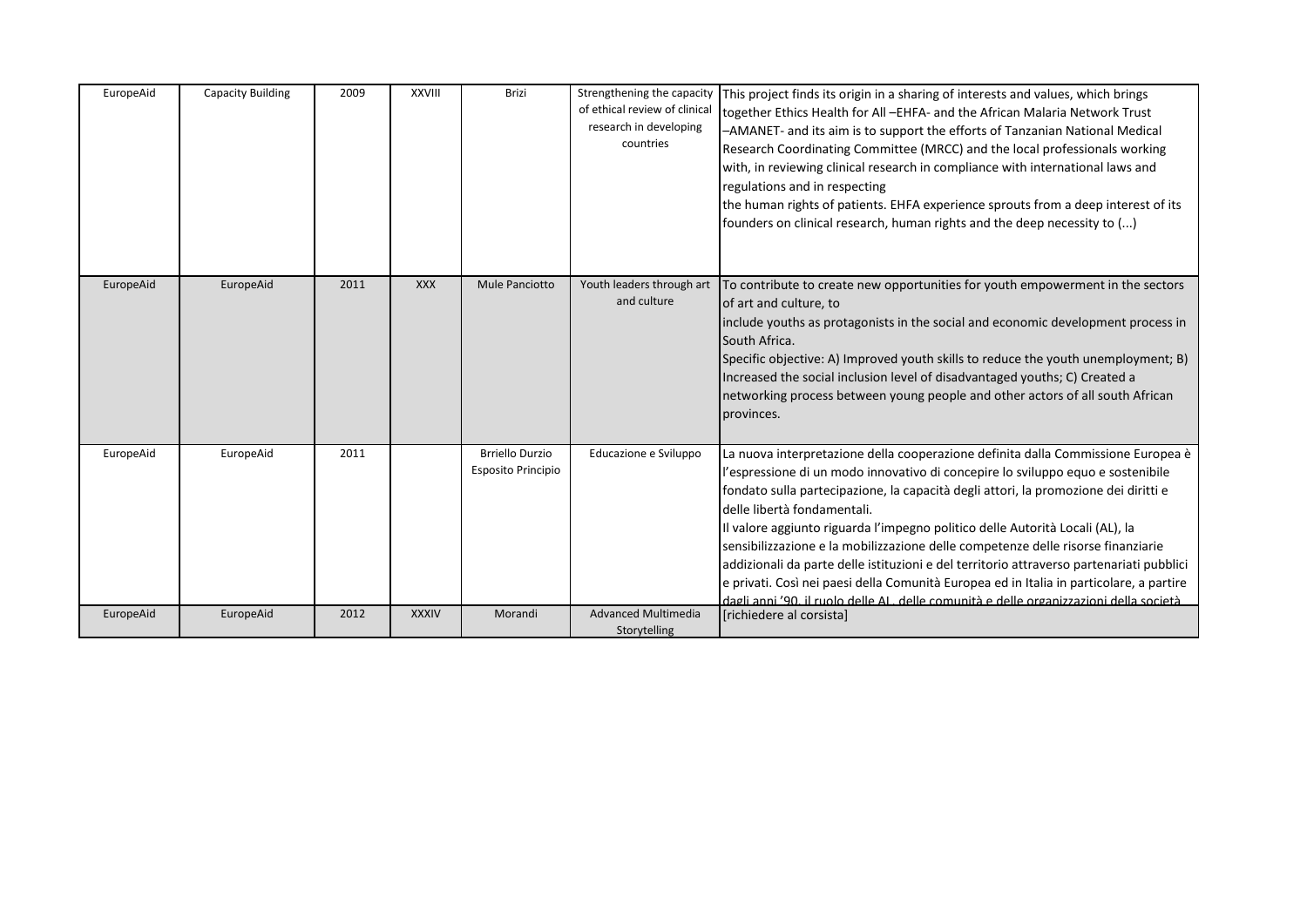| EuropeAid | EuropeAid | 2012 | <b>XXXIV</b> | Morosillo          | "A possible world"                                                                                                            | As already highlighted in sections 0.1. and 0.2., the project intends to positively<br>impact on the attitudes and behaviours of European citizens by stimulating a<br>greater sensitivity towards the interdependent development issues and by<br>fostering the level of public mobilization and engagement in favour of policies and<br>actions supporting global attempts to fulfil the Millennium Development Goals. The<br>change of attitude and behaviours is pursed through an extensive educational and<br>awareness raising action focusing on the themes of the 7th MDG and targeted to<br>young people being in between 15 and 24 years of age. The proposed educational<br>and awareness raising strategy will be experimented in 4 different European<br>territories, namely Częstochowa (Poland), Osijek (Croatia), Stuttgart (Germany) and<br>Verona (Italy) and it has been primarily conceived to respond to the actual gap in<br>DE/AR offer for young people registered in the aforementioned cities. Past<br>European projects in the same field, in fact, have shown how DE/AR services<br>offered by the four territories are mainly targeted to children and pre-adolescents<br>(8-14 years old) and implemented within the formal sector, [] |
|-----------|-----------|------|--------------|--------------------|-------------------------------------------------------------------------------------------------------------------------------|-----------------------------------------------------------------------------------------------------------------------------------------------------------------------------------------------------------------------------------------------------------------------------------------------------------------------------------------------------------------------------------------------------------------------------------------------------------------------------------------------------------------------------------------------------------------------------------------------------------------------------------------------------------------------------------------------------------------------------------------------------------------------------------------------------------------------------------------------------------------------------------------------------------------------------------------------------------------------------------------------------------------------------------------------------------------------------------------------------------------------------------------------------------------------------------------------------------------------------------------------------------------------|
| EuropeAid | EuropeAid | 2012 | <b>XXXIV</b> | Rosina - Levantesi | politiche pubbliche<br>municipali in<br>Argentina: costruzione del<br>riconoscimento e della<br>partecipazione<br>delle donne | La questione di genere nelle L'azione proposta intende contribuire alla realizzazione degli obiettivi del<br>programma tematico Invertir en las Personas, inserendosi nelle linee d'azione e nel<br>quadro operativo del EU Plan of Accion on Gender Equality and Women's<br>Empowerment 2010-2015. Quest'ultimo si propone di rafforzare le capacità e la<br>struttura delle entità pubbliche e private e delle Organizzazioni della Società Civile<br>sui temi del genere al fine di favorire l'accesso delle donne alle entità ed<br>organizzazioni stesse e consentirne il controllo delle risorse economiche favorendo,<br>altresì, una maggiore disponibilità di servizi ed opportunità che consentano alla<br>popolazione femminile di accedere al mercato del lavoro ed al reddito in regime di<br>parità di condizioni. []                                                                                                                                                                                                                                                                                                                                                                                                                                   |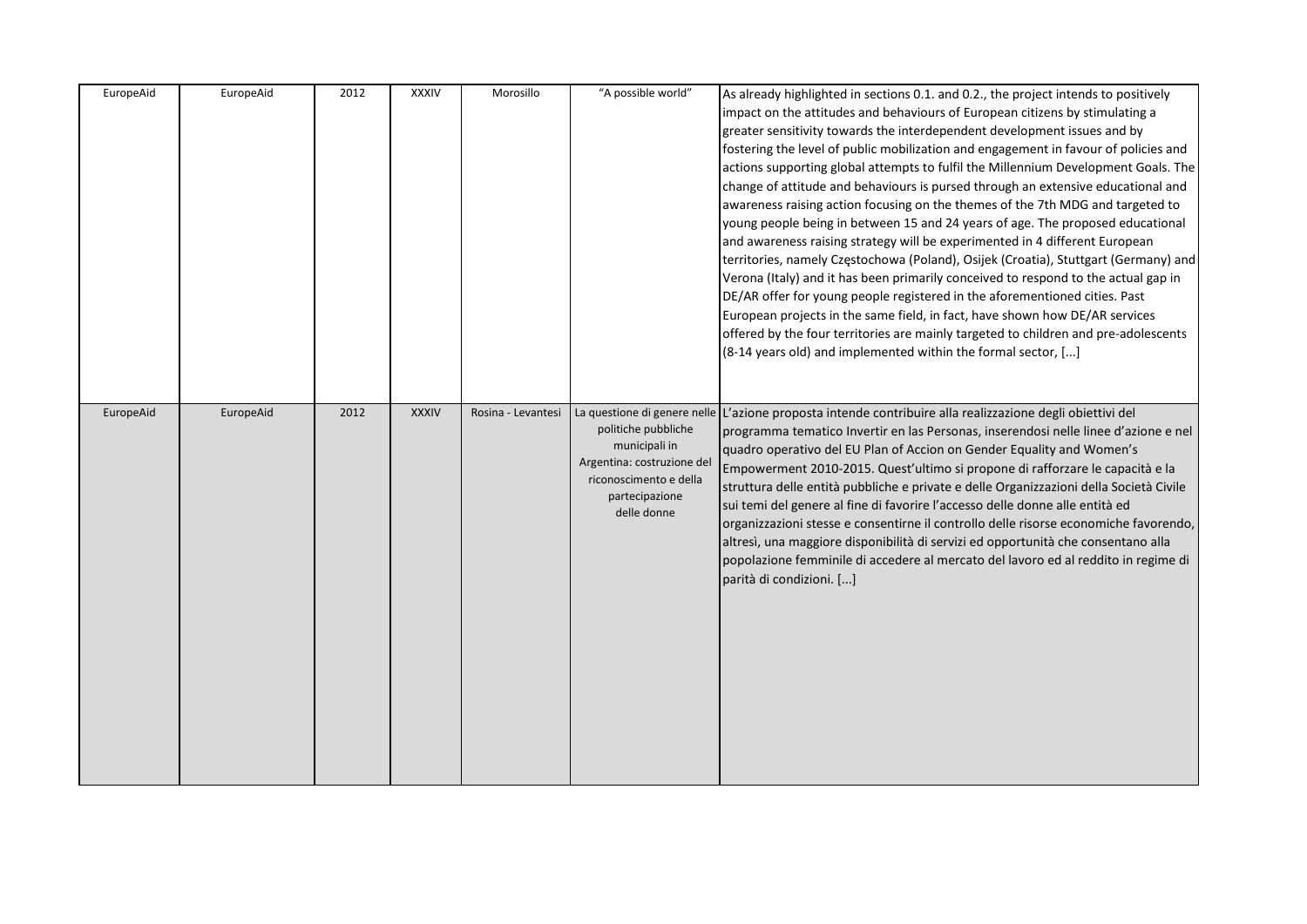| Fondo Asilo e<br>Migrazione | Immigration | 2010 | <b>XXIX</b> | Buracchi Venturini          | Migrant's Education and<br>Network Tools for<br>Relationship                         | The European Council held in Thessaloniki in 2003 reaffirmed the importance of<br>encouraging cooperation and exchange of experience and information on the<br>integration with the aim to learn from each other; this indication has been<br>transposed by the three editions of the Handbook on Integration. Together with<br>CPBs, adopted in support of a coherent European framework for the integration of<br>people from third Countries, the handbook provides the basis for strengthen<br>immigrant integration in Europe. The Hague Programme emphasises the need for a<br>ttor coordination botwoon L                                                                                                                                                                                                                                                                                                                                                                                           |
|-----------------------------|-------------|------|-------------|-----------------------------|--------------------------------------------------------------------------------------|------------------------------------------------------------------------------------------------------------------------------------------------------------------------------------------------------------------------------------------------------------------------------------------------------------------------------------------------------------------------------------------------------------------------------------------------------------------------------------------------------------------------------------------------------------------------------------------------------------------------------------------------------------------------------------------------------------------------------------------------------------------------------------------------------------------------------------------------------------------------------------------------------------------------------------------------------------------------------------------------------------|
| FP <sub>5</sub>             | E Content   | 2002 |             | Ceccarelli                  | Satellite development<br>Network for Exchange<br>among Content Agencies              | Knowledge diffussion through strengthening of informative and telematic networks<br>fosters the acquaintance of international scenarios and facilitates decisional<br>processes for participating establishments in order to improve local economics.<br>This present proposal aims at enhancing local territories through the optimisation<br>of the services through which users, that is public bodies, companies, undertakings<br>or foreign investors alike, have access to the information pertaining to the various<br>economic, social, political, administrative and environmental phenomena allowing<br>the identification of a territory's potential. The delay in the computerisation of<br>Local Public Administrations does not favour the user acquisition of reliable,<br>exhaustive and timely information, allowing the ()                                                                                                                                                               |
| FP <sub>5</sub>             | Pesca       | 2001 |             | Termine Ruffini<br>Lariccia | <b>MEDITERRANEAN USERS</b><br><b>FOR SUSTAINABLE</b><br><b>ACTIVITIES NETWORKING</b> | The initiative aims to promote support policies for craft near-water fishing in<br>Mediterranean countries and to encourage the debate, exchange and comparison<br>among scientific institutes, local authorities and manufacturing firms operating in<br>the Mediterranean, thus establishing scientific priorities and future management<br>policies. The already existing partners' synergies could consolidate and facilitate<br>experience, ideas and best practice exchange to lay out a sustainable exploitation<br>model for resources and assessment tools applicable to the entire basin, and further<br>develop the FCP in a Euro-Mediterranean co-operation policy. It is planned to<br>conduct a multidisciplinary research to draft a preliminary synthetic document, to<br>organise an international meeting to disseminate results, and to reinforce existing<br>networks and their interaction so that future co-operation between interested<br>partners and countries could be ensured. |
| FP <sub>7</sub>             | Cooperation | 2011 | <b>XXIX</b> | Leanza                      | <b>BESTCELL</b>                                                                      | Our sun is the only sustainable energy source large enough to supply carbon-<br>neutral energy to meet humanity's entire energy demand1. However, there is a<br>large gap between Europe's solar energy use (less than 1% of the total) and the<br>enormous, untapped potential of the sun. There could be several reasons listed<br>why it is so $-$ social, political, technological $-$ but the fundamental reason is<br>insufficient efficiency of sunlight-to-energy conversion devices made of reasonably<br>cheap materials. Along with thermal and photoelectrochemical sunlight-to-energy<br>conversion, photovoltaics $-$ an approach of $()$                                                                                                                                                                                                                                                                                                                                                    |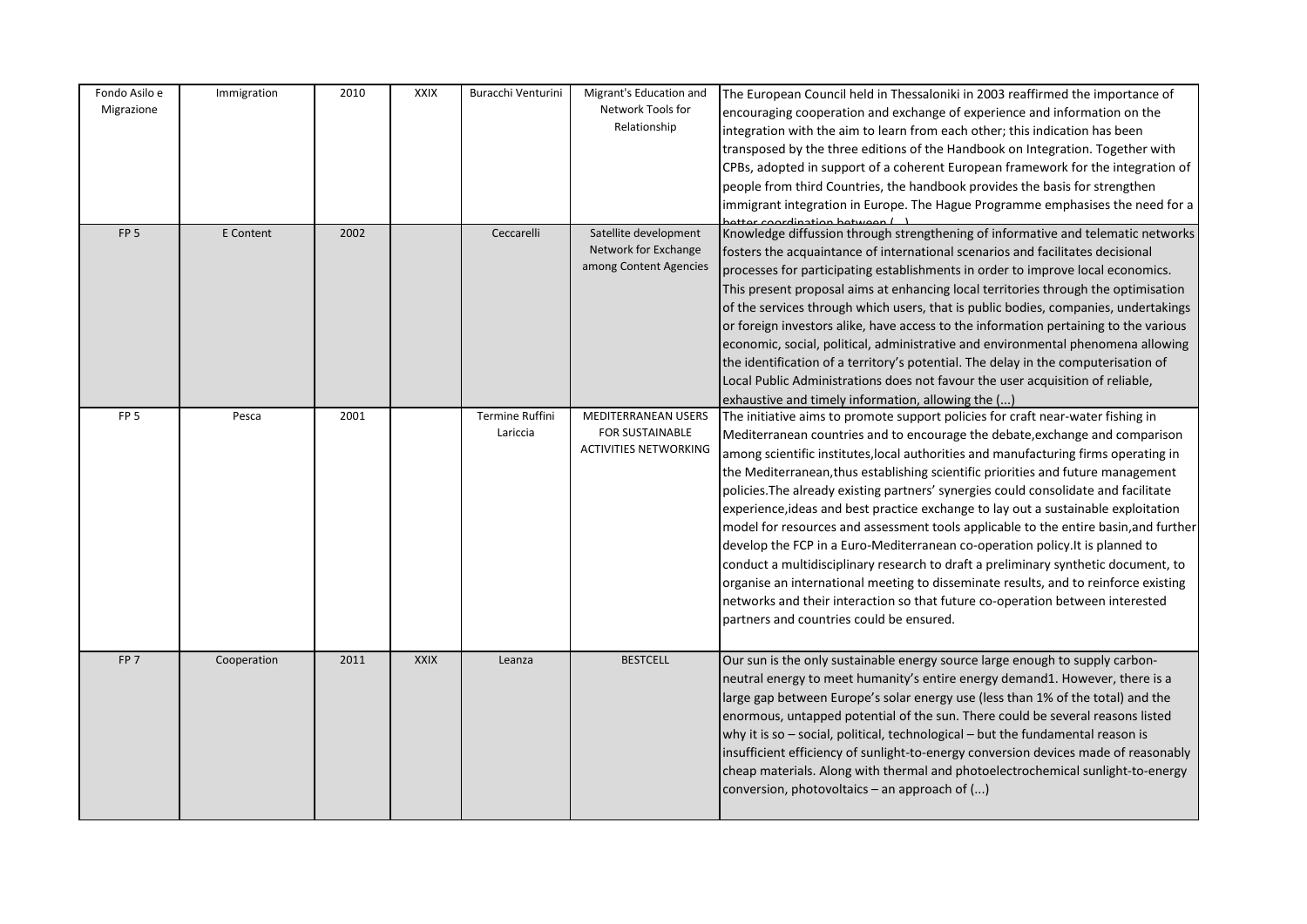| FP <sub>7</sub> | Cooperation     | 2011 | <b>XXIX</b>   | Urbinati | Short-lived Atmospheric<br><b>Components Affecting</b><br>Climate and Air Quality     | The Short-Lived Atmospheric Components Affecting Climate and Air Quality<br>(CLIMAIRQ) project focuses on bringing together leading scientists on climate/air<br>quality and policy-oriented questions in an effort to develop and assess optimal co-<br>beneficial, robust and politically useful emission abatement strategies for short-<br>lived climate-forcing components such as aerosols, ozone and its precursors to<br>simultaneously mitigate climate change and air pollution. The work will be carried<br>out in a policy-oriented framework starting with the latest results on mitigation of<br>climate and air pollution, to assure the best possibilities to disseminate the results<br>from CLIMAIRQ. Three key regions, EU, the Arctic and the Indian sub-continent,<br>have been selected in which the developed abatement strategies will be refined<br>and assessed concerning its regional and global effects. The strategies will be<br>adapted according to economical possibilities, political situation, and to the policy<br>process in the specific regions. Emission data bases will be updated along with the<br>development of ()                                                                                                      |
|-----------------|-----------------|------|---------------|----------|---------------------------------------------------------------------------------------|------------------------------------------------------------------------------------------------------------------------------------------------------------------------------------------------------------------------------------------------------------------------------------------------------------------------------------------------------------------------------------------------------------------------------------------------------------------------------------------------------------------------------------------------------------------------------------------------------------------------------------------------------------------------------------------------------------------------------------------------------------------------------------------------------------------------------------------------------------------------------------------------------------------------------------------------------------------------------------------------------------------------------------------------------------------------------------------------------------------------------------------------------------------------------------------------------------------------------------------------------------------------|
| FP <sub>7</sub> | FP <sub>7</sub> | 2009 | <b>XXVIII</b> | Bertoli  | BIOVESTA - BIOdiversità<br>Vegetali per lo Sviluppo del<br>Territorio e dell'Ambiente | Valorizzazione di biodiversità vegetali dell'areale euro-mediterraneo per la politica<br>di sviluppo del territorio e la salvaguardia ambientale in risposta ai cambiamenti<br>climatici. Creazione di banche dati di riferimento per la salvaguardia di biotipi<br>vegetali dell'areale mediterraneo e selezione di materiale vegetale utile per<br>integratori alimentari, cosmetici, fitoterapici a base di estratti naturali. Il progetto<br>quindi si baserà sull'attività ()                                                                                                                                                                                                                                                                                                                                                                                                                                                                                                                                                                                                                                                                                                                                                                                     |
| FP <sub>7</sub> | ICT             | 2009 | XXVIII        | Beraldo  | <b>European Art Contents</b><br>Search System                                         | Europe owns, given the long history of the her members, a great cultural heritage,<br>which literature and art generally speaking are parts of, as painting and sculpture.<br>The project aims to develop a new Multilanguage search engine that, given the<br>search keys, is able to locate the contents linked to from more than one European<br>culture and to present what found by multimedia systems.<br>This engine will be used to search for over the networks (Internet or other regional<br>networks), in order to facing the new semantic search engines that enable more<br>efficient and extensive searching methods, analyzing the relations between words<br>and contents. The european cultural heritage is subject to research and studies<br>from many countries over the world, and will be so at disposal to inquiry by a<br>European search engine, joining in this manner a unique heritage and impossible to<br>substitute with the technology able to access that, developed in Europe also; the<br>study in depth of five language, Latin and Greek included, is a must compared to<br>other engines to search information recorded nowadays, and that enables<br>enquiries by one of the languages on documents recorded using the others. |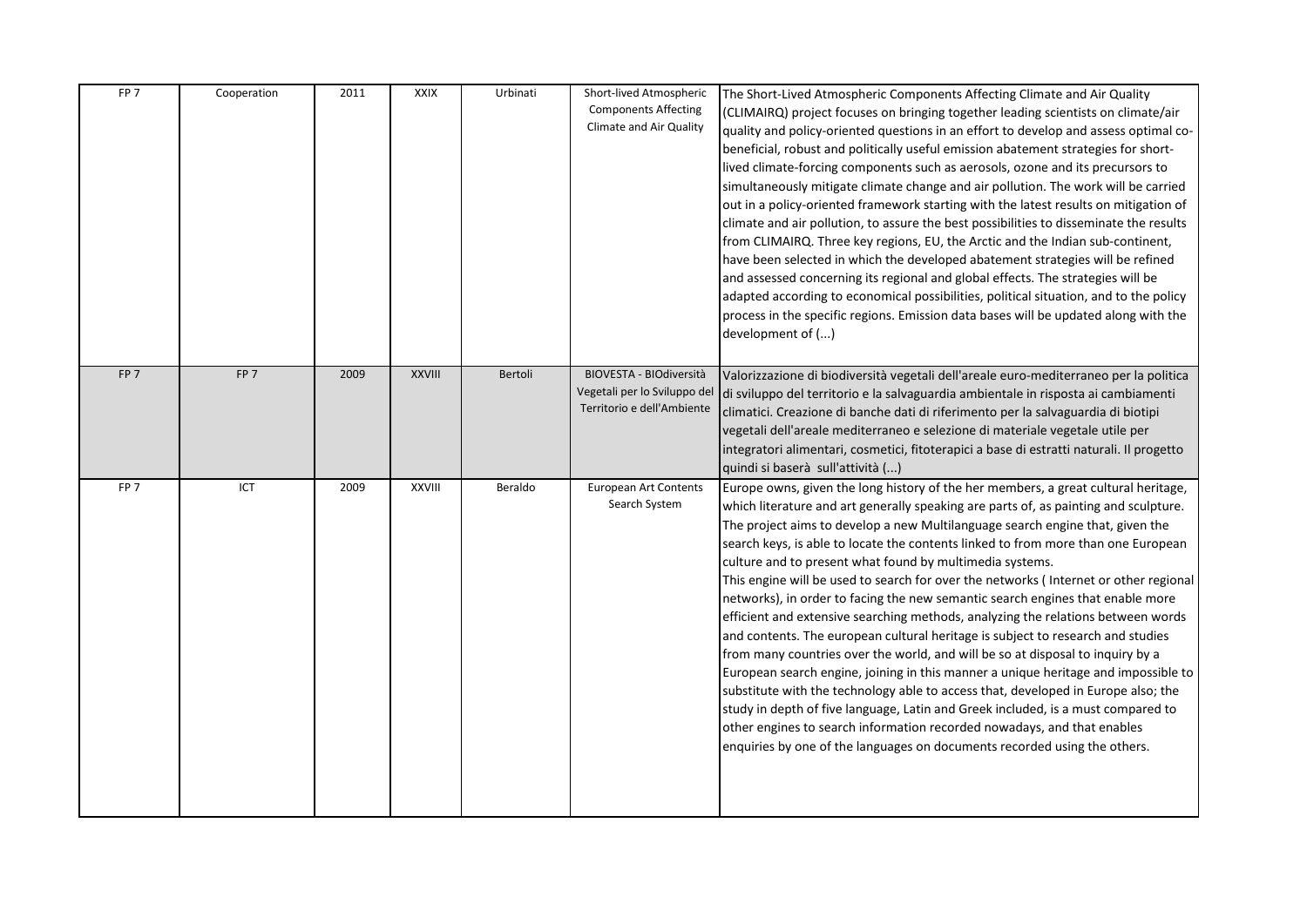| FP <sub>7</sub> | Idea                             | 2011 | <b>XXXI</b> | Vitale          | PLANE - Plasma based<br>facility for Archeometry,<br>Nuclear physics and Energy<br>application | The development of innovative plasma traps can be the basis for pioneering<br>investigation in nuclear physics and multidisciplinary applications. Plasma based ion<br>sources, in addition, are used as injectors for several ion accelerators (Linacs,<br>Cyclotrons, etc.) with optimal performances in terms of ion beam qualities. The<br>most part of facilities for particles and nuclear physics (e.g. LHC at CERN and<br>SPIRAL2 at Caen) employ Electron Cyclotron Resonance Ion Sources (ECRIS) as<br>primary injectors. Plasma based ion sources are used in ()                                                                                                                                                                                                                                                                                                                                                                                                                                                                                                                                                                                                                                                                                                                                                                                                                                                                  |
|-----------------|----------------------------------|------|-------------|-----------------|------------------------------------------------------------------------------------------------|----------------------------------------------------------------------------------------------------------------------------------------------------------------------------------------------------------------------------------------------------------------------------------------------------------------------------------------------------------------------------------------------------------------------------------------------------------------------------------------------------------------------------------------------------------------------------------------------------------------------------------------------------------------------------------------------------------------------------------------------------------------------------------------------------------------------------------------------------------------------------------------------------------------------------------------------------------------------------------------------------------------------------------------------------------------------------------------------------------------------------------------------------------------------------------------------------------------------------------------------------------------------------------------------------------------------------------------------------------------------------------------------------------------------------------------------|
| FP <sub>7</sub> | Marie Curie                      | 2011 | <b>XXIX</b> | Mazzai          | VeNIGHT, Venice<br>Researchers' Night                                                          | The VENIGHT Project will bring the Researchers' Night 2010 in the extraordinary<br>location of Venice, one of the most exciting and beautiful cities in the world. The<br>project aims to bring researchers face-to-face with the broad public. This will be<br>achieved by shading light on how researchers's life and work are closely related to<br>society and the common people ()                                                                                                                                                                                                                                                                                                                                                                                                                                                                                                                                                                                                                                                                                                                                                                                                                                                                                                                                                                                                                                                      |
| FP <sub>7</sub> | Support for Frontier<br>Research | 2011 | <b>XXXI</b> | <b>Bullitta</b> | for environmentally safe<br>management of livestock<br>pests<br>and parasites.                 | Mediterranean plant species The proposal aims at developing a multidisciplinary international network<br>committed to deepen basic knowledge on the potential of Mediterranean plant<br>species for a natural and environmentally friendly biocontrol of pests and parasites<br>of worldwide medical and veterinary importance. The use of pest management<br>strategies alternative to the application of chemicals is required to preserve<br>environment and human health. Many synthetic pesticides have been banned<br>(Council Directive 91/414 EC) or are being under evaluation (Regulation<br>2009/1107/EC, Directive 2009/128/EC) and the discovery of safe active ingredients<br>for the management of pests of medical and veterinary importance is to be<br>promoted. The use of chemicals is causing public concerns and real risks for the<br>environment and human health, as well as the destruction of non-target species<br>and the development of pest resistance against many pesticides. Plant and insect<br>interactions are chemically mediated by plant secondary metabolites such as<br>phenylpropanoids, phenolics, terpenoids, steroids, alkaloids, nitrogen compounds.<br>However only few of them have been characterized. Parasitism is one of the<br>greatest disease problem in grazing livestock worldwide and its control through<br>chemoprophylaxis is problematic due to the rise in drug-resistant () |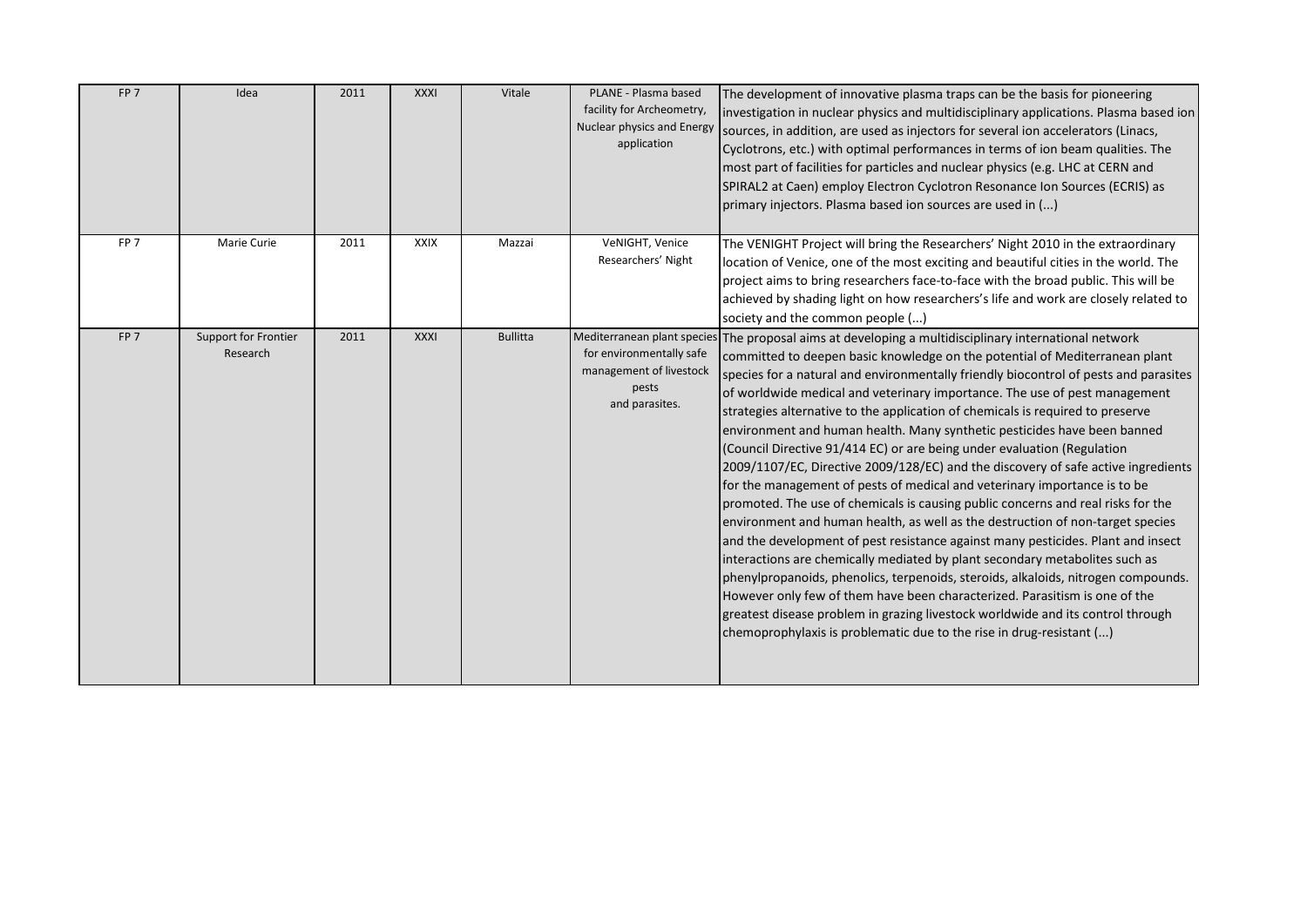| FP7    | People | 2012 | <b>XXXV</b>  | Selva Verzica | Cosmos                                                                                                | Corrosion of steel reinforcement is the main factor responsible for shortening the<br>service life of reinforced concrete structures by significantly compromising their<br>durability. As a matter of fact, the most effective approach to produce durable and<br>sustainable concrete structures is to manufacture a high-quality concrete according<br>to [ ]                                                                                                                                                                                                                                                                                                                                                                                                                                                                                                                                                                                                                                                                                                                 |
|--------|--------|------|--------------|---------------|-------------------------------------------------------------------------------------------------------|----------------------------------------------------------------------------------------------------------------------------------------------------------------------------------------------------------------------------------------------------------------------------------------------------------------------------------------------------------------------------------------------------------------------------------------------------------------------------------------------------------------------------------------------------------------------------------------------------------------------------------------------------------------------------------------------------------------------------------------------------------------------------------------------------------------------------------------------------------------------------------------------------------------------------------------------------------------------------------------------------------------------------------------------------------------------------------|
| Health | Health | 2011 | <b>XXXII</b> | Zucchelli     | European Registry on<br>Chronic Pain Patiences,<br>Differently Aged, Requiring<br>Intrathecal Therapy | Severe and refractory persistent pain or spasticity can respond to treatment with<br>Intrathecal Drug Delievery Systems (IDDS), which attain satisfactory pain control by<br>local administration of analgesic/anaesthetic or specific drugs and improve the<br>quality of life of patients. Upon emergency, however, the presence of IDDS can<br>complicate the management of fragile patients, when IDDS malfunction is not a<br>cause of emergency itself. In this scenario, a life-threatening gap becomes evident<br>between the specialistic know-how on how to prevent or handle damage to IDDS<br>and the patient management by primary or emergency care professionals with no<br>IDDS expertise. REGAIN PATH aims at bridging such gap, by making available crucial<br>information on IDDS in general and on the single particular enrolled patient, so as<br>to allow to correctly handle the device, manage its main complications and contact<br>specialists for reference and advice. By creating a European registry of IDDS<br>patients, we expect to promote () |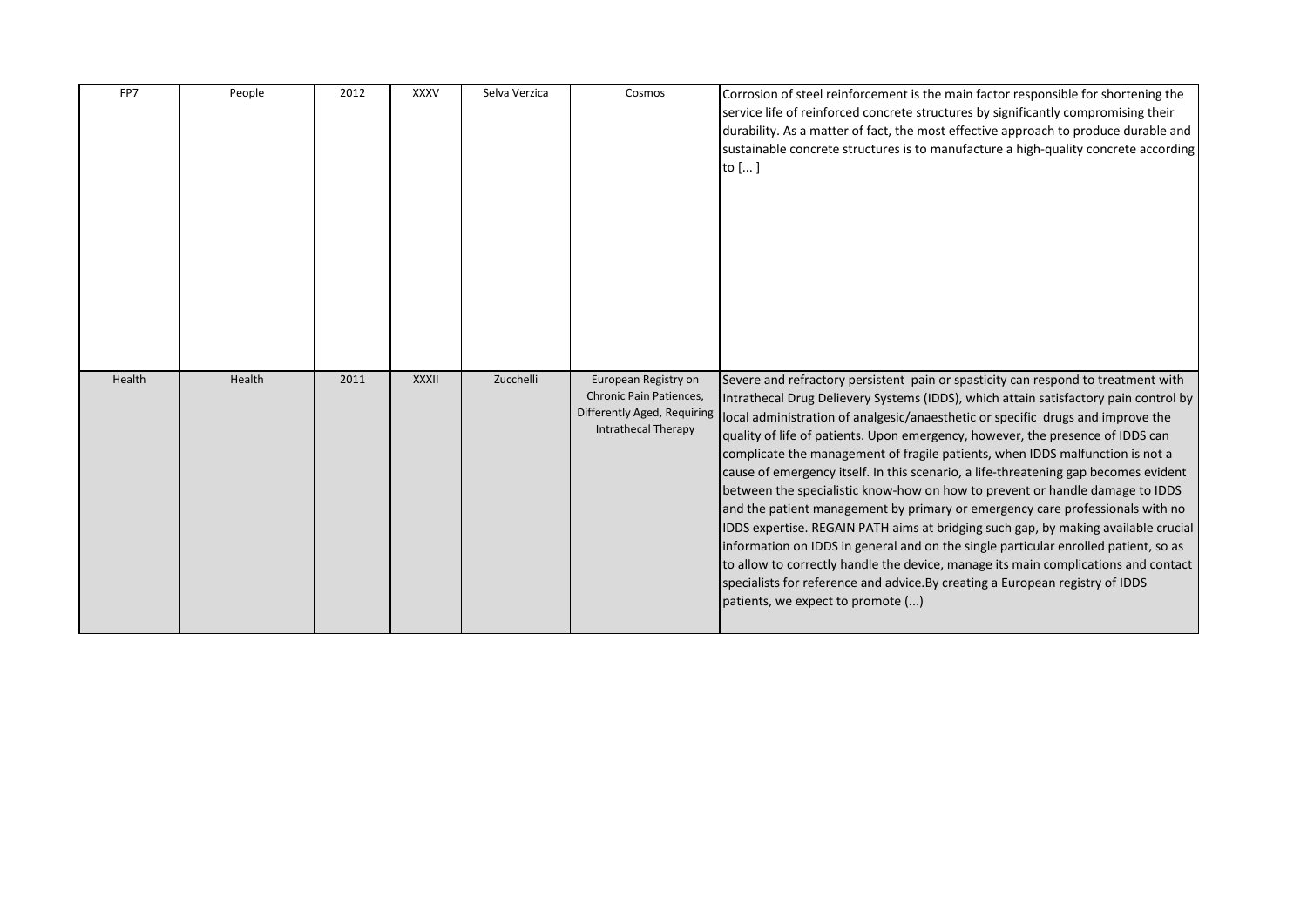| Health  | Health | 2012 | <b>XXXIV</b> | Giorgione  | SLoW-DOWN" OBESITY<br><b>AMONG CHILDREN</b>                           | Obesity has emerged as one of the greatest global health challenges of the 21th<br>century and its increase among children and adolescents is particularly frightening,<br>given the associated metabolic and cardiovascular complications and certain<br>cancers.<br>SLoW aims at contribute to tackle the growing trend of obesity rate in EU Member<br>States among children and adolescents aged 5-17 years according to the objectives<br>of the "White Paper on a strategy for Europe on Nutrition, Overweight and Obesity<br>related health issues" and the "Second programme of community action in the field<br>of health 2008-2013" by achieving two specific objectives of the work plan 2012:                                                                                                                                                                                                                                                                              |
|---------|--------|------|--------------|------------|-----------------------------------------------------------------------|----------------------------------------------------------------------------------------------------------------------------------------------------------------------------------------------------------------------------------------------------------------------------------------------------------------------------------------------------------------------------------------------------------------------------------------------------------------------------------------------------------------------------------------------------------------------------------------------------------------------------------------------------------------------------------------------------------------------------------------------------------------------------------------------------------------------------------------------------------------------------------------------------------------------------------------------------------------------------------------|
|         |        |      |              |            |                                                                       | promoting health, including the reduction of health inequalities;<br>generating and disseminating health information and knowledge                                                                                                                                                                                                                                                                                                                                                                                                                                                                                                                                                                                                                                                                                                                                                                                                                                                     |
| Justice | Daphne | 2002 |              | Magnabosco | The Tribe's Cry - Itinerant<br>Interactive Museum against<br>Violence | The project for the "Itinerant Interactive Museum against Violence" includes socio-<br>anthropological research and parallel active intervention in high schools, directly<br>involving adolescents and teachers. The methodology used in both actions will be<br>that of "participant observation". The research will be conducted by the<br>Department of Educational Sciences of the University of Paris 8 and it will include<br>the results of the previous Daphne projects, while the action in the schools will be<br>conducted in Italy and in Portugal, including workshops on the use of different<br>materials (photo, graphics, video, theatre, performances); and direct participation<br>of the students under the guide of various experts: psychologists, anthropologists,<br>media people, theatre workers, architects. The final product will be an itinerant<br>Museum created by the adolescents themselves which can be exported to other<br>realities in Europe. |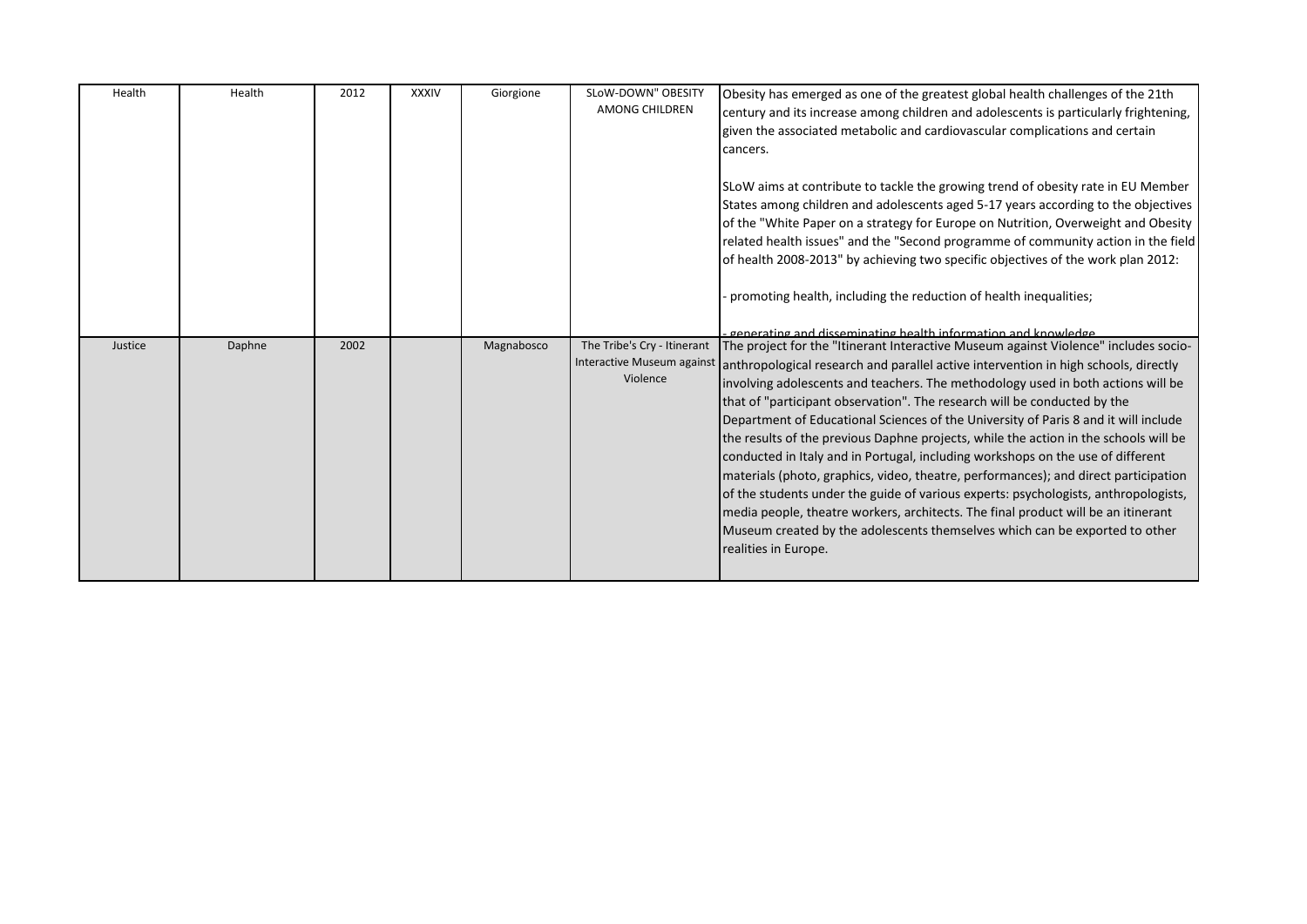| Justice | Daphne | 2010 | <b>XXIX</b>  | Campagnuolo | The child'rights to defend                                                                    | Il problema della violenza perpetrata ai danni di bambini e di adolescenti,<br>costituisce una dolorosa piaga della società odierna. Nonostante l'impegno delle<br>politiche nazionali ed internazionali, le vittime di comportamenti violenti risultano<br>ancora numerose e spesso ignare dei diritti e delle procedure da intraprendere per<br>tutelarsi, denunciare ed ottenere sostegno. Questo fenomeno riguarda<br>principalmente i minori e le famiglie che vivono in zone e quartieri popolari, i quali<br>costituiscono dei veri e propri "ghetti", privi di stimoli culturali in cui la violenza ed i<br>comportamenti devianti sono parte integrante della loro quotidianità. Considerato<br>che i risultati degli studi, delle ricerche e delle azioni condotte a livello locale,<br>nazionale e sovra-nazionale risultano essere utili per gli esperti, ma difficilmente<br>accessibili agli abitanti di tali quartieri. E' necessario intraprendere, in tali quartieri,<br>azioni dirette a contrastare la cultura dell'omertà, della<br>vergogna di aver subito e del timore di rapportarsi alle istituzioni preposte alla<br>tutela. Per le suddette ragioni si mira a sensibilizzare e a informare le potenziali<br>vittime ed i cittadini sul problema della violenza e dello sfruttamento sessuale di<br>adolescenti, affinchè siano percepiti come fenomeni sociali. In tal modo si mira a<br>coinvolgere attivamente ogni cittadino nel processo di scardinamento della cultura<br>del silenzio. |
|---------|--------|------|--------------|-------------|-----------------------------------------------------------------------------------------------|------------------------------------------------------------------------------------------------------------------------------------------------------------------------------------------------------------------------------------------------------------------------------------------------------------------------------------------------------------------------------------------------------------------------------------------------------------------------------------------------------------------------------------------------------------------------------------------------------------------------------------------------------------------------------------------------------------------------------------------------------------------------------------------------------------------------------------------------------------------------------------------------------------------------------------------------------------------------------------------------------------------------------------------------------------------------------------------------------------------------------------------------------------------------------------------------------------------------------------------------------------------------------------------------------------------------------------------------------------------------------------------------------------------------------------------------------------------------------------------------------------------------|
| Justice | Daphne | 2012 | <b>XXXII</b> | Cicetti     | ME against Homophobic<br><b>Bullying - MEntoring</b><br>MEthod against<br>Homophobic Bullying | The objective of the project is providing knowledge, competences and tools (i.e.<br>the innovative mentoring method) to students, teachers and parents in order to<br>make them able to prevent and fight cases of psychological, verbal or physical<br>violence relating to homophobic bullying (HB) among young people. In details, the<br>project aims to:<br>- improve the knowledge of HB in the school context of different European<br>countries;<br>educate young people, teachers and all social actors about adolescent issues<br>related to sexual identity, their impact on family and other teenagers, the HB and<br>its causes/consequences, the respect all different kinds of sexual horientation;<br>inform young people, teachers, ()                                                                                                                                                                                                                                                                                                                                                                                                                                                                                                                                                                                                                                                                                                                                                                |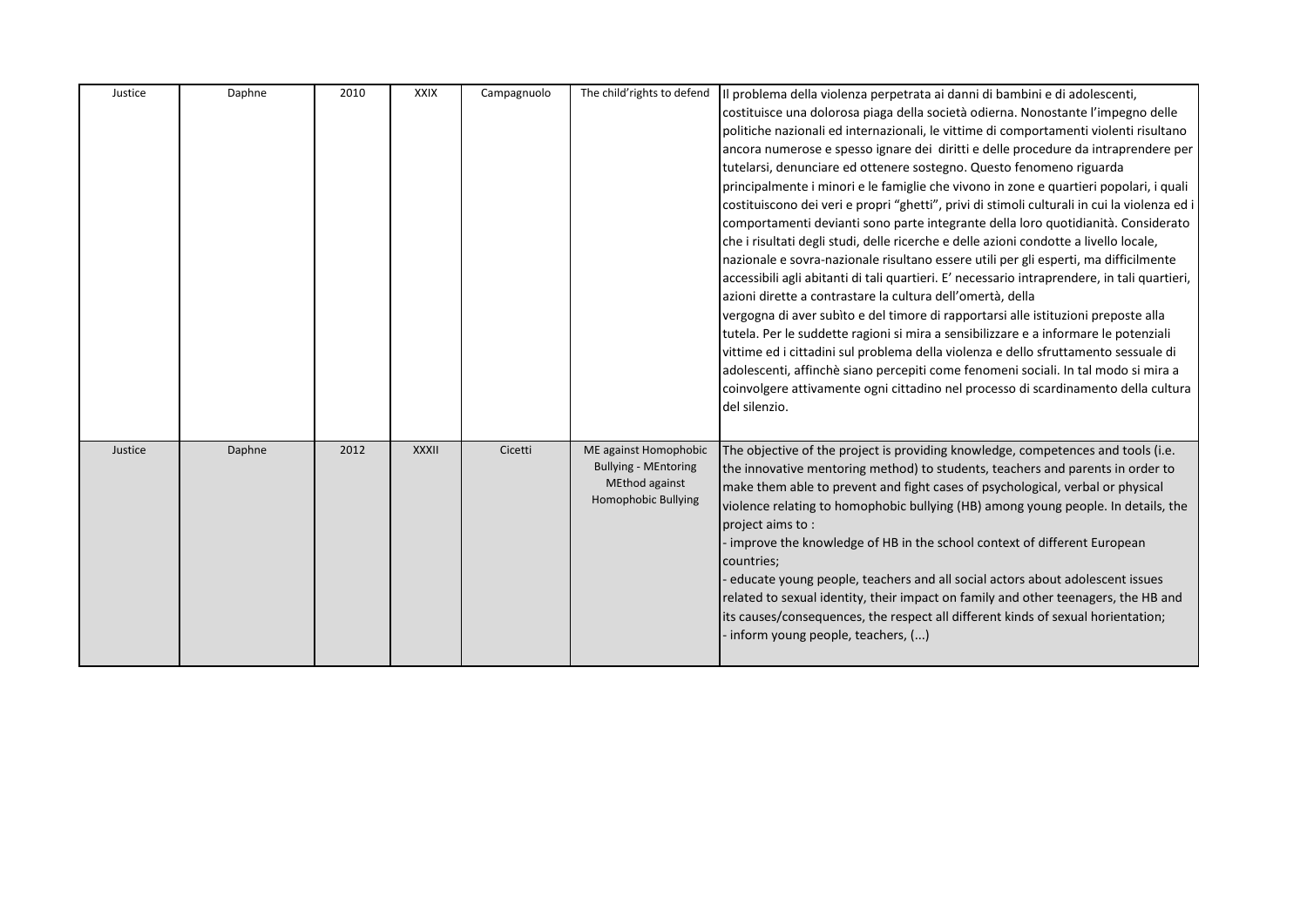| Justice     | Daphne | 2012 | XXXIII | Baldiotti | Or Witnesses recognize and<br>disclose domestic violence | AVOW: Adolescents Victims Research studies and interventions have been implemented in order to stop<br>domestic violence against children and to tackle the negative effects on the victims<br>of this phenomenon. It is crucial to stop this problem addressing one of the<br>elements which restrains the reduction of this harmful action: the difficulty for<br>children to speak about and express the negative experiences they suffer from<br>within their family. Indeed, an incapability of children's "expressing domestic<br>violence" will perpetuate the violence experience and increase the high risk of<br>psychosocial related diseases. Domestic violence against children (age 11-18) is<br>difficult to be detected and addressed mainly due to two factors: the incapacity<br>and worry of victims to avow their experiences, and the difficulty of adults to<br>welcome children's revelation and manage its consequences. So, working on<br>enabling children's disclosing themselves and on improving adults' ability to deal<br>with it, represents the proper approach to restrain violence and prevent the<br>aggravation of psychosocial conditions in victims.AVOW - "Adolescents Victims Or<br>Witnesses recognise and disclose domestic violence" aims at enhancing the |
|-------------|--------|------|--------|-----------|----------------------------------------------------------|--------------------------------------------------------------------------------------------------------------------------------------------------------------------------------------------------------------------------------------------------------------------------------------------------------------------------------------------------------------------------------------------------------------------------------------------------------------------------------------------------------------------------------------------------------------------------------------------------------------------------------------------------------------------------------------------------------------------------------------------------------------------------------------------------------------------------------------------------------------------------------------------------------------------------------------------------------------------------------------------------------------------------------------------------------------------------------------------------------------------------------------------------------------------------------------------------------------------------------------------------------------------------------------------------------|
|             |        |      |        |           |                                                          | conditions of both target groups: children (age 11-18) and adults of the community<br>(teachers, sport trainers, stakeholders, social/health professionals, educators,<br>pastors, families, community workers) so as to ease the disclosure by children of<br>their distress. ()                                                                                                                                                                                                                                                                                                                                                                                                                                                                                                                                                                                                                                                                                                                                                                                                                                                                                                                                                                                                                      |
| <b>LIFE</b> | ENV    | 2003 |        | Cartolano | <b>ELECTRA (ELEctric Clean</b><br>TRAnsports)            | L'obiettivo del progetto è il miglioramento della qualità dell'aria e diminuzione del<br>livello di rumore nell'area urbana, da perseguirsi riducendo l'impatto dei trasporti<br>mediante la promozione dell'utilizzo di veicoli a due ruote elettrici. Si vuole<br>coniugare l'obiettivo primario della salvaguardia dell'ambiente con un modello di<br>mobilità sostenibile che non deprima le attività economiche ma che ne funga da<br>volano, stimolando la diffusione di soluzioni tecnologiche innovative sinora<br>relegate al solo mondo della ricerca. Un ulteriore obiettivo è quello di costituire un<br>buon esempio e stimolare in futuro l'elaborazione di analoghe politiche regionali<br>che diano risposte concrete ed immediate al problema dell'inquinamento delle<br>città ()                                                                                                                                                                                                                                                                                                                                                                                                                                                                                                     |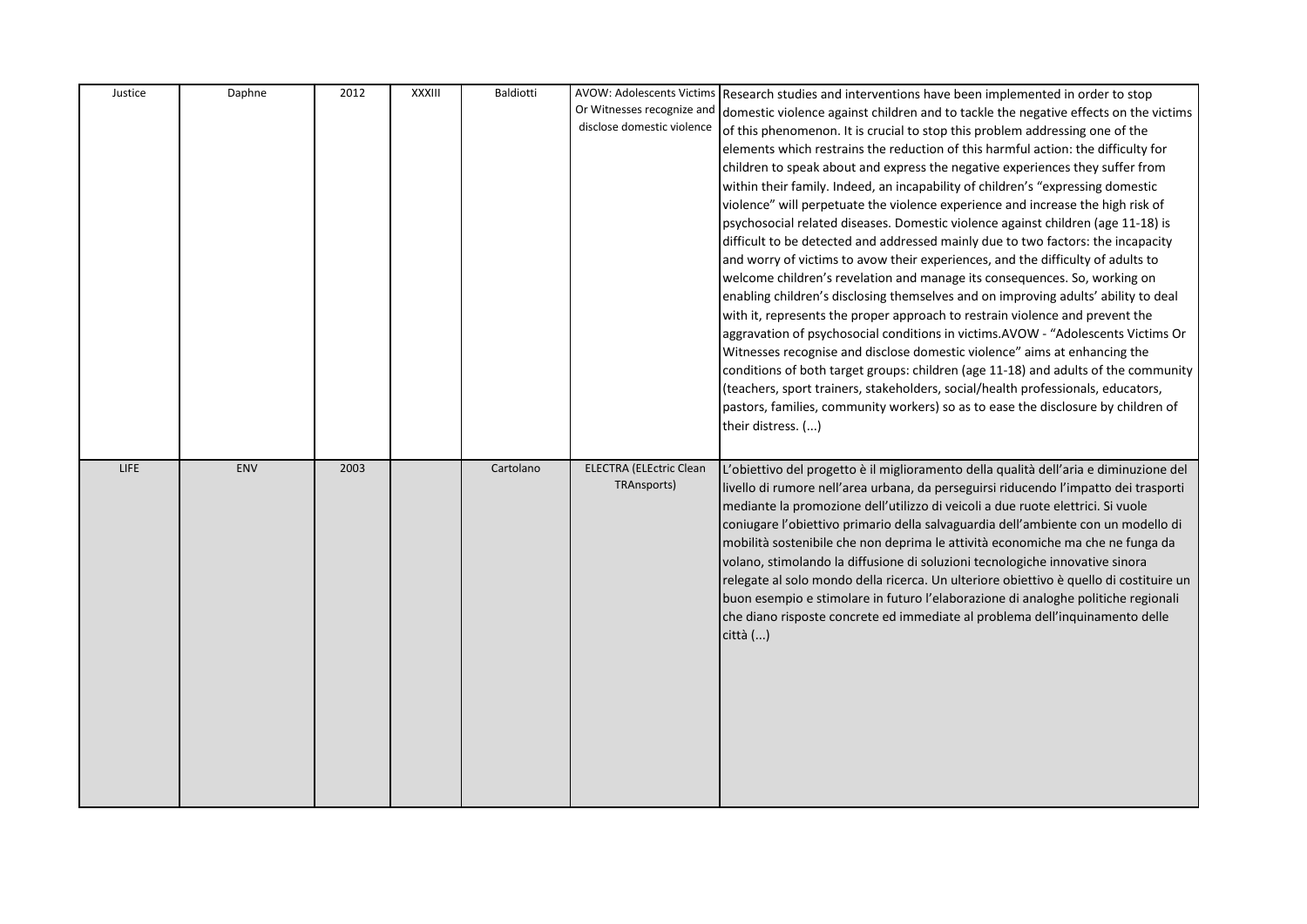| <b>LIFE</b> | ENV    | 2005 | Silvestri | Making International<br>Sustainability Show-cases in<br>three regions of the<br>European Union  | Il progetto ruota sulla realizzazione, in ognuna delle tre regioni, di una "Vetrina<br>della sostenibilità", spazio fisico dove esibire tecnologie, pratiche e prodotti che<br>fanno della sostenibilità ambientale il proprio elemento qualificante. La funzione<br>meramente espositiva, pure avendo una fondamentale importanza per la<br>promozione e la diffusione di innovazioni e prodotti spesso conosciuti a<br>imprenditori ed addetti, non è l'unica della Vetrina: essa, infatti, rappresenta anche<br>un luogo di lavoro permanente in cui organizzare dimostrazioni, testare e<br>monitorare nuovi prodotti, allestire momenti seminariali e formativi rivolti ad<br>amministratori e, in via principale, agli imprenditori. ()                                                           |
|-------------|--------|------|-----------|-------------------------------------------------------------------------------------------------|---------------------------------------------------------------------------------------------------------------------------------------------------------------------------------------------------------------------------------------------------------------------------------------------------------------------------------------------------------------------------------------------------------------------------------------------------------------------------------------------------------------------------------------------------------------------------------------------------------------------------------------------------------------------------------------------------------------------------------------------------------------------------------------------------------|
| <b>LIFE</b> | ENV    | 2005 | Sivero    | SWING - Sustainable<br>exploitation of Wind's<br>Energy in Urban and sub-<br>urban environments | La pianificazione energetica della Liguria fissa gli obiettivi di sfruttamento di risorse<br>energetiche rinnovabili nei prossimi cinque anni (10% compreso vento, biomasse,<br>sole ed acqua.) Per raggiungere tali obiettivi, il Piano Energetico deve prendere in<br>considerazione: l'inserimento ambientale di impianti di produzione energetica nel<br>territorio, la qualità dei progetti e l'esigenza di azioni di mitigazione e<br>compensazione. Questo è vero anche per gli impianti eolici. Attualmente le risorse<br>rinnovabili nella Regione contano per il 7% della produzione energetica regionale. Il<br>piano energetico vigente, pertanto, non è destinato alla localizzazione delle aree di<br>captazione del vento ma è utilizzato, in modo generale, dall'Autorità Regionale che |
| <b>LIFE</b> | ENV    | 2005 | Zanoni    | Servizio di ritiro delle<br>cartucce usate per<br>stampanti (Used Cartridges<br>Service)        | The objectives are: 1) drastically reduce the draining of reusable cartridges 2) To<br>significantly and crease the regenerated market and consequently lower<br>environmental impact of each cartridge 3) Creation of a new service 4) To make the<br>project self-sufficient (at least partially) thank to the resale in Europe 5) To<br>introduce a new mentality in the respect of the environment 6) To save up virgin<br>raw materials and energy in the production cycles and in the recycling factories. ()                                                                                                                                                                                                                                                                                     |
| <b>LIFE</b> | Nature | 2003 | D'Amato   | Restauro ambientale e<br>gestione integrata del Lago<br>di Fimon                                | Objective: as the title shows, the main objective of the project is the environmental<br>restoration of the Fimon Lake and its sustainable management. The environmental<br>restoration mainly refers to:<br>restoration and spread of the shore habitats such as Carex spp. humid meadows<br>and reed thicket (Phragmites australis);<br>monitoring the lake water pollution;<br>reduction in exotic ichthyc fauna of the lake.<br>The integrated management mainly refers to:<br>rationalization of the fishing activity;<br>promotion of a touristic activity compatible with the conservation of habitats and<br>species included in the Community Directive 92/43/EEC;<br>involvement of the local community in the lake management and conservation.                                              |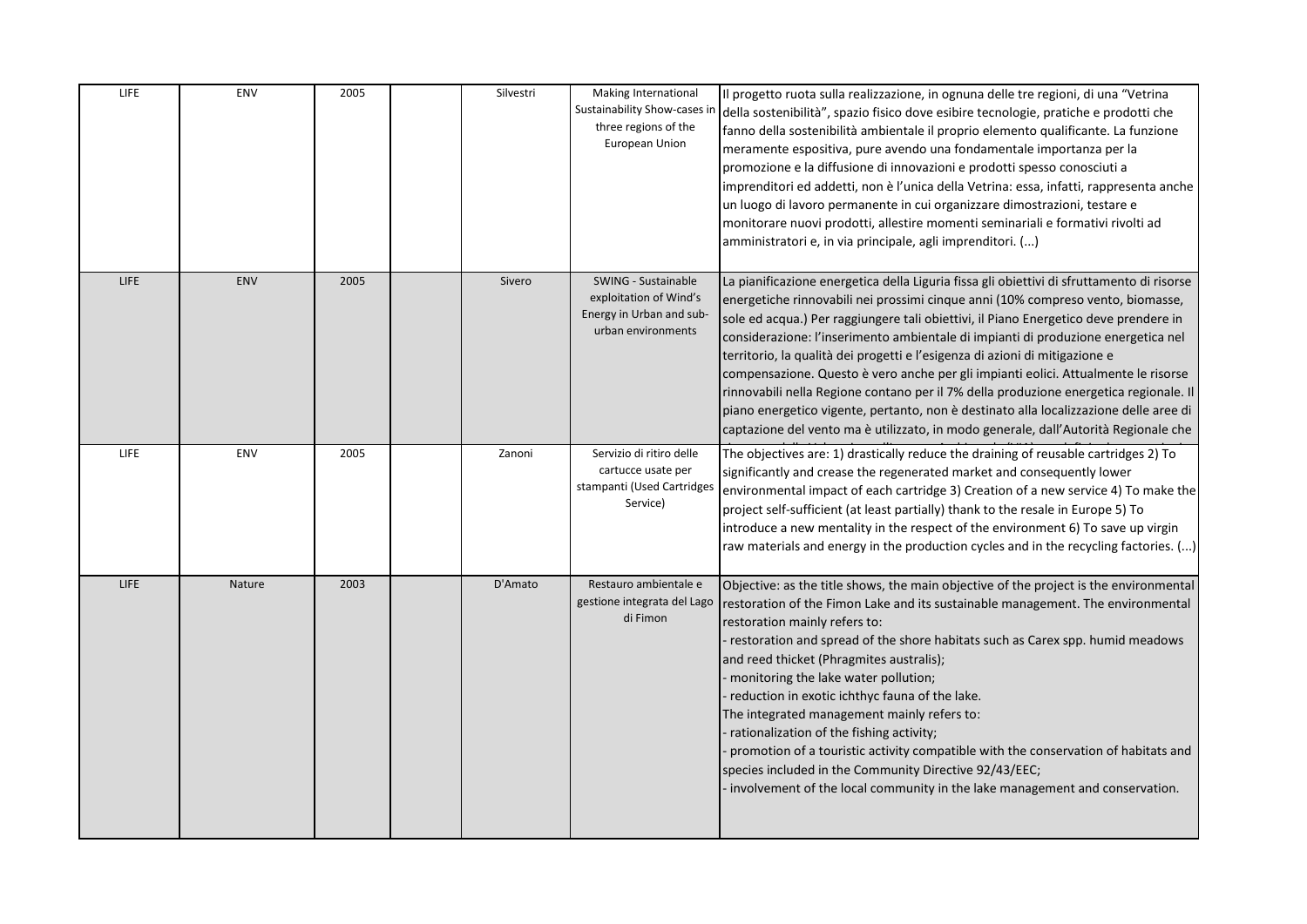| LIFE        | Nature   | 2011 | <b>XXX</b>  | Seoni Frau          | ST.eR.N.A<br>Stagni e Risorse<br>Naturalistiche e Ambiental<br>di Casaraccio | Lo stagno di Casaraccio risulta essere una delle zone uniche più importanti del Nord<br>Sardegna per la presenza nelle diverse stagioni dell'anno di specie di uccelli<br>importanti dal punto di vista della conservazione della natura. I periodi di<br>nidificazione, di migrazione e di svernamento vedono numerose specie e molti<br>esemplari che utilizzano il tratto di terra della penisola di Stintino per attraversare<br>l'importante barriera ecologica del nord mediterraneo attraverso il ponte sardo -<br>corso. La base di dati dei censimenti coordinati dall'Institute for Warterfowl Council<br>(IWC), ci permettono di analizzare le presenze degli uccelli acquatici svernanti negli<br>ultimi 20 anni. Osservazioni sporadiche anche raccolte in maniera non<br>standardizzata () |
|-------------|----------|------|-------------|---------------------|------------------------------------------------------------------------------|----------------------------------------------------------------------------------------------------------------------------------------------------------------------------------------------------------------------------------------------------------------------------------------------------------------------------------------------------------------------------------------------------------------------------------------------------------------------------------------------------------------------------------------------------------------------------------------------------------------------------------------------------------------------------------------------------------------------------------------------------------------------------------------------------------|
| <b>LIFE</b> | Nature   | 2011 | <b>XXXI</b> | Caniatti Murgia     |                                                                              | Parco Nazionale Alta Murgia L'obiettivo del progetto è il recupero delle zone umide presenti sul territorio del<br>Parco Nazionale dell'Alta Murgia, del SIC Murgia dei Trulli e del SIC Laghi di<br>Conversano. Le zone umide interessate dal progetto rivestono un ruolo importante<br>nell'ecosistema mediterraneo ma purtroppo oggi le condizioni degli stagni<br>temporanei mediterranei versano in condizioni di degrado ed elevata relittualità. Il<br>progetto si propone quindi di ripristinare l'habitat 3170*, dove presente o<br>documentato, di proteggere le specie animali (soprattutto macroinvertebrati) legati<br>agli habitat 3140 e 3150, come parte di una politica globale dell'unione per<br>arrestare la perdita di biodiversità, ()                                             |
| <b>LLP</b>  | Comenius | 2011 | <b>XXX</b>  | <b>Tonin Farina</b> | Da tecnici a formatori                                                       | Il sistema della formazione professionale in Europa è riconosciuto e diffuso in tutti i<br>paesi dell'Unione con la sigla VET (Vocational Education and Training). All'interno<br>delle Vocational School il profilo dell'insegnante tecnico è in genere quello di un<br>tecnico che si occupa anche dell'insegnamento delle proprie competenze pratiche.<br>Non è però richiesta per questa figura alcuna competenza pedagogica. Si riscontra<br>quindi, a fronte di un livello solitamente elevato di abilità tecnica del docente nella<br>materia, una generale carenza di strumenti teorici e pratici in ambito pedagogico e<br>di metodologie didattiche. ()                                                                                                                                        |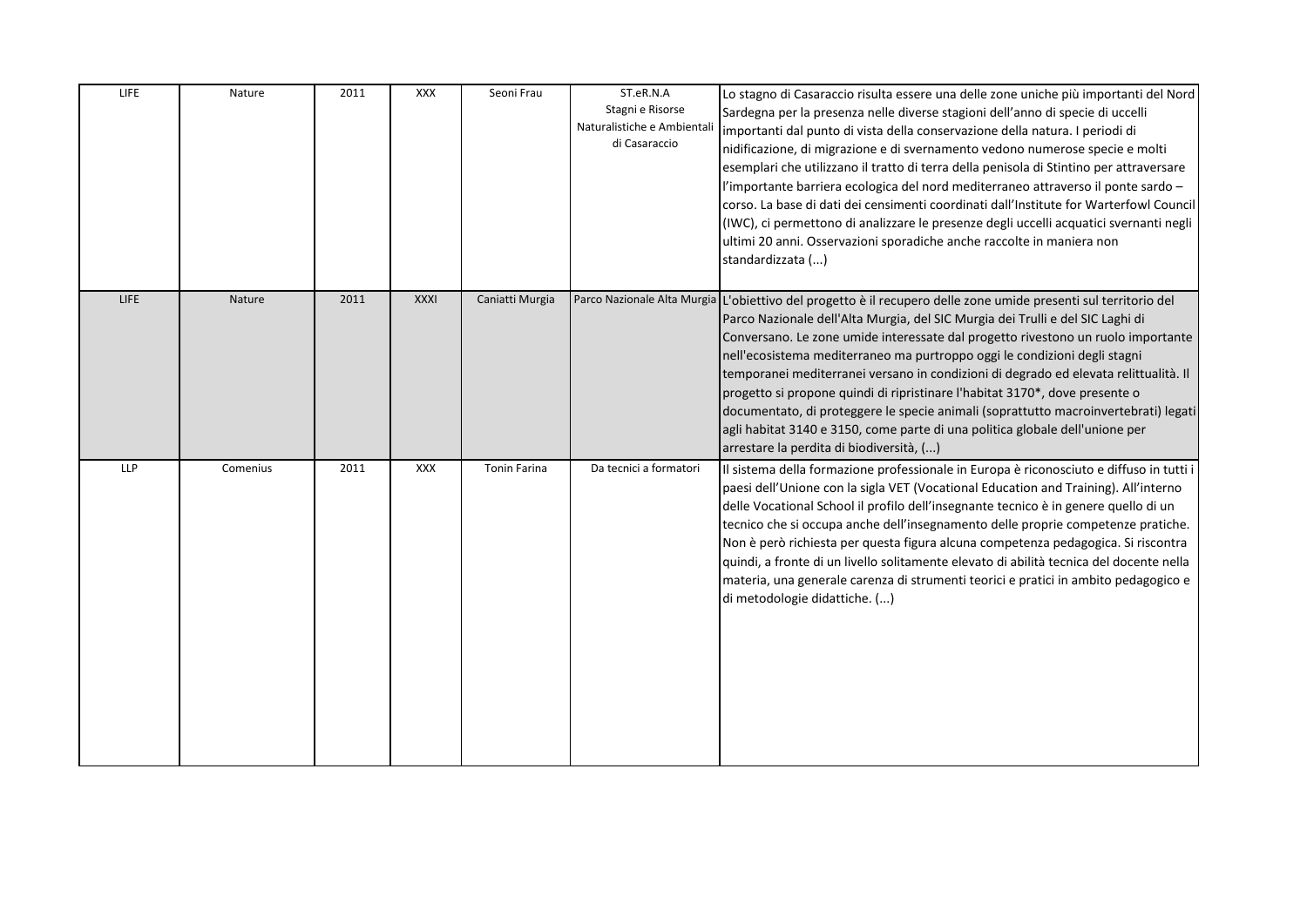| <b>LLP</b> | <b>Comenius Multilateral</b> | 2012 | <b>XXXIV</b>  | Lonardi    | Eduglocal                                                           | We believe that the school systems of Europe need to develop civic and social<br>competences in the younger generations towards a sustainable development. This<br>is of primary importance for the future of humanity itself. So "Think global - act<br>local – learn 'glocal'" is the motto of the project. We aim to engage teachers,<br>school leaders and young people in thinking and reflecting upon global problems<br>whilst acting locally.<br>"Glocal Education" needs: at cultural level, an holistic and inter - disciplinary<br>approach; at pedagogical level, active and workshop - based methods. For this<br>purpose, Eduglocal joins expertise of Partners of both formal and informal<br>educational system, in order to []                                                                                                                                                                  |
|------------|------------------------------|------|---------------|------------|---------------------------------------------------------------------|------------------------------------------------------------------------------------------------------------------------------------------------------------------------------------------------------------------------------------------------------------------------------------------------------------------------------------------------------------------------------------------------------------------------------------------------------------------------------------------------------------------------------------------------------------------------------------------------------------------------------------------------------------------------------------------------------------------------------------------------------------------------------------------------------------------------------------------------------------------------------------------------------------------|
| <b>LLP</b> | <b>Comenius Multilateral</b> | 2012 | <b>XXXV</b>   | Briganti   | MEtacognitive Educational<br>Training - Disabilities for<br>Ability | ME.E.T proposal aims at developing an experimental framework for ECEC system.<br>The logic of construction of the project is a model of sustainable and transferable<br>intervention on meta-cognitive approaches in early age learning processes. The key<br>objective is to innovate curricula by strengthening the system of pre-school<br>teaching / learning with the implementation of a training plan addressing school<br>staff (Milestone 1) and a model of meta-cognitive intervention model aimed at<br>strengthening skills for lifelong learning in early childhood (Milestone 2).<br>ME.E.T is based on the concept of Disabilities for Ability where experiences and<br>good practices enhance skills and competences in contexts of disability and special<br>educational needs, for a better capacity of education systems to be inclusive and                                                  |
| <b>LLP</b> | <b>Comenius Partnership</b>  | 2012 | <b>XXXIII</b> | Trifiletti | MS2019                                                              | The project "Matera e Sofia: Due culture obiettivo 2019" will give participants the<br>opportunity to learn more about different traditions, languages, histories and<br>cultures, in order to strengthen tolerance and integration between peoples.<br>Through the organization of a photo contest, a photo exhibition and a "Flash Mob"<br>event, and the creation of an electorinic photo book will be reached the two main<br>project's goals. The first project's aim is the value of "Sassi" of Matera and the<br>Boyana Church in Sofia became UNESCO World Heritage Site in 1993 and in 1979.<br>The "Sassi" of Matera are a unique urban ecosystem, able to perpetuate from the<br>most distant prehistoric past, the ways of living in the caves until modern times and<br>the Boyana Church, one of the few medieval monuments perfectly preserved as<br>evidence of the important contribution of [] |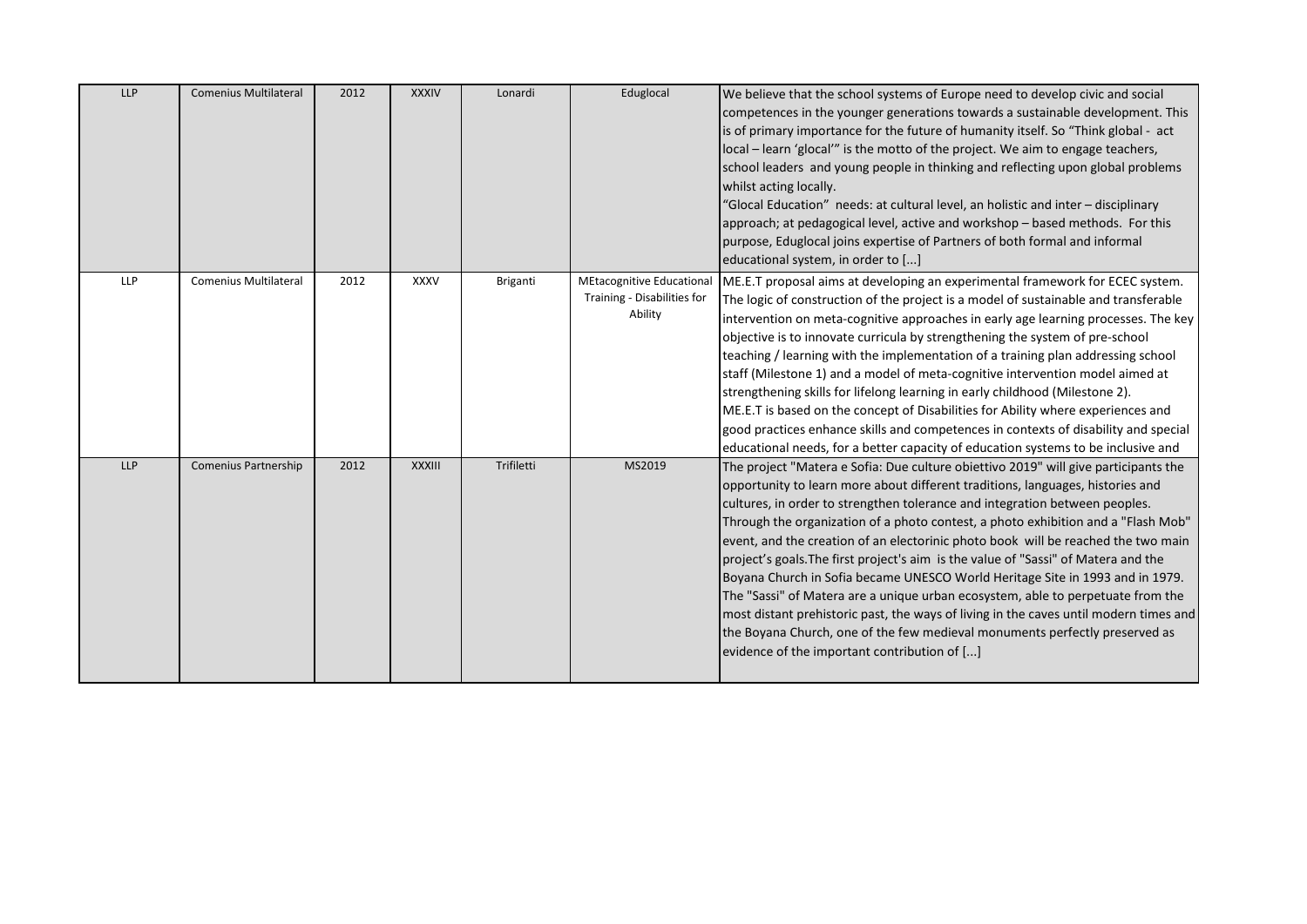| LLP        | Grundtvig                     | 2009 | <b>XXVIII</b> | Masullo          | Guidance for Integration of<br>Migrant Women                                                                  | The project XXYYZZ aims at improving the integration opportunities for migrant<br>women residing in the EU, and in particular on the partner's territories, throughout<br>an action of valorisation of their formal, non formal and informal competences.<br>The project is focused on the realization and the experimentation of an<br>Intervention Model, shared at European Level, which enable the different<br>stakeholders (in the field of guidance and employment services) to carry on<br>efficient services, able to meet the needs of migrant women. This activities will be<br>carried on through the "valorisation of their competences" starting from the<br>educational level analysis (formal paths) and from the comparison among them,<br>with the aim of evaluating the competences coming from the formal and non<br>formal paths emerging from the guidance activity. XXYYZZ aims at developing<br>innovative paths to: ()                                                                                                                                                                          |
|------------|-------------------------------|------|---------------|------------------|---------------------------------------------------------------------------------------------------------------|--------------------------------------------------------------------------------------------------------------------------------------------------------------------------------------------------------------------------------------------------------------------------------------------------------------------------------------------------------------------------------------------------------------------------------------------------------------------------------------------------------------------------------------------------------------------------------------------------------------------------------------------------------------------------------------------------------------------------------------------------------------------------------------------------------------------------------------------------------------------------------------------------------------------------------------------------------------------------------------------------------------------------------------------------------------------------------------------------------------------------|
| <b>LLP</b> | <b>Grundtvig Multilateral</b> | 2012 | <b>XXXIV</b>  | <b>Baschiera</b> | Agorà                                                                                                         | Agora' is a project designing to answer to the needs of Ageing population, Senior<br>citizens, vulnerables groups like migrants, people at risk of poverty and social<br>exclusion. In European towns, environments for promoting a society for all ages<br>and culture are still not accessible. Senior Citizens do not find new ways to exercise<br>their civic skills in the modern society also in the potential connections with young<br>generation. The project would strengthen "participation in society" as one of the<br>three dimensions of active ageing, widening the participation of different targets to<br>the knowledge society. The main specific objectives of the project are:<br>. To foster motivation and leadership of senior citizens helping them to individuate<br>new roles<br>. To enhance the perception of the active citizenship of []                                                                                                                                                                                                                                                 |
| LLP        | <b>Grundtvig Multilateral</b> | 2012 | <b>XXXIV</b>  | Gatto            | <b>Training Professionals and</b><br>Civil Defence Volunteers in<br>Network to Safeguard Delta<br>Territories | The project "Training Professionals and Civil Defence Volunteers in Network to<br>Safeguard Delta Territories" derives from the fact that in recent years there has<br>been an increase of flood events in autumn in areas crossed by rivers which have<br>led to serious tragedies such as the destruction of houses, buildings for production<br>and commercial activities, infrastructures and even victims with consequent<br>impoverishment of the community invested by disasters. The floods are the result<br>of a series of reasons: surely climate changes at the global level but the most<br>obvious contributing factors are uncontrolled urbanization as a result of<br>deforestation to which no new tree planting follows, no cleaning and control of<br>canals and drains. All this derives from a lack of knowledge of the territory by local<br>institutions and by regulations outdated and therefore insufficient, inadequate for<br>effective prevention and environmental protection and for an updated civil defense<br>ready to respond to disasters. The project is developed on the deltas [] |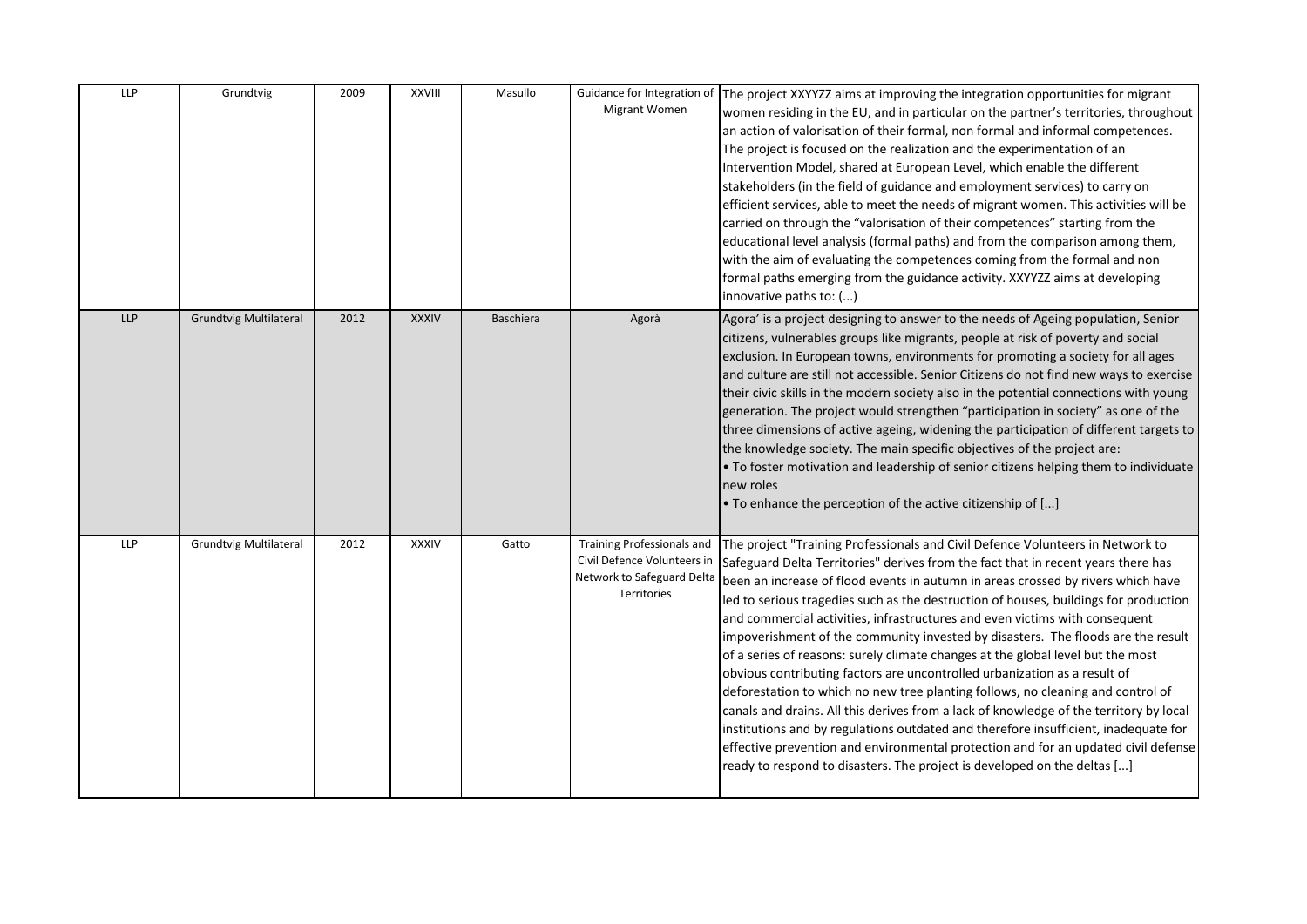| <b>LLP</b> | Grundtvig Partnership | 2011 | XXXII        | Zoso               | to working and real life<br>environments                                                      | EXTRA - Experiential training EXTRA focuses on experiential training methodologies. Experiential approaches<br>from metaphorical learning integrate classical learning processes (propositional/procedural knowledge) with<br>the new dimension of emotional knowledge. Learners are involved into<br>metaphorical interactive sessions allowing them to experience transversal skills and<br>to bring back learned behaviours to working environments and real life situations.<br>The partnership is made of 7 training bodies from 6 EU countries. It covers the<br>European territory and mixes different fields of actions and training curricula. The<br>project develops by 2 connected levels. Transnational mobility/meetings:<br>participants test as direct actors on-field methodologies in each of the countries<br>touched by the project, in order to actively gain professional/personal growth.<br>Meetings then schedule thematic workshops, for deepening specific aspects of<br>practical sessions and define common transnational perspectives and further<br>developments of experiential methods. Local activities focus on the improvement<br>of ordinary training approaches through benefits provided by () |
|------------|-----------------------|------|--------------|--------------------|-----------------------------------------------------------------------------------------------|---------------------------------------------------------------------------------------------------------------------------------------------------------------------------------------------------------------------------------------------------------------------------------------------------------------------------------------------------------------------------------------------------------------------------------------------------------------------------------------------------------------------------------------------------------------------------------------------------------------------------------------------------------------------------------------------------------------------------------------------------------------------------------------------------------------------------------------------------------------------------------------------------------------------------------------------------------------------------------------------------------------------------------------------------------------------------------------------------------------------------------------------------------------------------------------------------------------------------------------|
| <b>LLP</b> | Grundtvig Partnership | 2012 | XXXIII       | Riccardi Schiariti | <b>BABEL</b> - Barriers and<br>Bridges: Enabling a Link                                       | I.R.I.S. has been working on intercultural matters for over twenty years in a<br>borderline Region and is used to deal with actors from the whole Europe. For a<br>European organisation operating in the field of training and in local development<br>projects, a cooperation with ()                                                                                                                                                                                                                                                                                                                                                                                                                                                                                                                                                                                                                                                                                                                                                                                                                                                                                                                                               |
| LLP        | Grundtvig Workshop    | 2011 | <b>XXXII</b> | Calzavara          | Politiche e strumenti a<br>sostegno dell'imprenditoria<br>e del lavoro<br>femminile in Europa | Il workshop si terrà dall'8 al 14 ottobre 2012, presso Venezia (Italia). Il tema<br>trattato sarà il seguente: Politiche e strumenti a sostegno dell'imprenditoria e del<br>lavoro femminile in Europa (Policies and instruments to support women's<br>entrepreneurship and work in Europe). La lingua utilizzata sarà l'inglese e i<br>destinatari imprenditrici/tori, Associazioni e Comitati per l'imprenditoria,<br>Camere di Commercio - Associazioni sindacali. Il numero di partecipanti previsti è<br>di 15 persone. Il programma sarà il seguente: ()                                                                                                                                                                                                                                                                                                                                                                                                                                                                                                                                                                                                                                                                        |
| <b>LLP</b> | Grundtvig Workshop    | 2012 | XXXIII       | Zanin              | L'educazione emozionale                                                                       | Attraverso questo workshop, i partecipanti miglioreranno le loro capacità di<br>riconoscere, denominare e controllare le emozione per poi indirizzarle in senso<br>produttivo. Essi diventeranno quindi più auto consapevoli, cioè sapranno<br>riconoscere la propria forza e le<br>proprie debolezze, sapranno considerarsi in luce positiva, ma realistica.<br>Impareranno inoltre a comprendere i sentimenti altrui e assumere il loro punto di<br>vista, rispettando i diversi modi in cui le persone considerano una situazione.<br>Apprenderanno l'arte di collaborare, di risolverei conflitti e negoziare i<br>compromessi e anche di ritardare le gratificazioni e a reprimere gli impulsi.<br>Migliorando questi aspetti le persone riusciranno a []                                                                                                                                                                                                                                                                                                                                                                                                                                                                        |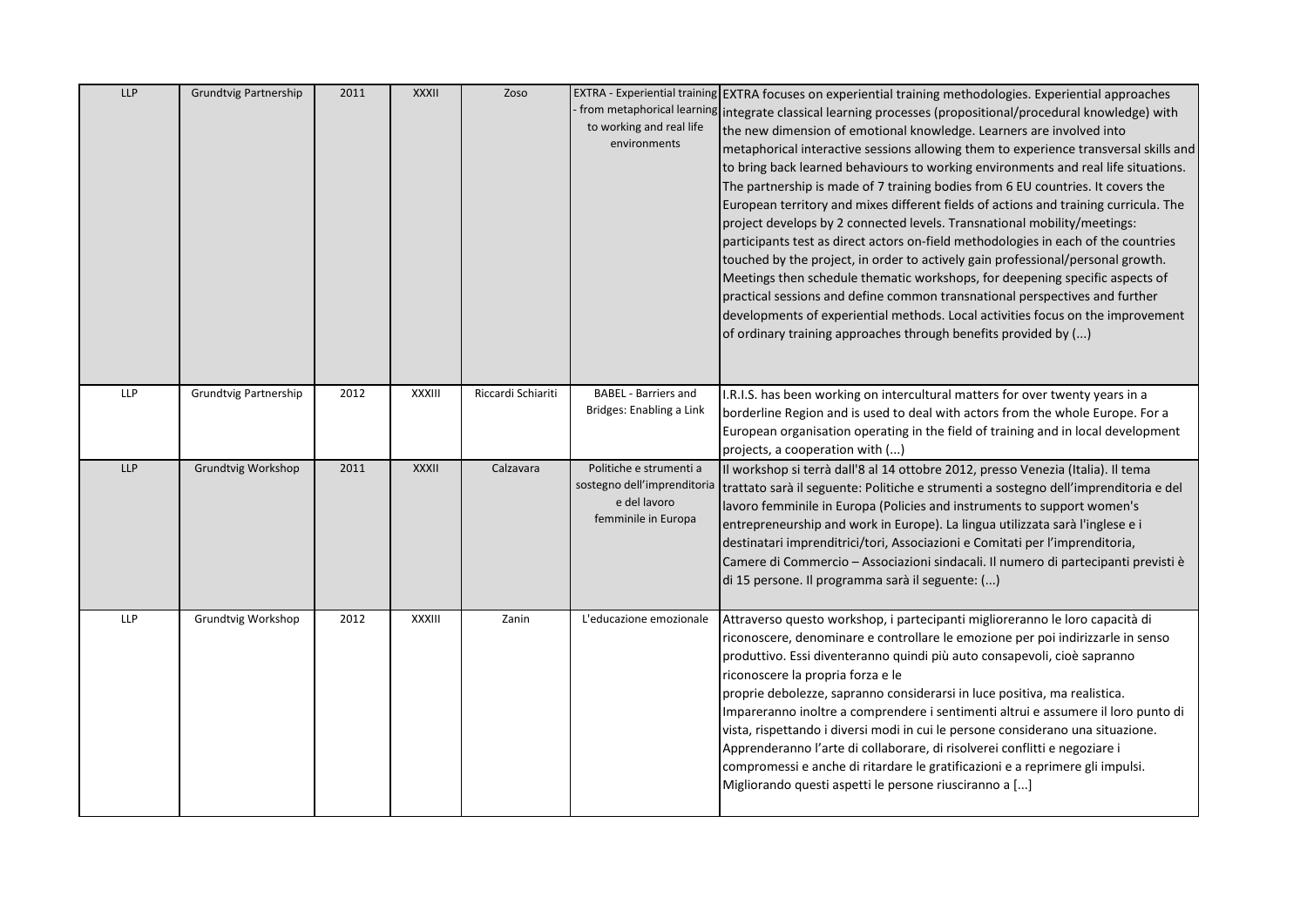| <b>LLP</b> | Jean Monnet     | 2012 | <b>XXXV</b>   | Mungelli | Lifelong EU. Education<br>towards European<br>Citizenship.                   | The study of the European integration process in schools is mostly underestimated,<br>when not totally absent. The main aims of this project are to raise awareness of<br>European citizenship among young generations and to improve also the ability of<br>school teachers to explain the EU. These goals will be reached through a series of<br>meetings in schools and a training course addressed to teachers.<br>Meetings in schools (see F.3.3) will be managed by young trainers, selected among<br>MA students of the Faculty of Political Science "Roberto Ruffilli" of Forlì (constantly<br>top-ranked, especially for its assets in the internationalisation field), Erasmus<br>students and EVS volunteers in the Emilia-Romagna region. Their solid education in<br>European Studies will be integrated with an ad hoc training course (see F.3.2). The<br>project foresees about 150 meetings in schools in order to have a direct impact at<br>least on 2000-3000 [] |
|------------|-----------------|------|---------------|----------|------------------------------------------------------------------------------|--------------------------------------------------------------------------------------------------------------------------------------------------------------------------------------------------------------------------------------------------------------------------------------------------------------------------------------------------------------------------------------------------------------------------------------------------------------------------------------------------------------------------------------------------------------------------------------------------------------------------------------------------------------------------------------------------------------------------------------------------------------------------------------------------------------------------------------------------------------------------------------------------------------------------------------------------------------------------------------|
| <b>LLP</b> | KA <sub>3</sub> | 2009 | <b>XXVIII</b> | Pinna    | eMusicalLearning: teaching<br>and learning music through<br>new technologies | eMI is a pilot project with the aim to experiment with a professional teaching<br>method of musical subjects through the realisation of a multimedia platform. The<br>socioeconomic context of partners involved is characterized by an amateur<br>approach to art, and to music too. Therefore the offer of educational programmes<br>is limited because of the unfavorable cost - benefit ratio. This scene has worsened<br>as a result of the adverse economic situation which don't provide incentives for a<br>changing in the way of thinking towards investments in musical education. Similar<br>economic evaluations are applicable to ()                                                                                                                                                                                                                                                                                                                                   |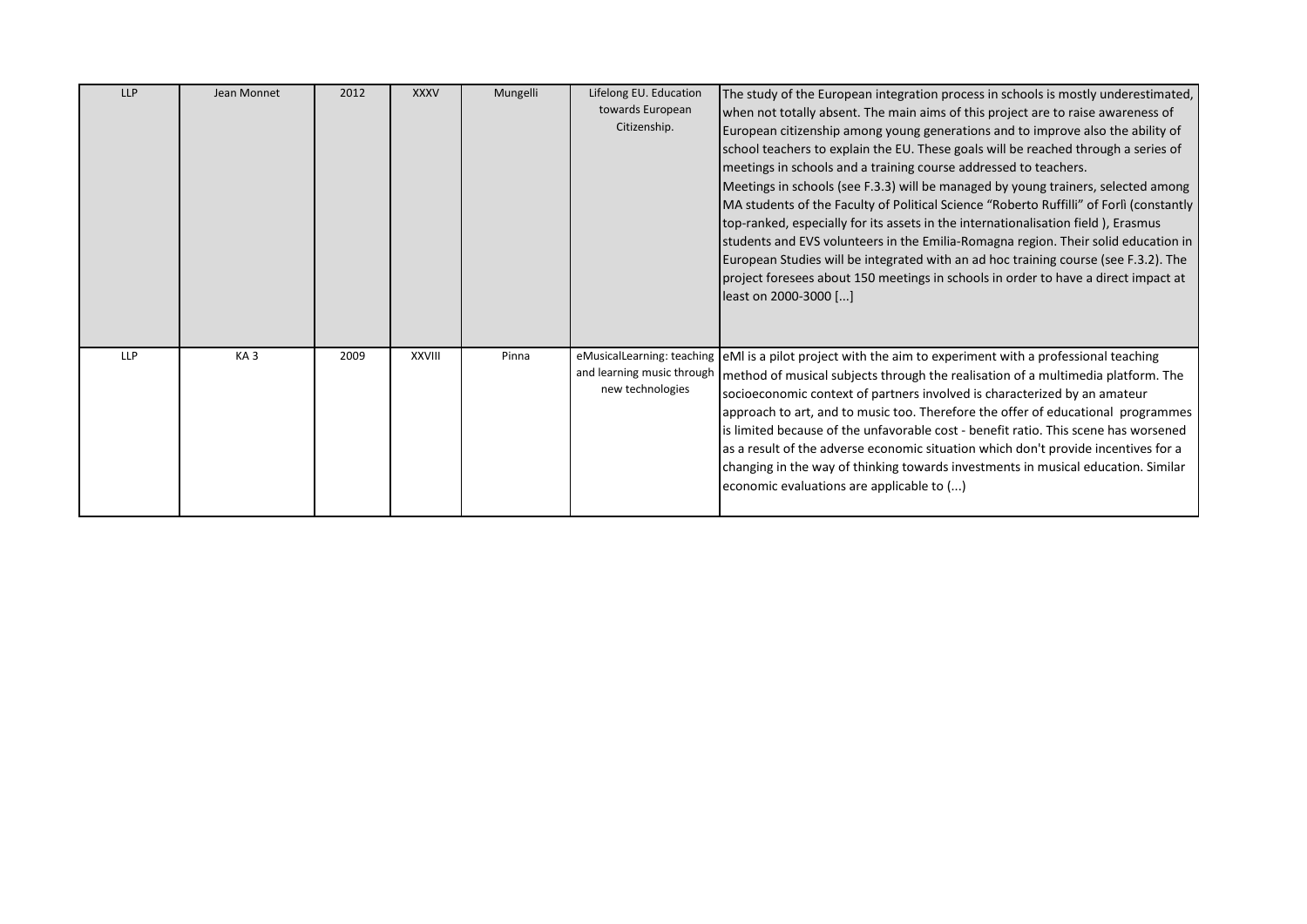| <b>LLP</b> | Leonardo DOI | 2012 | <b>XXXIII</b> | Bonesso (Francesca) | DELFI - Design<br>Entrepreneurship and<br>Leadership For Inclusion                                                    | Economic crisis, unemployment, widespread mental depressing and psychological<br>troubles: this is the current EU worrying background. Today the EU is facing, on the<br>one hand, the future 2020 perspectives where the occupational aim is significant<br>and, on the other hand, the economic crisis and its connected unemployment<br>wound. In this background mental depressing and psychological troubles related to<br>the unemployment problem are a pressing challenge to be faced by the EU. The<br>aim of this project is to create new occupational fields for those people who are<br>increasingly affected both by mental depressing and psychological troubles and<br>unemployment. In particular the DELFI project proposes innovative starting points<br>to the employment policies that are generally applied to the project target group. It<br>looks at introducing a model that, at the same time, satisfies both the formative<br>and the occupational needs of the interested target group. It means to create a<br>formative model recognized at the European level as an ECVET agreement, whose<br>aim is to improve the entrepreneurship and creative capabilities of these people in<br>a dynamic field like the design sector.<br>This idea, besides producing skills that are directly applicable to the market,<br>proposes to break the isolation in which these people are often destined and the<br>prevailing short period point of view.<br>Another significant priority of this project is to provide more data to the<br>phenomenon of the target group's professional integration within the EU, in order<br>to face the existing scanty, disjointed and incomplete statistics bout this topic. |
|------------|--------------|------|---------------|---------------------|-----------------------------------------------------------------------------------------------------------------------|-----------------------------------------------------------------------------------------------------------------------------------------------------------------------------------------------------------------------------------------------------------------------------------------------------------------------------------------------------------------------------------------------------------------------------------------------------------------------------------------------------------------------------------------------------------------------------------------------------------------------------------------------------------------------------------------------------------------------------------------------------------------------------------------------------------------------------------------------------------------------------------------------------------------------------------------------------------------------------------------------------------------------------------------------------------------------------------------------------------------------------------------------------------------------------------------------------------------------------------------------------------------------------------------------------------------------------------------------------------------------------------------------------------------------------------------------------------------------------------------------------------------------------------------------------------------------------------------------------------------------------------------------------------------------------------------------------------------------------------------|
| <b>LLP</b> | Leonardo PLM | 2010 | <b>XXIX</b>   | Contrino            | PROFESSIONALITA', DONNE<br>E TECNOLOGIA. Tirocini per<br>la specializzazione<br>femminile in materie<br>tecnologiche. | Il progetto è rivolto a donne under 35 che abbiano conseguito la Laurea (3 o 5 anni)<br>in Ingegneria, Architettura o Informatica, presso le Università di Ancona, Urbino,<br>L'Aquila e Reggio Calabria. L'interesse verso questi settori è dovuto alla loro<br>rilevanza in materia di innovazione tecnologica e scientifica, oggi più che mai<br>fondamentale strumento di miglioramento della generale situazione economica di<br>crisi. PRODONTE è un progetto di mobilità il cui obiettivo è fornite la possibilità ai<br>giovani di consolidare la formazione professionale con tirocini all'estero presso<br>organizzazioni o aziende specializzati nelle loro materie di studio, così da consentire<br>l'acquisizione e lo scambio di know-how di qualità; senza dimenticare che uno<br>stage all'estero è un'occasione di potenziamento delle lingue, di interazione e<br>scambio tra culture differenti, una possibilità per le beneficiarie di vivere<br>'esperienza di cittadino europeo: obiettivo finale è l'acquisizione di                                                                                                                                                                                                                                                                                                                                                                                                                                                                                                                                                                                                                                                                                             |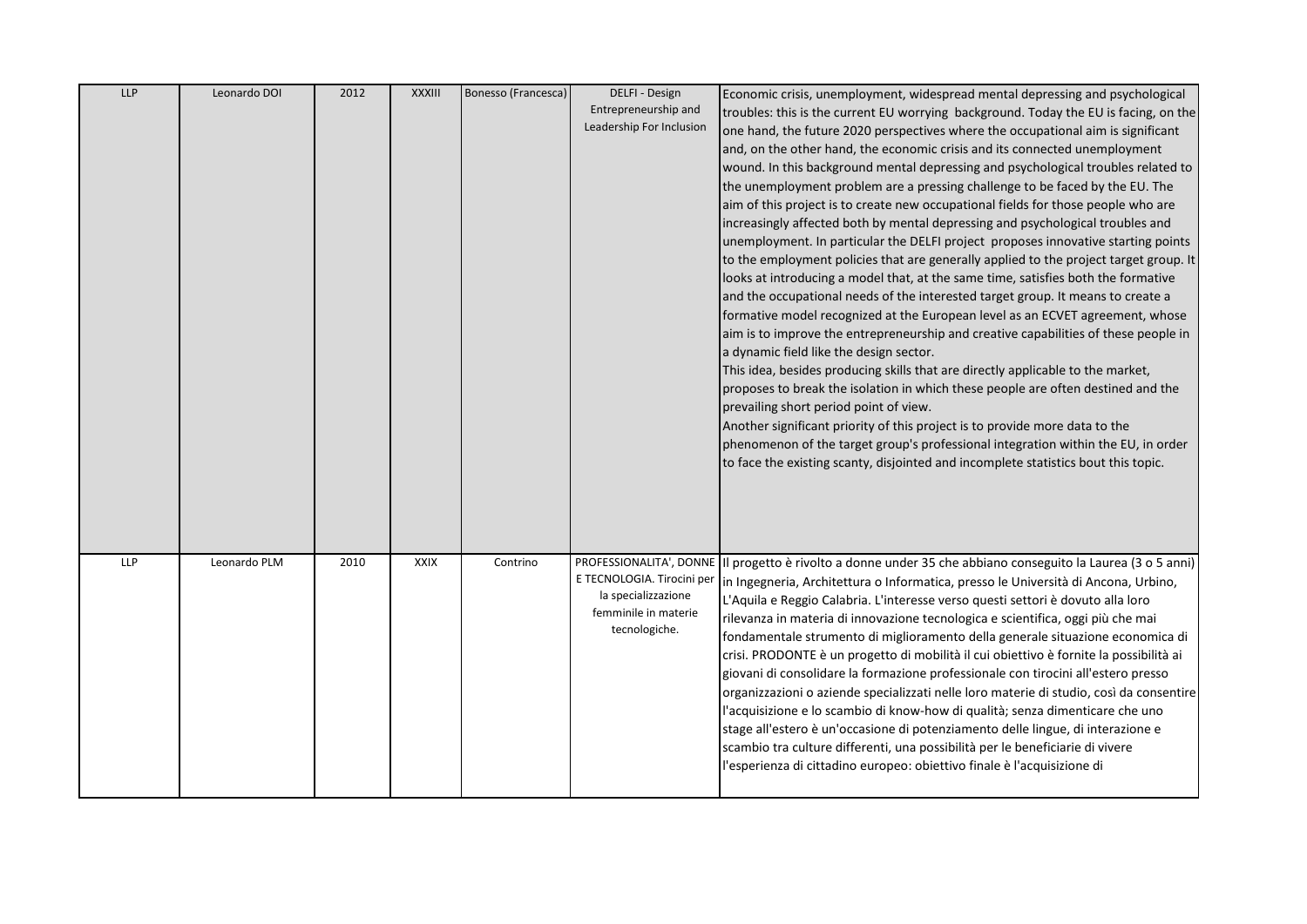| <b>LLP</b> | Leonardo PLM | 2011 | <b>XXXII</b> | Riva     | <b>ENProS - Emergency Nurse</b><br>Professionals' Skills to<br>improve quality of health<br>services | Il progetto coinvolgerà 5 team (composti da 10 infermieri ciascuno) di infermieri<br>provenienti da diverse realtà ospedaliere italiane, i quali effettueranno 2 settimane<br>di tirocinio in un contesto estero altamente qualificato: il Regno Unito e in<br>particolare Manchester sono infatti la patria delle best practices in tema di triage<br>infermieristico e di gestione degli accessi a bassa priorità da parte del personale<br>infermieristico dei pronto soccorsi (PS), con particolare attenzione ai traumi minori.<br>Tale esperienza costituirà un valido contributo all'implementazione, in diverse città<br>italiane, di modelli assistenziali che prevedano una maggiore autonomia e<br>responsabilità dell'infermiere esperto, anche nella gestione di aspetti clinici con<br>connotazioni di urgenza. Apporterà inoltre elementi di innovazione ed efficienza<br>nelle modalità di cura e gestione dei percorsi di assistenza presso i pronto soccorsi |
|------------|--------------|------|--------------|----------|------------------------------------------------------------------------------------------------------|--------------------------------------------------------------------------------------------------------------------------------------------------------------------------------------------------------------------------------------------------------------------------------------------------------------------------------------------------------------------------------------------------------------------------------------------------------------------------------------------------------------------------------------------------------------------------------------------------------------------------------------------------------------------------------------------------------------------------------------------------------------------------------------------------------------------------------------------------------------------------------------------------------------------------------------------------------------------------------|
| <b>LLP</b> | Leonardo PLM | 2012 | XXXII        | Petrillo | Vocational Education and<br>Sectoral Training network or<br>geological domains                       | Daily geologist professionals are involved to plan, manage, solve new complex<br>problems in the process of managing the use and development (in both urban and<br>rural settings) of land resources. Due to to the growing request of special skills for<br>public and private needs, geologists constantly have necessity to access to<br>continuous vocational training and possess multitasking competencies. The main<br>purpose of the project is to provide to Italian graduates and professionals in Earth<br>Sciences to spend a work experience in a different EU country to gain new skills,<br>knowledge and qualifications. Our association aims to                                                                                                                                                                                                                                                                                                               |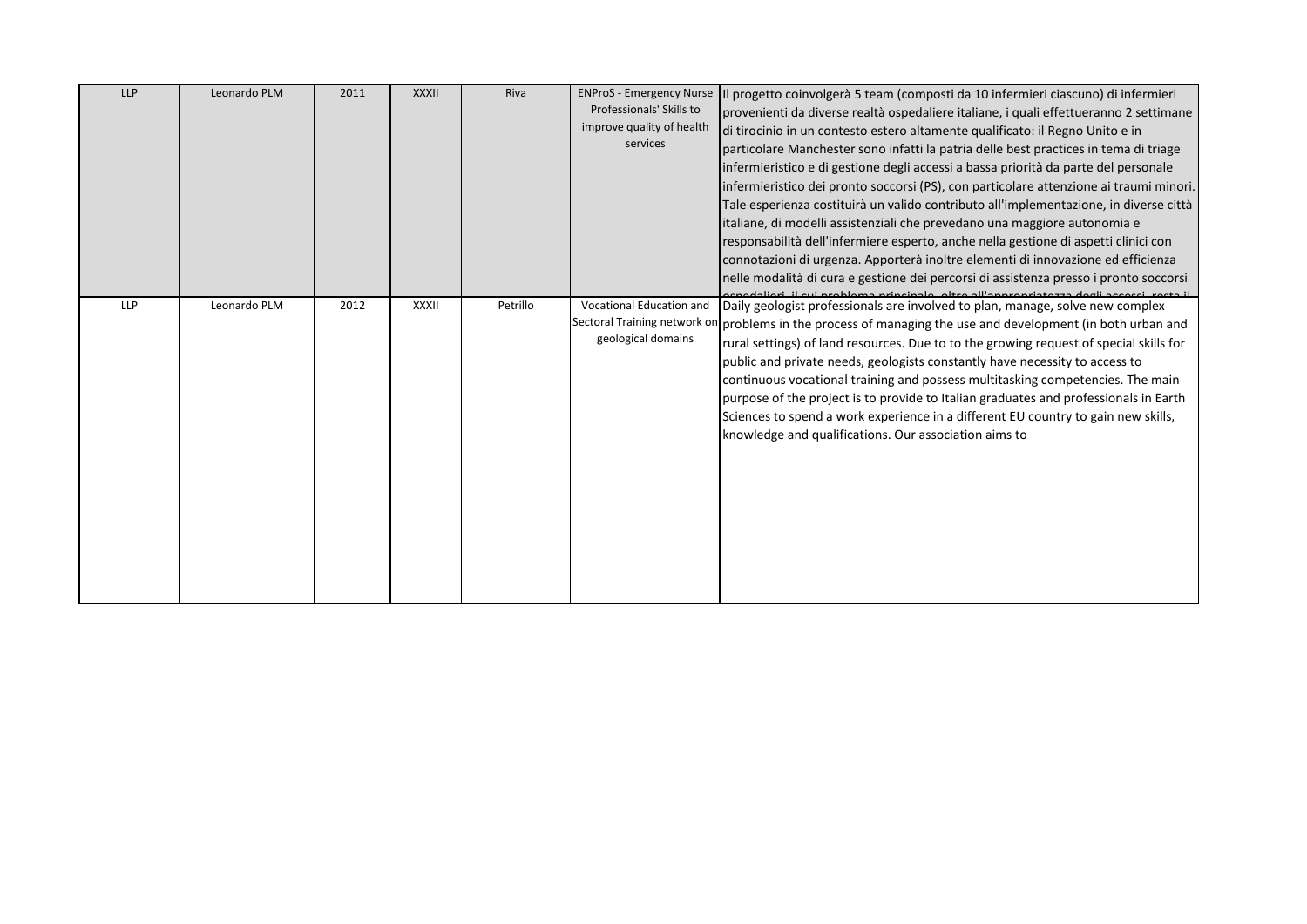| <b>LLP</b> | Leonardo PLM | 2012 | <b>XXXV</b> | Bizjak (35) Zupan | Italo-Croatian Mobility in | roatia's adhesion to the European Union, due on July 1st 2013, urges to address the                                                                                            |
|------------|--------------|------|-------------|-------------------|----------------------------|--------------------------------------------------------------------------------------------------------------------------------------------------------------------------------|
|            |              |      |             | (33)              | Europlanning               | poor knowledge of European institutions, policy and funding opportunities. In the                                                                                              |
|            |              |      |             |                   |                            | frame of major cohesion among member states and in agreement with the policy                                                                                                   |
|            |              |      |             |                   |                            | of inclusion of new countries, the general aim of this project is the transfer of                                                                                              |
|            |              |      |             |                   |                            | knowledge and specific competences in the field of European project planning and                                                                                               |
|            |              |      |             |                   |                            | management with all related practical issues.                                                                                                                                  |
|            |              |      |             |                   |                            | The specific aim of this project is to train 38 newly-graduates, young professionals                                                                                           |
|            |              |      |             |                   |                            | and unemployed people in the field of EU funded projects. The Lead partner of the                                                                                              |
|            |              |      |             |                   |                            | project will be the Croatian Institut za međunarodne odnose (IMO), who will work                                                                                               |
|            |              |      |             |                   |                            | in tight cooperation with the receiving partners in Italy during the whole project.                                                                                            |
|            |              |      |             |                   |                            | The successful candidates will be selected by the LP and will follow a working                                                                                                 |
|            |              |      |             |                   |                            | experience in one of the proposed host institutions in Italy. The duration of the                                                                                              |
|            |              |      |             |                   |                            | training placement will depend on the type of trainee: unemployed young                                                                                                        |
|            |              |      |             |                   |                            | graduates (17 participants) will follow an intensive []                                                                                                                        |
|            |              |      |             |                   |                            |                                                                                                                                                                                |
|            |              |      |             |                   |                            |                                                                                                                                                                                |
|            |              |      |             |                   |                            |                                                                                                                                                                                |
|            |              |      |             |                   |                            |                                                                                                                                                                                |
|            |              |      |             |                   |                            |                                                                                                                                                                                |
| <b>LLP</b> | Leonardo PLM | 2012 | <b>XXXV</b> | Follini           | JumpStart                  | The JUMPSTART project offers vocational internships with the primary aim of                                                                                                    |
|            |              |      |             |                   |                            | supporting the participants in bridging the gap between their entrepreneurial idea                                                                                             |
|            |              |      |             |                   |                            | and its practical implementation within the business sector.                                                                                                                   |
|            |              |      |             |                   |                            | The project points towards the acquisition of the practical tools and skills needed                                                                                            |
|            |              |      |             |                   |                            | to bring the partecipants' business ideas to the market, it encourages the                                                                                                     |
|            |              |      |             |                   |                            | enhancement of their entrepreneurial creative and innovative attitude, while                                                                                                   |
|            |              |      |             |                   |                            |                                                                                                                                                                                |
|            |              |      |             |                   |                            | providing on-the-job training, learning opportunities, and a first-hand experience of<br>international entrepreneurial culture, in order to to fully exploit the partecipants' |
|            |              |      |             |                   |                            | entrepreneurial potential.                                                                                                                                                     |
|            |              |      |             |                   |                            | These internships would take place in forefront digital companies, business                                                                                                    |
|            |              |      |             |                   |                            | incubators, innovation funds and centers, innovative SMEs, think-tanks,                                                                                                        |
|            |              |      |             |                   |                            | consultancies and []                                                                                                                                                           |
|            |              |      |             |                   |                            |                                                                                                                                                                                |
|            |              |      |             |                   |                            |                                                                                                                                                                                |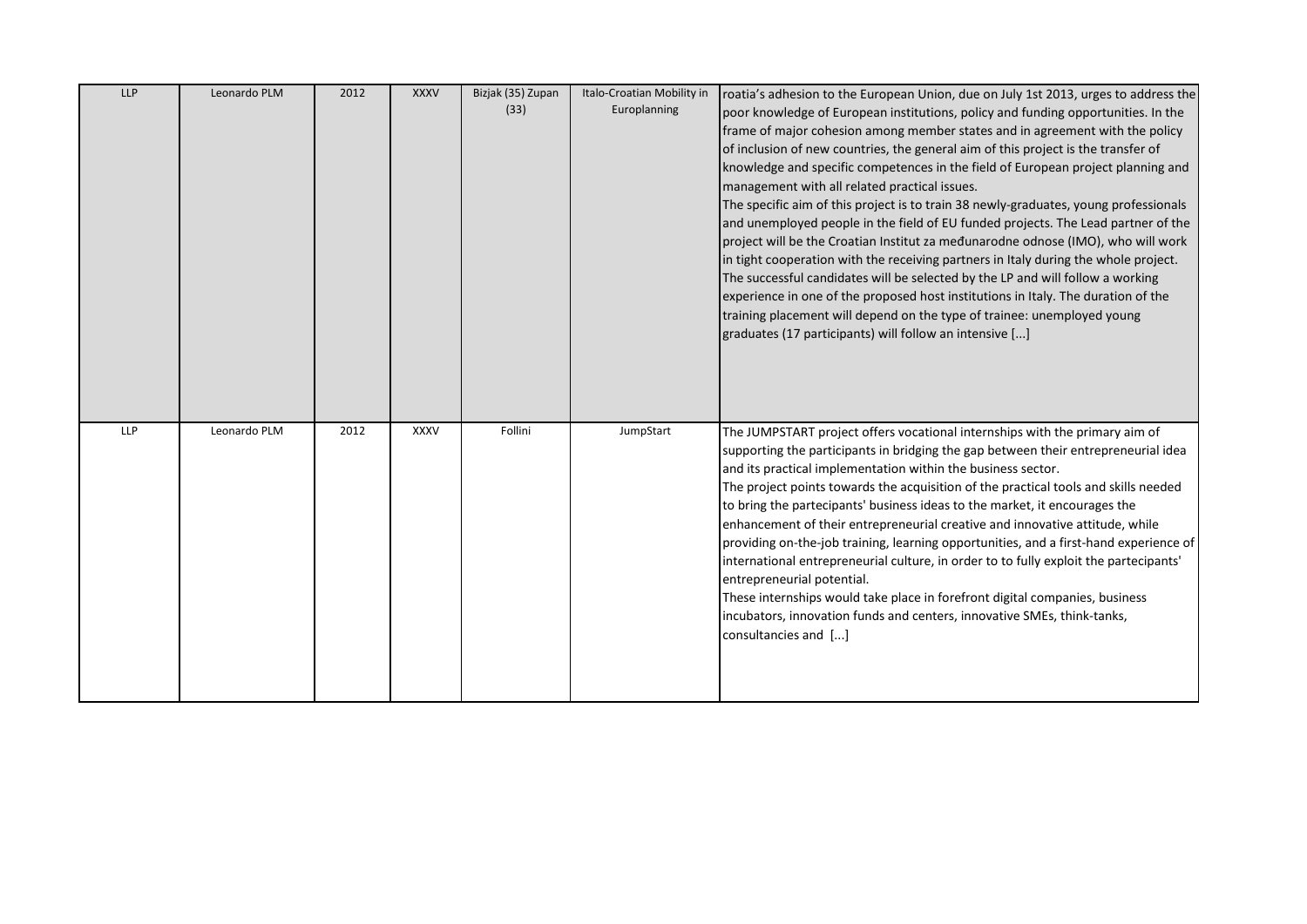| LLP        | Leonardo TOI | 2006 |              | Favaretto | INNOSKILLS - Innovation<br>Skills for SMEs                    | InnoSkills project proposal means to tackle the lack of ability in acquiring<br>innovation management techniques of Italian SMEs Middle Management<br>professional profiles, and specifically in Veneto Region. In doing so, InnoSkills<br>proposal means to take advantage of experiences of SMEs in Germany, Austria,<br>Portugal and Czech Republic. The project wants to increase levels of<br>competitiveness in SMEs rising their employees skills, considering such an industrial<br>organisation as the most relevant for the economic model of the above Countries.<br>With this aim, the project intends to localise, upgrade and transfer pre-existing<br>learning materials (i. e. InnoSupport guide) suitable to transfer and improve<br>innovation management techniques targeting groups of professionals, i.e. trainers,<br>students, SMEs advisors and ()                                                                                                                                                                                                                                                                                                                                                                                                                                     |
|------------|--------------|------|--------------|-----------|---------------------------------------------------------------|----------------------------------------------------------------------------------------------------------------------------------------------------------------------------------------------------------------------------------------------------------------------------------------------------------------------------------------------------------------------------------------------------------------------------------------------------------------------------------------------------------------------------------------------------------------------------------------------------------------------------------------------------------------------------------------------------------------------------------------------------------------------------------------------------------------------------------------------------------------------------------------------------------------------------------------------------------------------------------------------------------------------------------------------------------------------------------------------------------------------------------------------------------------------------------------------------------------------------------------------------------------------------------------------------------------|
| <b>LLP</b> | Partnership  | 2013 | <b>XXXIV</b> | Lucibello | Net in Net                                                    | The main idea of the project is to develop constructive discussion among partners<br>in order to outline a proposal for a cognitive process on transnational business<br>networks.<br>Starting from critical factors and strengths of the phenomenon in each country,<br>partners will share examples of collaborative strategies as well as experiences and<br>will have the opportunity to enrich their knowledge and gain new insights, through<br>the mechanisms of mutual learning, transfer of innovation and exchange of good<br>practices. By virtue of the active involvement of all participants and stakeholders,<br>an experimental methodology of training plan, with particular accent to specific<br>sectors (High Fashion, ICT and Industry) will be developed along with the<br>participation of a transnational sample group of SMEs professionals. In particular,<br>the project plans to define a proposal for a cognitive process aimed at the<br>preparation of the "Facilitator of transnational networks", i.e. the specialist in<br>charge of promoting and strengthening international relationships between<br>companies and whose expertise may contribute to increase the number and the<br>performance of transnational business networks in EU. The consortium is made up<br>of |
| <b>LLP</b> | Socrates     | 2003 |              | Moiraghi  | BARBIANA: A modern<br>strategy against burnout and<br>dropout | to draw up and experience a training path on Education and fight against dropout<br>and exclusion :<br>- for in-service teachers in secondary and high school, adolescence and teenagers<br>(pupils' age: 13-19 years' old);<br>- in order provide teachers with teoretical and practical tools and skills to fight<br>dropout and students low expectations and participation;<br>- conceived to underline the experience of Barbiana and Don Milani as an<br>alternative way of involving student in the learning process.                                                                                                                                                                                                                                                                                                                                                                                                                                                                                                                                                                                                                                                                                                                                                                                   |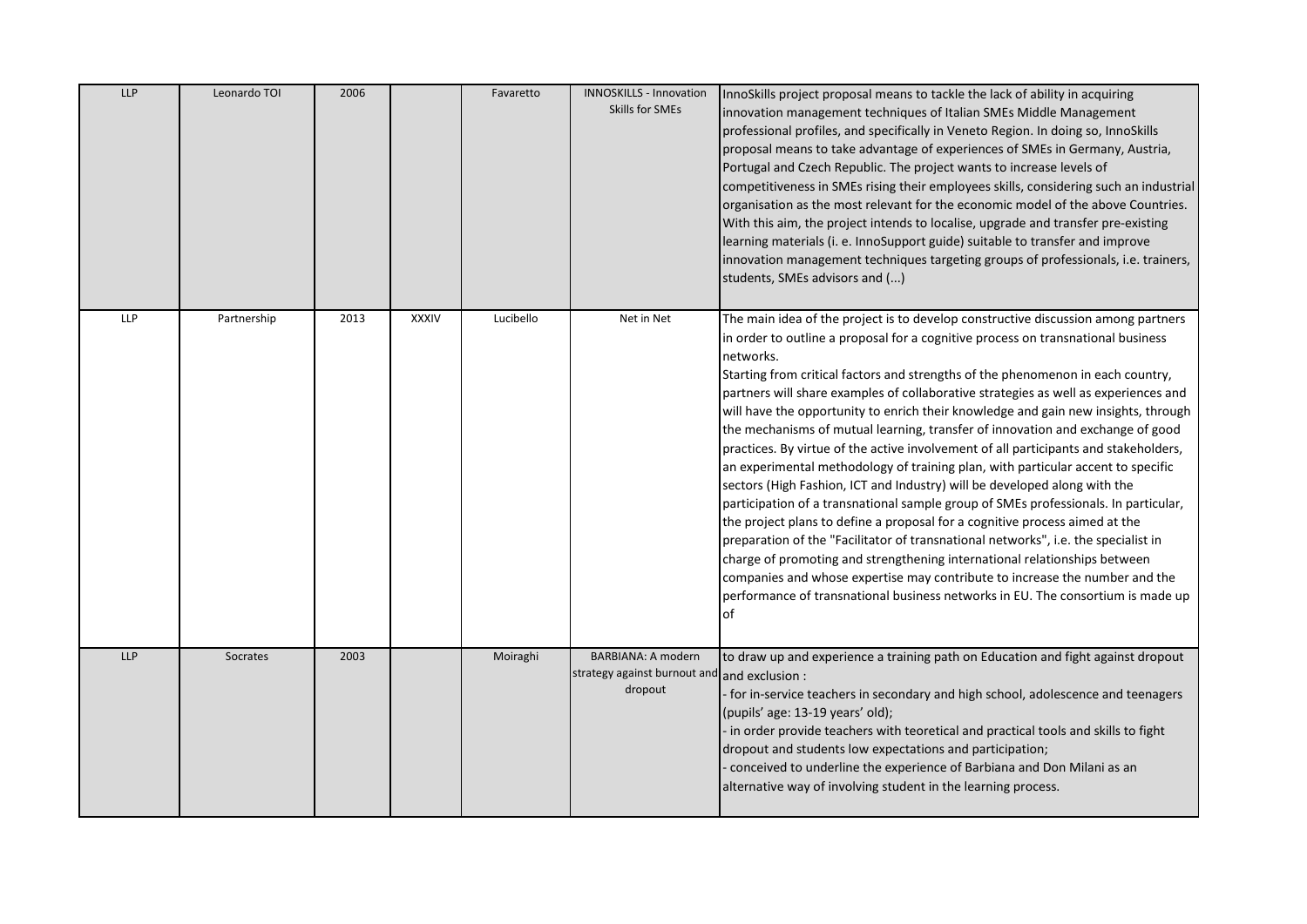| <b>PROGRESS</b> | <b>PROGRESS</b>  | 2011 | XXXI         | Bernardini | LAVORO E BENESSERE:<br>PRODURRE MEGLIO               | Il progetto nasce dall'osservazione che ha previsto recentemente una revisione del<br>LAVORARE IN ARMONIA PER decreto 81_08 e successive modifiche, legate alla necessità di individuare e gestire<br>le fonti di stress dei lavoratori. Tuttavia in un contesto sempre più convulso e<br>sempre più regolato dalle norme della crisi prima che del mondo del lavoro, in che<br>tempi e in che modi è possibile verificare e realizzare strumenti adeguati per lo<br>sviluppo di posti di lavoro meno stressanti e più idonei?                                                                                                                                                                                                                                                                                         |
|-----------------|------------------|------|--------------|------------|------------------------------------------------------|------------------------------------------------------------------------------------------------------------------------------------------------------------------------------------------------------------------------------------------------------------------------------------------------------------------------------------------------------------------------------------------------------------------------------------------------------------------------------------------------------------------------------------------------------------------------------------------------------------------------------------------------------------------------------------------------------------------------------------------------------------------------------------------------------------------------|
| Trasporti       | <b>MOVE</b>      | 2010 | <b>XXIX</b>  | Rossotti   | YOUTH ACTING FOR<br><b>RESPONSIBLE DRIVING</b>       | The project YARD Youth Acting for Responsible Driving, promoted by the City of<br>Ravenna (Italy) with a multi-actor partnership made up of European local<br>authorities and public and private research establishments and thematic<br>organisations, aims at promoting changes in the driving behaviour of young drivers<br>and specifically young novice drivers aged 18-19 coming from secondary schools,<br>making use of ecodefensive driving as an innovative driving methodology and<br>training instrument. The project includes a combination of research, refresher<br>training for teachers, youth-planned and -managed raising awareness and<br>communication road safety campaigning, training of novice drivers and<br>participatory and widespread dissemination activities throughout Europe, and it |
| <b>URBACT</b>   | <b>URBACT II</b> | 2011 | <b>XXXII</b> | Peroni     | <b>BIP Bike in Place</b>                             | To help reducing air pollution and CO2 emissions, it is necessary to encourage the<br>use of bicycles as an alternative to car travel, especially when short. Currently, the<br>use of bikes is often discouraged because of the insecure and inadequate parking<br>systems. The BIP project wants study and analyze existing parking and storage<br>systems for bicycles in order to draw up guidelines and assumptions of feasibility<br>improving these kind of systems in European medium size cities ()                                                                                                                                                                                                                                                                                                           |
| Youth           | Youth            | 2002 |              | Grill      | The international Centre of<br>Betlehem: art village | Daily afternoon extra-curricula art clubs for students at Dar Alkalima School. These<br>extra-curricula activities are held throughout the scolastic year. 2. Summer school<br>activities held for two months during June and July of every year for children who<br>are on summer vacation. The summer school, held at the International Center of<br>Bethlehem, includes ()                                                                                                                                                                                                                                                                                                                                                                                                                                          |
| Youth           | Youth            | 2010 | <b>XXIX</b>  | Ippolito   | dal Saharawi all'Europa                              | Il progetto "dal Saharawi al'Europa" nasce dall'esigenze di dover dare un aiuto ad<br>un popolo senza patria; il popolo saharawi vive, purtroppo, dal 1975 in una<br>situazione di forzata divisione: una parte della popolazione vive nei territori del<br>Sahara Occidentale occupati legalmente dal Marocco, un'altra nei territori liberati<br>dalla R.A.S.D., mentre il resto della popolazione vive in campi profughi nel deserto<br>Algerino nei pressi di Tintouf. ()                                                                                                                                                                                                                                                                                                                                          |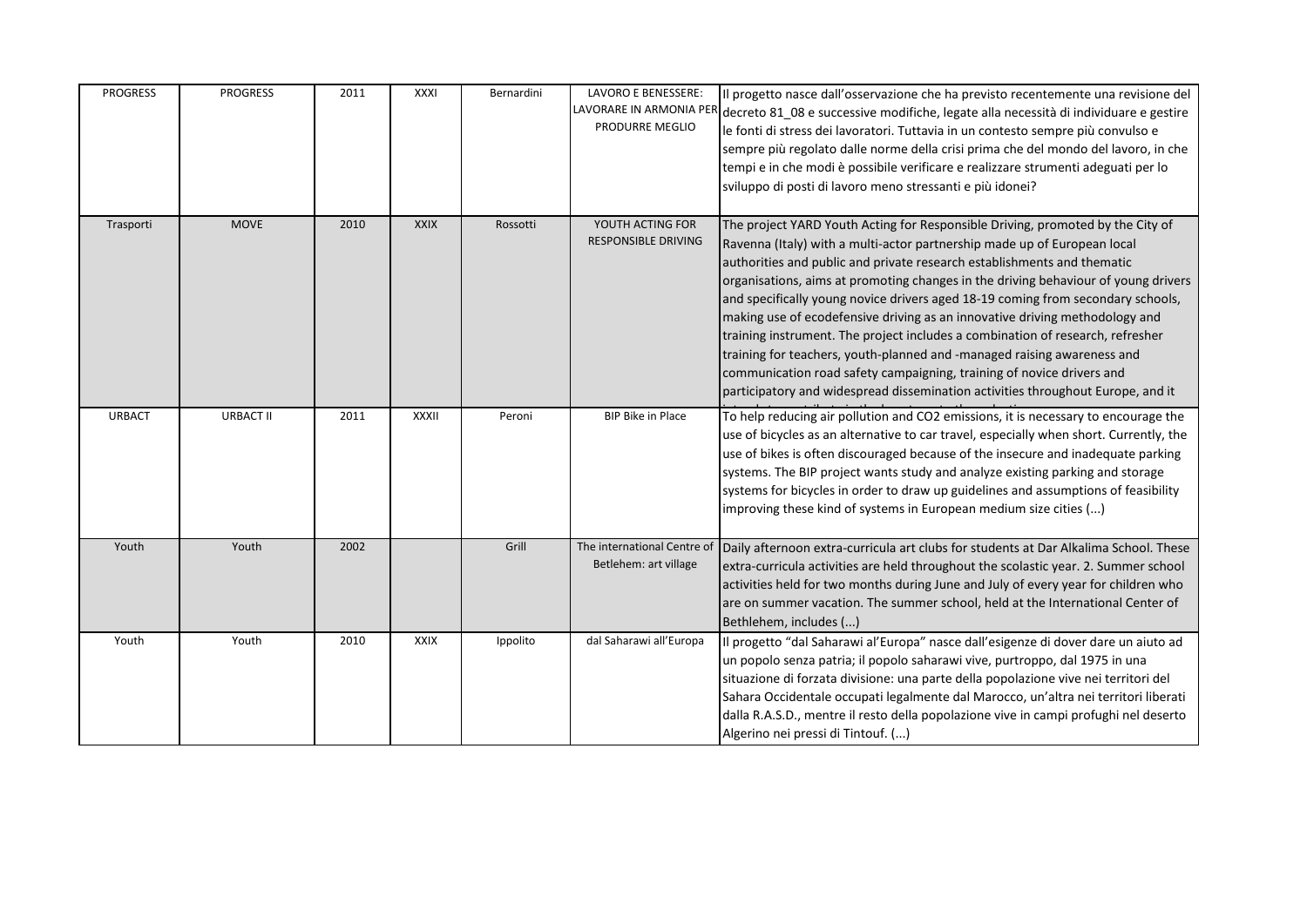| Youth | Youth | 2011 | <b>XXXI</b>   | Bisogni          | By the tracks of Chiron: a<br>bridge trouth generations<br>for European Citizenship | Il progetto:<br>promuove, la cittadinanza attiva dei giovani in generale, e in particolare la loro<br>cittadinanza europea;<br>- sviluppa la solidarietà e promuove la tolleranza tra i giovani, al fine di rafforzare la<br>coesione sociale all'interno dell'Unione Europea; favorisce la comprensione<br>reciproca tra i giovani di diversi paesi; contribuisce al miglioramento della qualità<br>dei sistemi a sostegno delle attività giovanili e allo sviluppo delle<br>competenze delle organizzazioni della società civile all'interno del settore giovanile;<br>promuove la cooperazione europea all'interno del settore della gioventù.                                                                                                                                                                                                                 |
|-------|-------|------|---------------|------------------|-------------------------------------------------------------------------------------|-------------------------------------------------------------------------------------------------------------------------------------------------------------------------------------------------------------------------------------------------------------------------------------------------------------------------------------------------------------------------------------------------------------------------------------------------------------------------------------------------------------------------------------------------------------------------------------------------------------------------------------------------------------------------------------------------------------------------------------------------------------------------------------------------------------------------------------------------------------------|
| Youth | Youth | 2011 | <b>XXXII</b>  | Testa            | «Fratelli di una nuova Italia:<br>viaggio tra le G2 a Milazzo»                      | The project «Fratelli di una nuova Italia: viaggio tra le G2 a Milazzo» («Brothers of a<br>new Italy: a travel among the second generation immigrants in Milazzo»), aims to<br>create a "reflection-andworking-group" in the reality of a little town in the south of<br>Italy. It will involve about 20 young people who are sons of immigrants ("second<br>generation immigrants" - G2) and sons of Italians, who have in common their place<br>of birth (Italy) or the fact that they lived in Italy for most of their socialization<br>process. For the length of six months we will play an active role in the process of<br>empowerment on our identity-awareness of ()                                                                                                                                                                                     |
| Youth | Youth | 2012 | <b>XXXIII</b> | <b>Bianchini</b> | $A + + +$                                                                           | L'obiettivo generale è quello di far capire ai beneficiari del progetto come possano<br>risparmiare nei consumi domestici e di aiutarli a mettere in pratica le azioni<br>individuate.<br>Ciascun membro del gruppo sarà il referente interno per singole unità o sotto-unità<br>di lavoro del progetto.<br>Il capogruppo fa da coordinatore per le varie azioni del progetto, controllando il<br>loro corretto svolgimento ed evolversi.<br>Inoltre, supporterà un giovane eco-manager nella preparazione degli incontri<br>previsti (in buona parte supportati da esperti dei vari settori affrontati).<br>Il capogruppo valuterà anche l'opportunità di avviare un'attività (no profit,<br>cooperativa sociale) nel campo dell'efficienza energetica per il settore residenziale,<br>legata alla promozione di dispositivi per il risparmio nei consumi, di [] |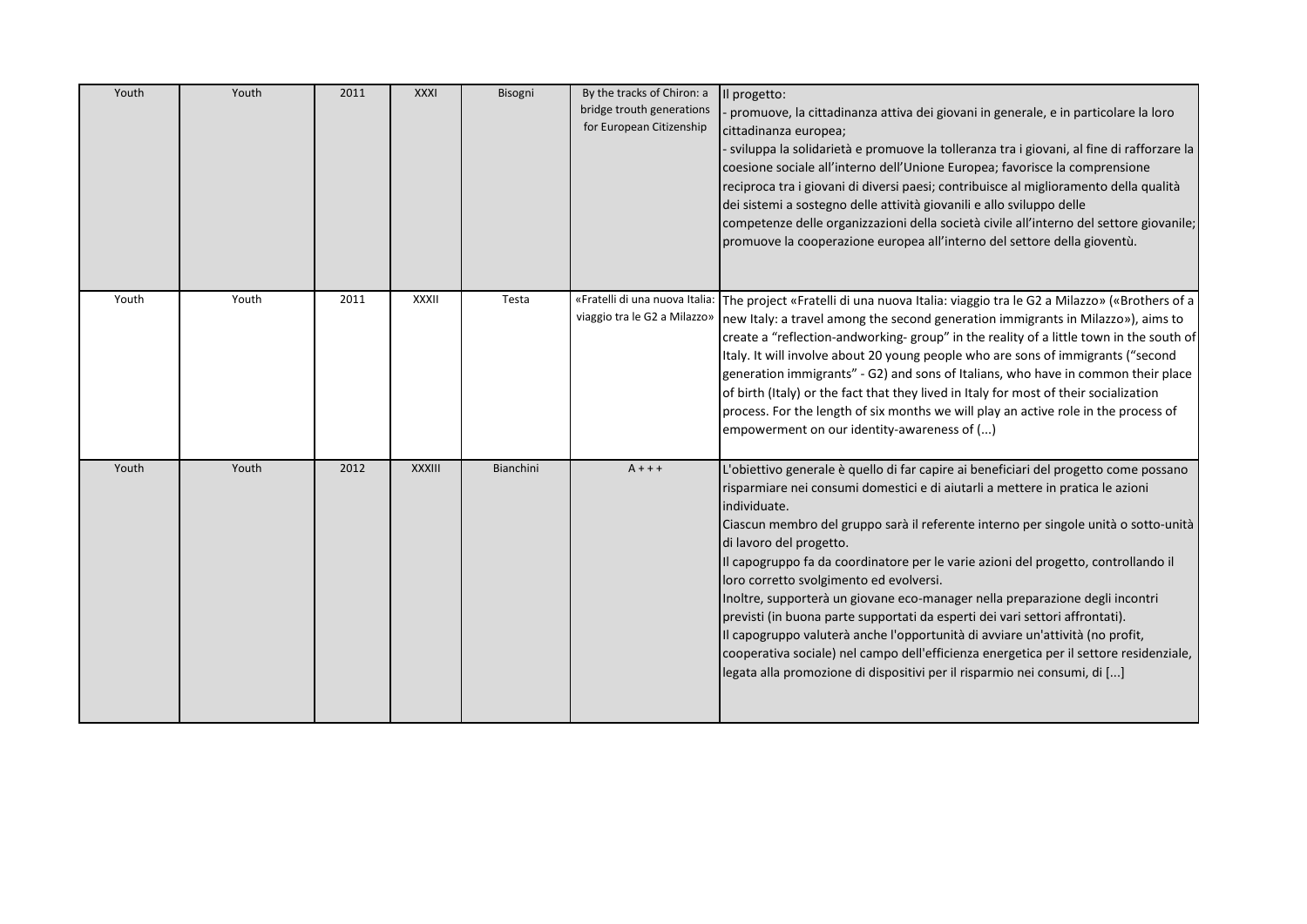| Youth | Youth | 2012 | XXXIII | Centomo         | Youth                                   | Y-Mocracy - Democracy for Y-Mocracy is a project strongly promoted by Studio Progetto Società Cooperativa<br>Sociale (lead applicant - Italy) and LDA Osijek (Local Democracy Agency - Croatia).<br>They have involved public bodies (Municipality of Valdagno - Italy; Province of<br>Vicenza - Italy; Youth Council of the City of Osijek - Croatia) to discuss about the<br>participation of young people in democratic life, to find problems and difficulties<br>they have in taking part in the democratic process from the local to the<br>international level. Public bodies will send some participants (as well as NGOs) and<br>some experts that will contribute to the discussion. ALDA (Association of Local<br>Democracy Agencies, a non governmental organization dedicated to the promotion<br>of good governance and citizens participation) will act as an external body in Y-<br>Mocracy (not as partner) supporting the project with its capability in democratic<br>participation and disseminating in its network experiences and results of Y-<br>Mocracy. The duration of the project is calculated in 9 months. ()                                                                                                                                                                                                                                                                                     |
|-------|-------|------|--------|-----------------|-----------------------------------------|---------------------------------------------------------------------------------------------------------------------------------------------------------------------------------------------------------------------------------------------------------------------------------------------------------------------------------------------------------------------------------------------------------------------------------------------------------------------------------------------------------------------------------------------------------------------------------------------------------------------------------------------------------------------------------------------------------------------------------------------------------------------------------------------------------------------------------------------------------------------------------------------------------------------------------------------------------------------------------------------------------------------------------------------------------------------------------------------------------------------------------------------------------------------------------------------------------------------------------------------------------------------------------------------------------------------------------------------------------------------------------------------------------------------------------|
| Youth | Youth | 2012 | XXXIII | Crosera Gazzola | Art emancipating mind in<br>the society | Disabled people are still much barred from society and they rarely participate to<br>the socio-cultural life. Especially young disabled people find difficulty in seeking<br>their own dimension, running the risk of remaining "outsiders". The methods to get<br>some benefit from this kind of condition are still missing. One way to fight against<br>disabled people isolation and promote their active role in the society can be the<br>steady relationship among heterogeneous groups who communicate through art as<br>an instrument to make evident their own identity and promote social inclusion.<br>ArtEMIS aims overall to increase interaction between young disabled people and<br>normally endowed young artists and to promote artistic skills in disabled people<br>with non formal learning through art as therapy and tool of social dialogue.<br>The project intends to improve communication level for disabled people and their<br>quality of life, to promote tolerance among young people, and to strengthen young<br>artists' entrepreneurship, their professional skills and transversal competencies. In<br>addition, the project wants to give visibility to young people attitudes, in order to<br>facilitate their access in the labour market, creating job opportunities also for<br>disadvantaged groups.<br>The project "Art Emancipates Mind In the Society" (ArtEMIS) takes place in [] |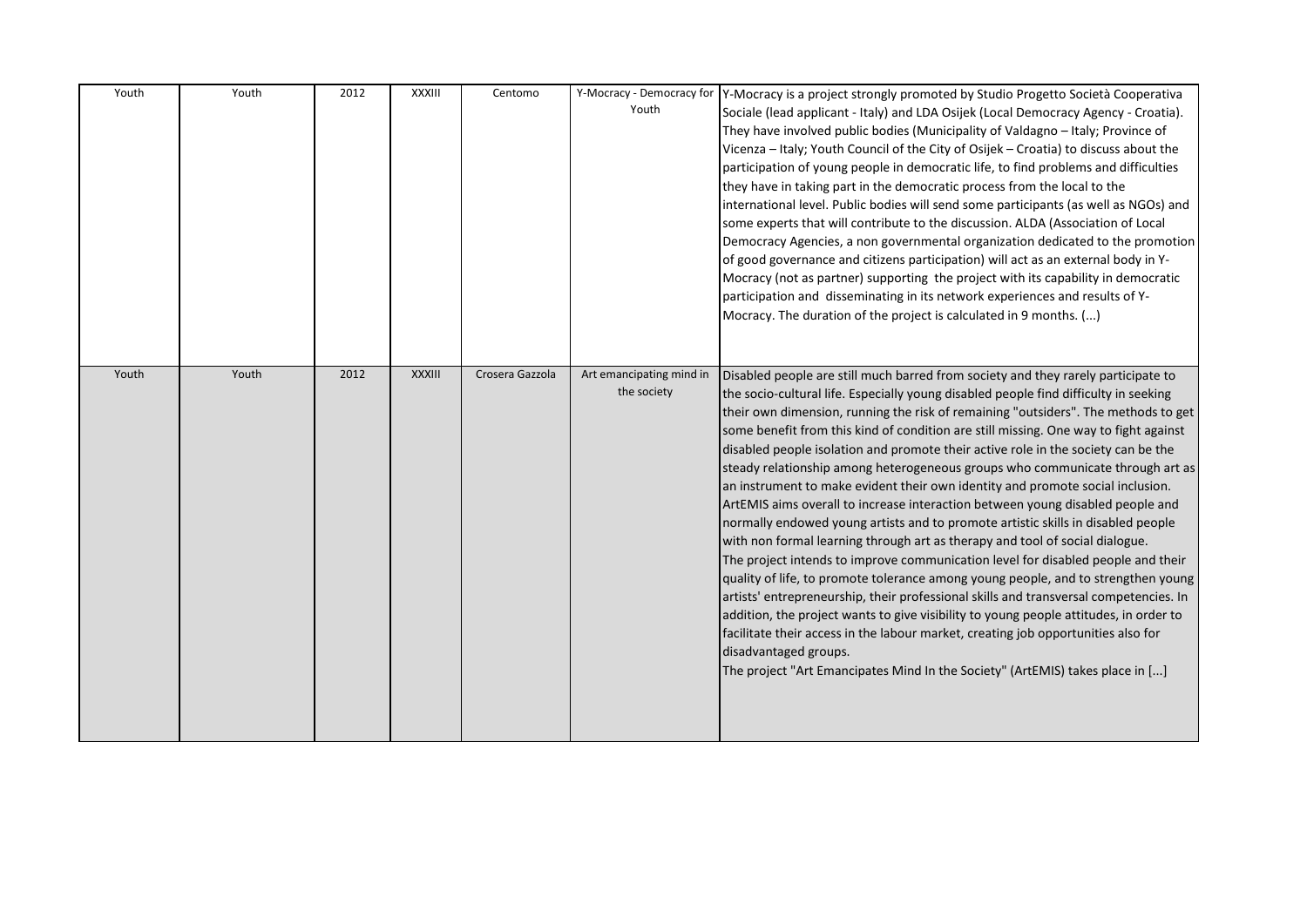| Youth | Youth | 2012 | XXXIII        | Lozzi  | Young4Change             | The Project "Young4Change" intends to foster the development of new forms of<br>active citizenship by involving young people in activities aimed at sensitizing other<br>youngs and citizens on the issues of the climate change and the protection of the<br>environment. One of the objectives of the Project is to create a transnational<br>network able to act in the local community by actions aimed at raising awareness<br>among young people. Among the specific objectives we can surely number the<br>active involvement of local bodies (the Province of Pescara and the Municipality of<br>Plonsk) and the exchange of best practices through the non-formal education<br>method. The activities foreseen are the following:<br>1. A preparatory meeting in order to []                                    |
|-------|-------|------|---------------|--------|--------------------------|--------------------------------------------------------------------------------------------------------------------------------------------------------------------------------------------------------------------------------------------------------------------------------------------------------------------------------------------------------------------------------------------------------------------------------------------------------------------------------------------------------------------------------------------------------------------------------------------------------------------------------------------------------------------------------------------------------------------------------------------------------------------------------------------------------------------------|
| Youth | Youth | 2012 | <b>XXXIII</b> | Sartor |                          | Imagine Common Grounds  IMMAGINE COMMON GROUNDS is a itinerary youth exchange project which will<br>involve 12 young Italians and 12 young Croatians in an experience of<br>mutual acquaintance through the observation of the landscape, as common<br>identity element between the two cultures.<br>The main theme of the project is the education for European citizenship through a<br>deeper understanding of the creative tools of inquiry, knowledge and<br>communication.<br>The project wants to offer to its Participants an experience of open confrontation<br>between two different cultures living in similar landscapes. An intercultural<br>dialogue through creativity is the key element to develop critical approaches, an<br>intercultural dialogue bypassing the spoken language and to enhances the |
| Youth | Youth | 2012 | <b>XXXIV</b>  | Cesani | Il riciclo fatto ad arte | L'obiettivo del progetto è quello di promuovere la cittadinanza attiva dei giovani<br>allo scopo di: favorire l'apprendimento e lo scambio interculturale tra i giovani;<br>incoraggiare lo spirito d'iniziativa, d'imprenditorialità e di creatività; assicurare la<br>partecipazione al progetto dei giovani svantaggiati con rispetto del principio della<br>parità di genere nella selezione dei partecipanti. Durante le visite guidate i ragazzi<br>ungheresi avranno la possibilità di conoscere il territorio ospitante. Attraverso i<br>team work i giovani partecipanti svilupperanno le loro capacità creative e<br>imprenditoriali mediante la partecipazione attiva in una dimensione interculturale.<br>Metodo: I giovani partecipanti, in collaborazione con le []                                        |